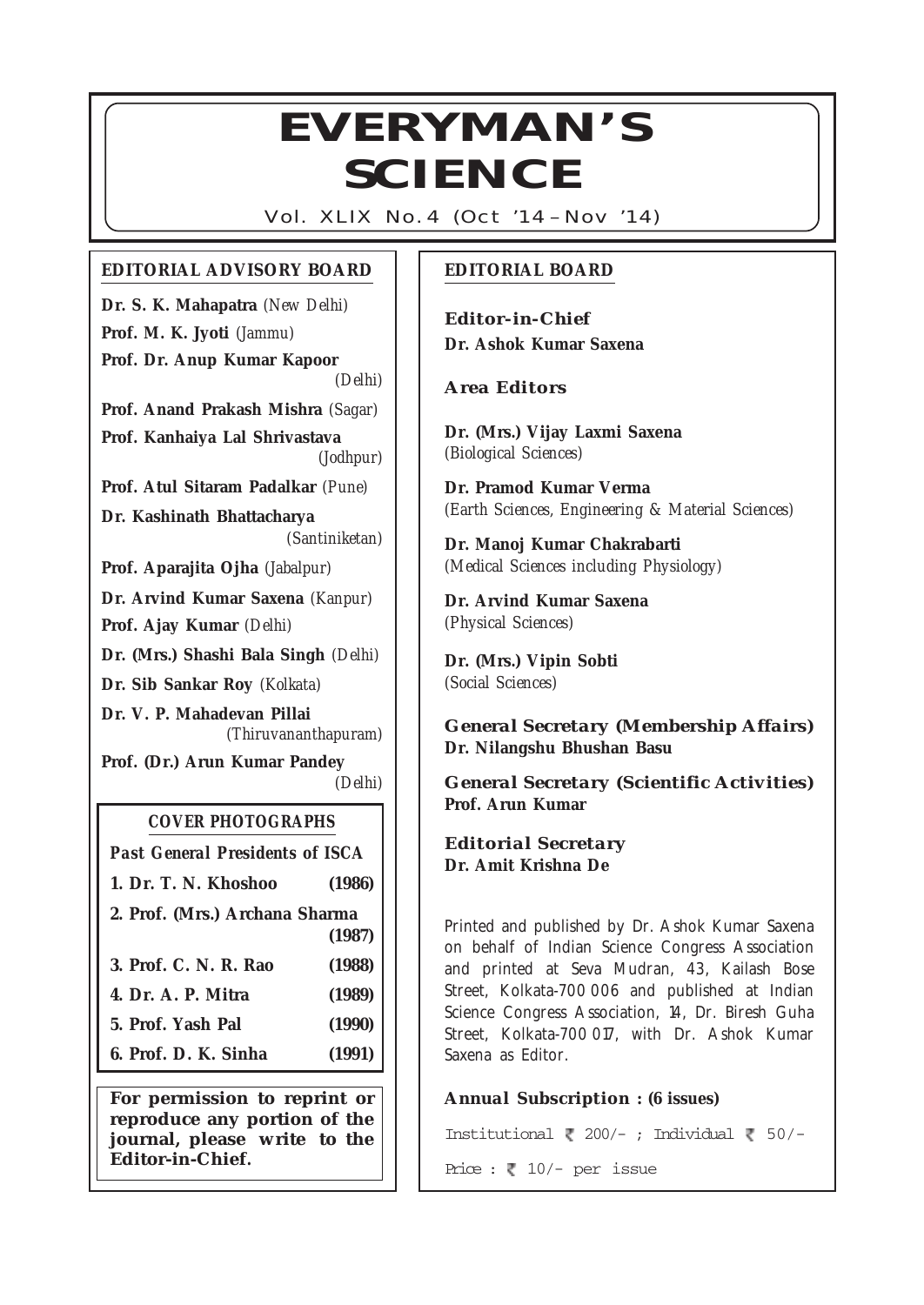# **CONTENTS**

12345678901234567890123456789012123456789012345678901234567890121234567890123456789012345678 12345678901234567890123456789012123456789012345678901234567890121234567890123456789012345678  $1.8 \pm 0.000$  and  $1.8 \pm 0.000$  and  $1.8 \pm 0.000$  and  $1.8 \pm 0.000$  and  $1.8 \pm 0.000$  and  $1.8 \pm 0.000$ 12345678901234567890123456789012123456789012345678901234567890121234567890123456789012345678 12345678901234567890123456789012345678901234567890123456789012345678901234567890123456789012345678901234567890

Everyman's Science Everyman's Science Vol. XLIX No. 4 Oct. '14 — Nov. '14

| <b>EDITORIAL:</b>                                                                                                                               |     |
|-------------------------------------------------------------------------------------------------------------------------------------------------|-----|
| <b>Translational Research: From Bench to Bedside</b><br>Manoj Kumar Chakrabarti                                                                 | 220 |
| <b>ARTICLES :</b>                                                                                                                               |     |
| Protease-An Important Enzyme in Detergent Industry<br>P.K.Praveen Kumar, M. Sivanandham, Karthick J and C.V.Priyadarshini                       | 222 |
| Role of Genetically Engineered Micro-organism in Environmental<br>Clean-up                                                                      |     |
| Jyoti D. Vora and Ashwati Sarman                                                                                                                | 227 |
| Biopiracy: The Misappropriation of Indian Traditional Knowledge<br>Manisha Saini and A. S. Yadav                                                | 231 |
| Assignment of Different Colours to Musical Notes in Ancient Indian<br>Literature : A Modern Look and its Scope in Botany<br>Archan Bhattacharya | 236 |
| Chemistry is a Vital Part in Everyday Life<br>A. B. Naik and P. A. Pawar                                                                        | 245 |
| Cultivation of Tomato in Kitchen Garden by Stem Cutting<br>D. K. Singh, S. Aswal and I. N. Gupta                                                | 249 |
| The Effect of Opposite Physical and Socio-Psychological Conditions<br><b>Nearly Match</b><br>Pooran Koli                                        | 252 |
| 101 <sup>st</sup> Indian Science Congress- Jammu, 2014 : An Overview &<br><b>Recommendations</b>                                                | 260 |
| <b>KNOW THY INSTITUTIONS</b>                                                                                                                    | 269 |
| <b>CONFERENCES / MEETINGS / SYMPOSIA / SEMINARS</b>                                                                                             | 273 |
| <b>S &amp; T ACROSS THE WORLD</b>                                                                                                               | 276 |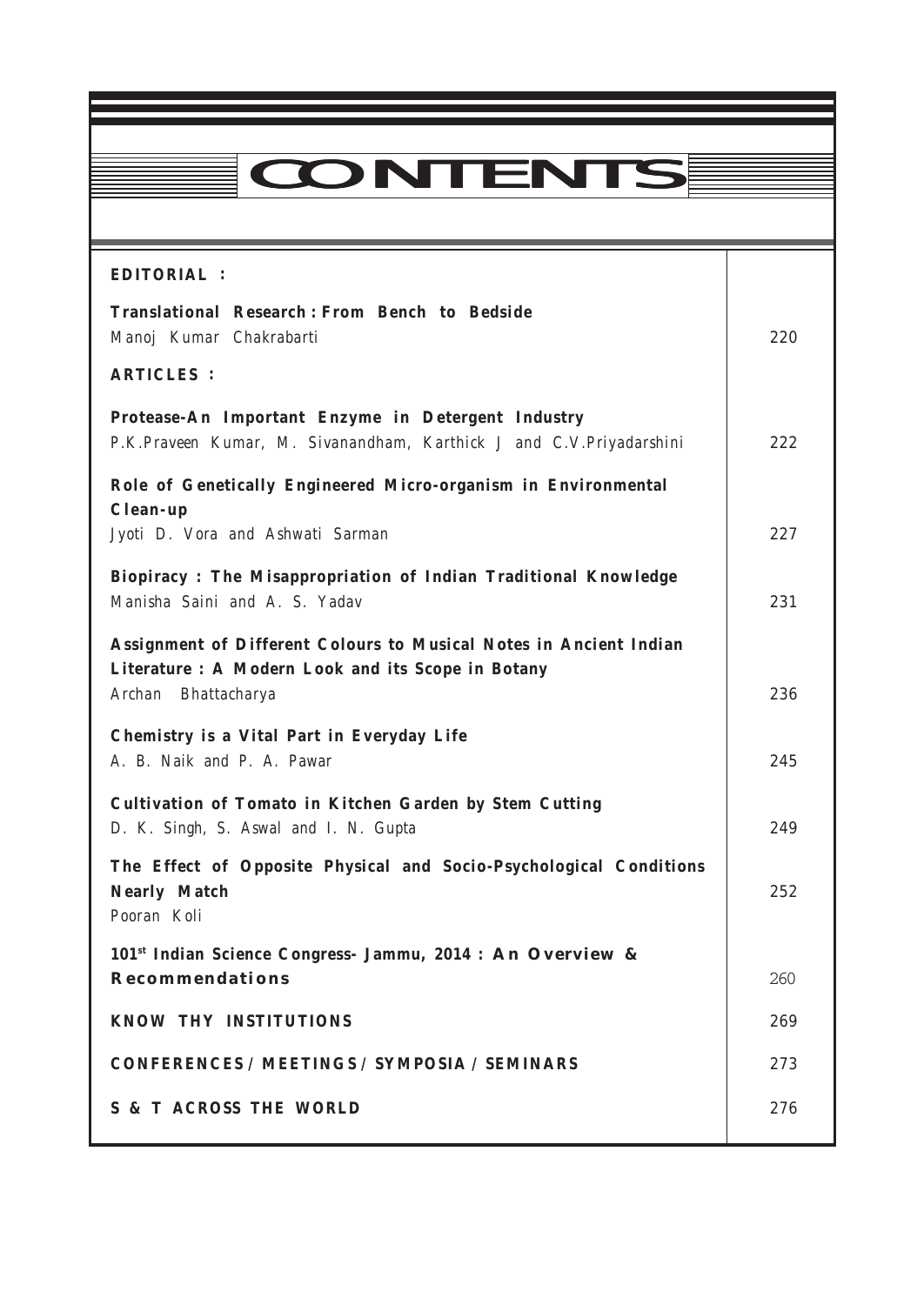12345678901234567890123456789012123456789012345678901234567890121234567890123456789012345678

# **ISCA PRESIDENTIAL ADDRESS (1986 TO 1991) President Title of Presidential Address\* Dr. T. N. Khoshoo** Role of Science and Technology in Environmental 73rd Indian Science Congress Management 1986, Delhi **Prof. (Mrs.) Archana Sharma** Resources and Human Well Being–Inputs from Science and 74th Indian Science Congress Technology 1987, Bangalore **Prof. C. N. R. Rao** Frontiers in Science and Technology 75th Indian Science Congress 1988, Pune Dr. A. P. Mitra Science and Technology in India : Technology Mission 76th Indian Science Congress 1989, Madurai Prof. Yash Pal Science in Society 77th Indian Science Congress 1990, Cochin Prof. D. K. Sinha **Coping with Natural Disasters : An Integrated Approach** 78th Indian Science Congress 1991, Indore \*Available in the Book "The Shaping of Indian Science" Published by University Press (India) Pvt. Ltd., 3-5-819 Hyderguda, Hyderabad 500 029.

*As per decision of Council meeting held on May 3, 2014, Presidential Addresses will not be printed henceforth in Everyman's Science as they are already printed in the above mentioned book.*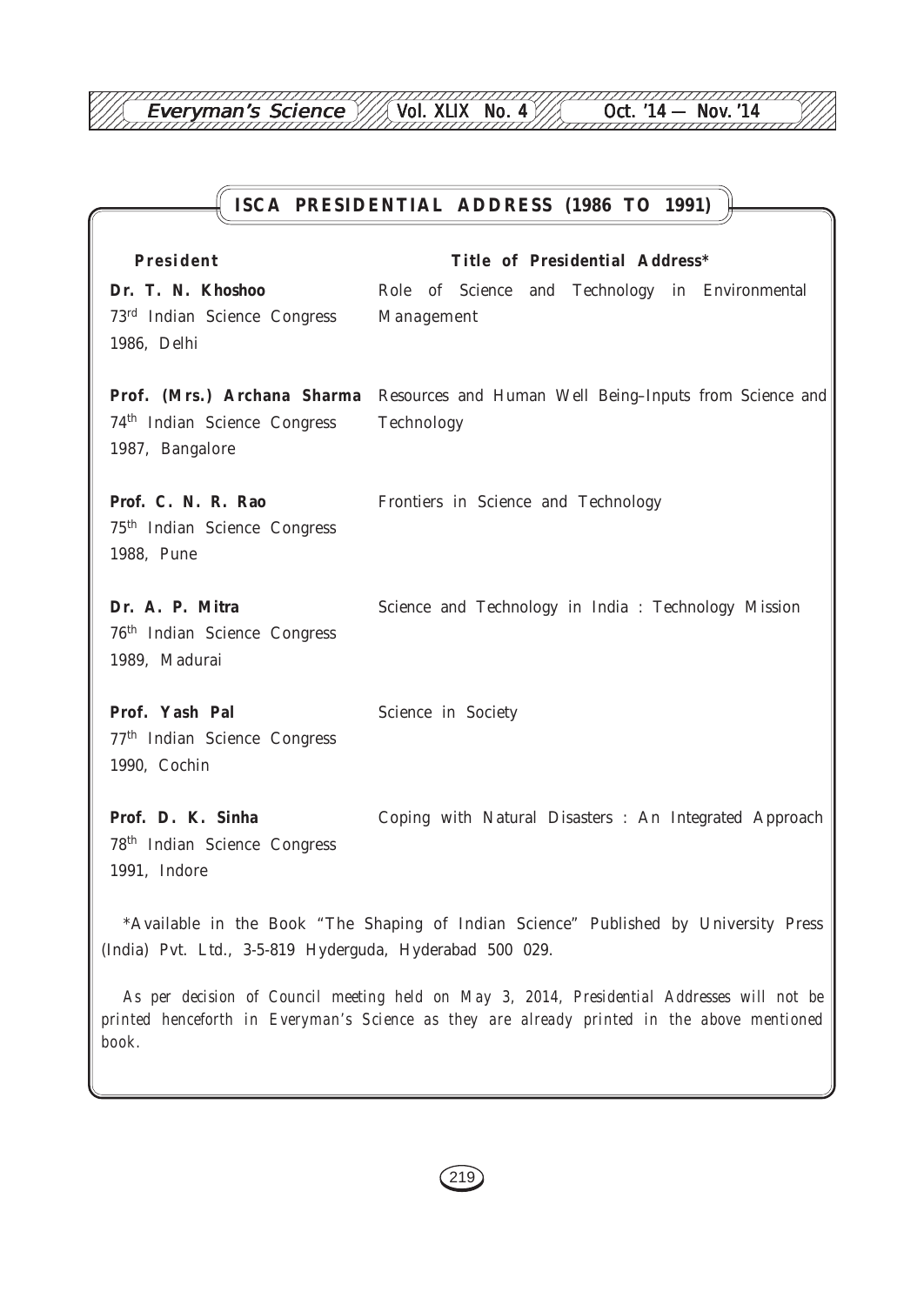# *EDITORIAL*

## **TRANSLATIONAL RESEARCH : FROM BENCH TO BEDSIDE**

The term translational research first appeared in 1993 and was used in reference to research in cancer. At that time, the literature on cancer research would often use the term translational research to refer to work spanning different types of research, like immunology studies spanning basic and clinical research, or work spanning disciplines within a particular type of research, such as bench research involving molecular genetics and immunology. In the present century translational research is defined as the research that involves moving knowledge and discovery gained from the basic sciences to its application in clinical and community settings. The present concept is often summarized by the phrase "bench-to-bedside" and "bedside-to community".

Translational research has few areas of translation. One is the process of applying discoveries generated during research in laboratory, and in preclinical studies, to the development of trials and studies in humans. The other area concerns research aimed at enhancing the adoption of best practices in the community. An important aspect of translational research is to develop cost effective treatment strategies and prevention methods. Thus, translational research findings are moved from the researcher's bench to patient's bedside and community.

Translational research fosters the multidirectional integration of basic research, patient oriented research and population based research, with the ultimate aim of improving the health of the people. This type of research is differentiated into 3 parts, *viz*, T1, T2, and T3. T1 research expedites the movement between basic research and patient oriented research that leads to new or improved scientific understandings or standards of care. T2 research facilitates the movement between patient oriented research and population based research that leads to better patient outcomes. T3 research promotes interaction between laboratory-based research to stimulate a robust scientific understanding of human health and disease. Interaction of several disciplines is required to translate knowledge from one type of research to another. This sort of collaboration amongst different disciplines of research facilitates emergence of novel concepts and approaches to address important health issues which is the main goal of translational research.

In order to flourish translational research requires a knowledge driven system where the components themselves generate, contribute, manage and analyse data available from all parts of the system. The main objective is the creation of a continuous feedback loop to accelerate the translation of data into knowledge and this requires a certain amount of training. Training in translational research varies depending on the background of trainees and the areas of research they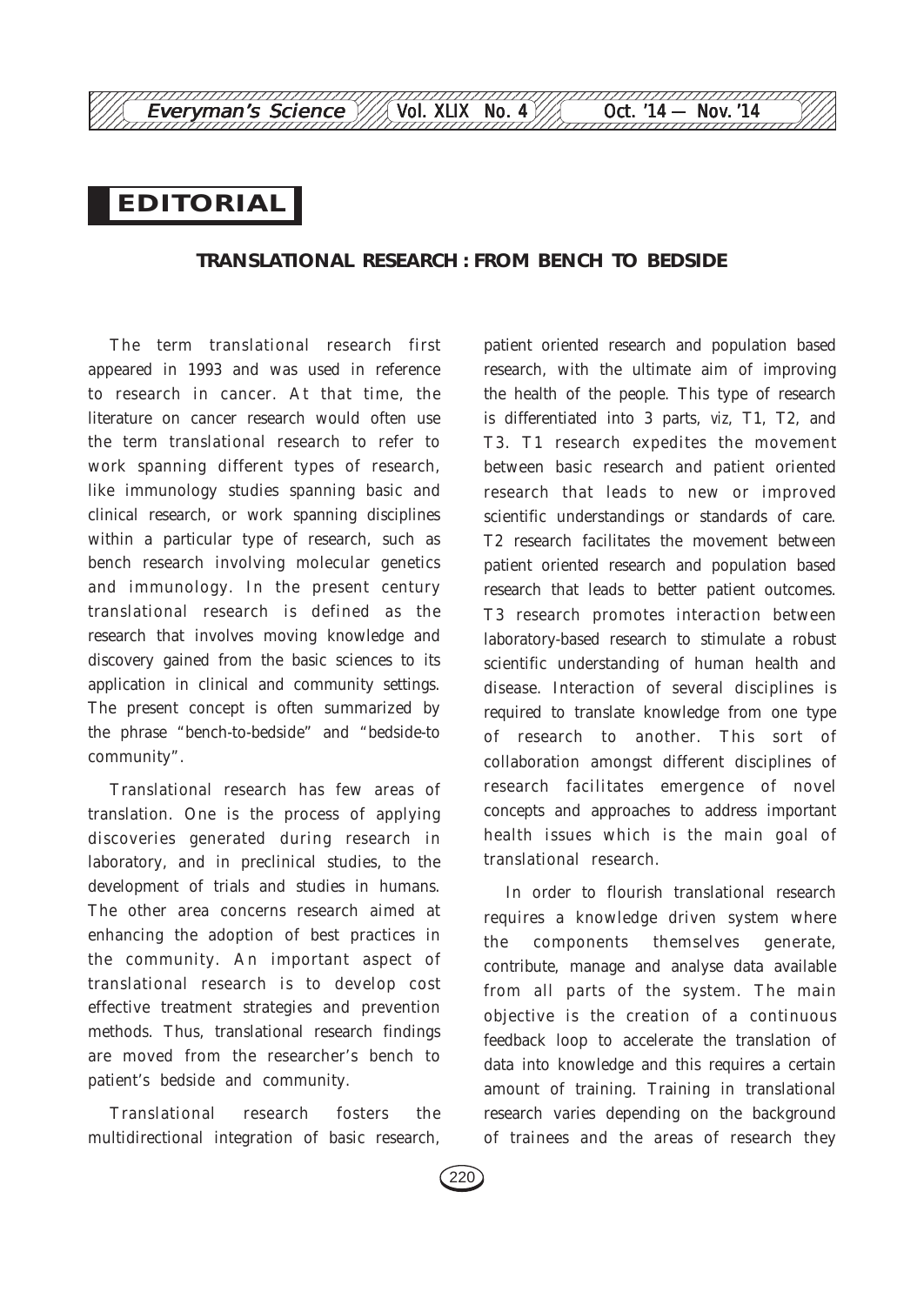

want to persue. As their educational backgrounds and research interests are diversified, it is absolutely necessary to design a customized curriculum for almost every trainee. Translational research is a cyclic process. It moves from one type of research to another- from basic research to patient oriented research, to population-based research, and back- and involves collaboration amongst researchers from different disciplines. The design of an effective training programme in translational research is a challenge the programme must offer each of its trainees the opportunity to master a combination of skills that are not taught together in normal traditional training. The approach to evaluating the success of translational research training programme must be flexible enough to accommodate the needs of individual institutions and individual trainees within the institutions, but at the same time it must also be rigorous enough to document that the

programme is meeting its short-, intermediateand long term goals. To commemorate the achievements in translational research, the National Institutes of Health (NIH) has created the Clinical and Translational Science Award. The award is created to accelerate the movement of laboratory discoveries into treatments for patients.

Translational research aims to make findings for basic science useful for practical applications that enhance human health and well being. This type of research is practiced in environmental and agricultural science and also in health, behavioral and social sciences. Translational research is seen as a key component to finding practical applications, especially in healthcare. With its focus on multi-disciplinary collaboration, translational research has the potential to advance basic sciences.

> *Dr Manoj K Chakrabarti* Director in Charge, NICED (ICMR)

*Nothing was ever achieved without enthusiasm*

*— Emerson*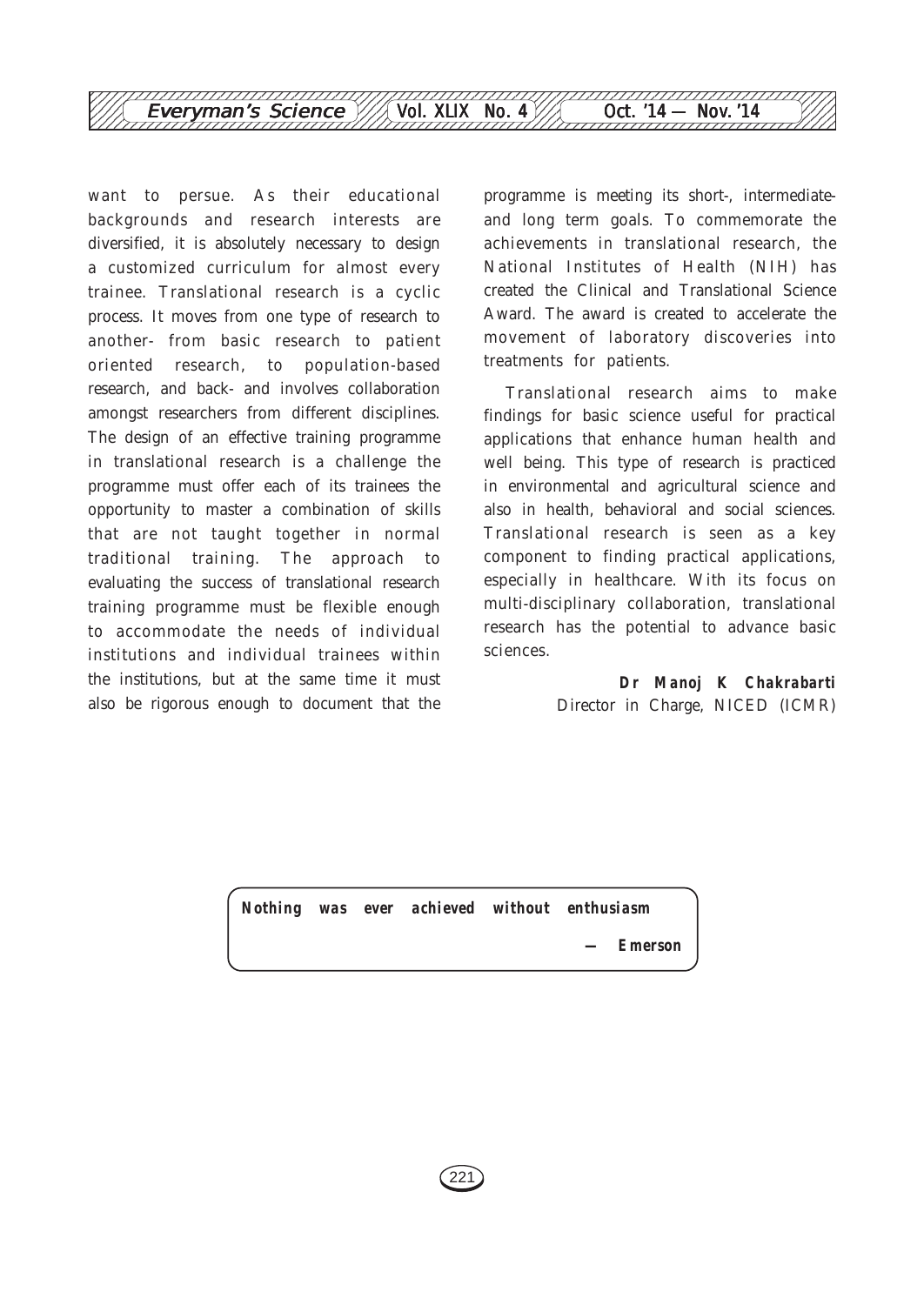# **PROTEASE-AN IMPORTANT ENZYME IN DETERGENT INDUSTRY**

12345678901234567890123456789012123456789012345678901234567890121234567890123456789012345678

P.K. Praveen Kumar\*, M. Sivanandham, Karthick J and C.V. Priyadarshini\*\*

**Proteases are enzymes that catalyze the cleavage of peptide bonds in proteins. Proteases are found in a wide diversity of sources such as plants, animals and micro-organisms. Proteases have applications, mainly in detergent industries. Microbial proteases especially from** *Bacillus sp.,* **are the most widely exploited industrial enzymes in detergent formulation.**

#### **INTRODUCTION**

P roteases are degrading enzymes which catalyze the hydrolysis of proteins into smaller peptides or aminoacids. Proteases represent one of the three largest groups of industrial enzymes and account for about 60% of the total worldwide sale of enzymes<sup>1</sup>. Microorganisms represent an excellent source of protease enzymes owing to their broad biochemical diversity and their susceptibility to genetic manipulation. Proteases execute large variety of biological functions<sup>2</sup>, to produce cascade systems such as signalling, haemostasis and inflammation, etc.

#### **PROTEASES AND THEIR FUNCTIONS**

Protease enzymes are involved in essential biological processes like blood clotting, controlled cell death, and tissue differentiation. They catalyse important proteolysis steps in tumour invasion or in infection cycle of a number of pathogenic microorganisms and

viruses. This makes proteases a valuable target for new pharmaceuticals. Proteases also participate in protein catabolism in degradative or biosynthetic pathways and in the release of hormones and pharmacologically active peptides from precursor proteins. Proteases or Proteolytic enzymes conduct highly specific and selective modifications of proteins such as activation of enzymes by limited proteolysis and collaborate with the transport of secretor proteins across membranes.

In view of the recent trend of developing environmentally friendly technologies, proteases are envisaged to have extensive applications in leather treatment and in several bioremediation processes, and in pharmaceutical industry for preparation of medicines such as ointments for treatment of wounds. Proteases assist the hydrolysis of large polypeptides in smaller peptides and amino acids, thus facilitating their absorption by the cells. The extracellular enzymes play a major role in nutrition due to their depolymerising activity.

Protein engineering techniques have been exploited to obtain proteases of unique

<sup>\*</sup> Department of Biotechnology,Sri Venkateswara College of Engineering, Sriperumbudur-602105, Email : praveenpk@svce.ac.in

<sup>\*\*</sup> Department of Applied Microbiology, Prince Shri Venkateshwara Arts and Science College, Venkateshwara Nagar, Gowrivakkam,Chennai- 601 302.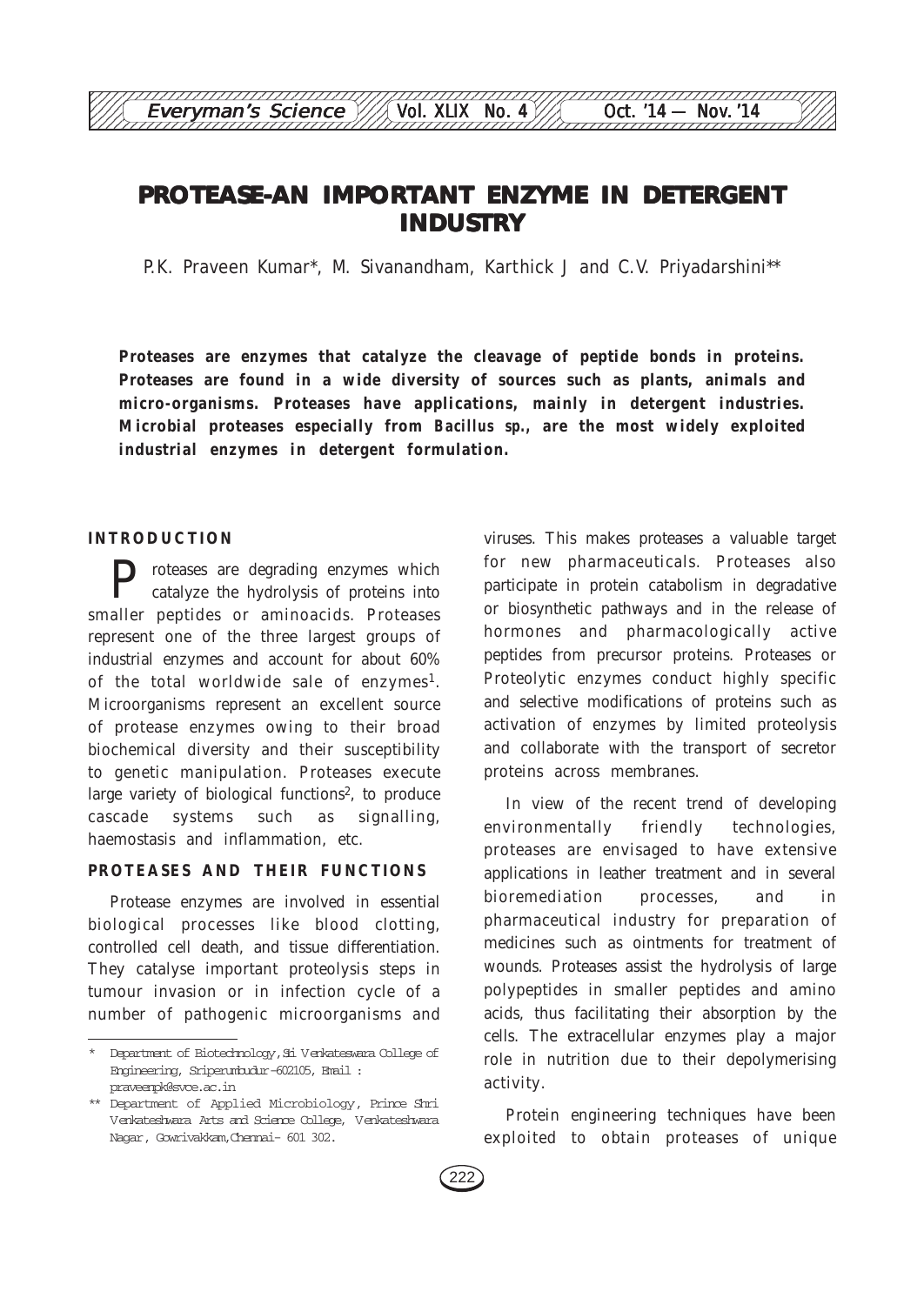

specificity and for enhanced stability at high temperature or pH or in the presence of detergents and to understand the structurefunction relationships of the enzyme. Human Immunodeficiency Virus (HIV) a causative of AIDS, prevents an aspartic protease essential for the retroviral life cycle and it has been a good target for the chemotherapy with specific inhibitors<sup>3</sup>.

#### **SOURCES OF PROTEASES**

Proteases are found in a wide diversity of sources like

**Plant Protease :** Papain (from Papaya), Keratinases (from some botanical groups of plants) and Bromelain (from Pineapple).

**Animal Protease :** Trypsin (Porcine pancreas), Chymotrypsin (Bovine pancreas), Pepsin (Pig stomach) and Rennin (calf stomach).

**Microbial Protease :** Alkaline & Neutral Protease (from *Bacilli sp.),* Alkaline Protease *(*from *Lactococci sp.),* Acid Protease *(*from *Aspergillus sp.)*.

## **CLASSIFICATION OF PROTEASES**

Proteases are grossly subdivided into two major groups, i.e., exopeptidases and endopeptidases, depending on their site of action.

Exopeptidases cleave the peptide bond proximal to the amino or carboxy termini of the protein, whereas endopeptidases cleave peptide bonds distant from the termini of the protein. The degradation is initiated by endopeptidases followed by exopeptidases at the extra- or intracellular site.

Proteases are also classified into six broad groups based on the aminoacid that it target for action. They are serine proteases, threonine proteases, cysteine proteases, aspartate

proteases, glutamic acid proteases and metalloproteases, which act on metallic proteins.

Moreover, proteases are classified on the basis of their activity in acidity values. Neutrase, a neutral protease, is insensitive to the natural plant proteinase inhibitors and is therefore useful in the brewing industry. Bacterial neutral proteases are active in a narrow pH range (pH 5 to 8) and have relatively low thermo tolerance.

Alkaline proteases have an optimum pH greater than or equal to 9.0. They hydrolyze proteins and break them down into more soluble polypeptides or free amino acids. Alkaline proteases are the most widely used enzymes in the detergent industry.

## **MICROBES AND MEDIA USED FOR PRODUCTION OF PROTEASES**

**(a) Industrial Micro-organisms :** *Aspergillus niger, Bacillus subtilis, Bacillus licheniformis, Bacillus circulance, Bacillus cereus, Bacillus alvei, Bacillus sphaericus, Bacillus pumilus, Penicillium janthinellum & Nocardiopsis sp.*

#### **(b) Medium-Macronutrients**

**Industrial Carbon sources :** Glucose, Sucrose.

**Industrial Nitrogen sources :** Ammonium sulphate, yeast extract, Ammonium chloride, Ammonium nitrate, Peptone.

## **(c) Medium-Micronutrients**

**Other sources :** Potassium dihydrogen phosphate, Magnesium sulphate, Sodium nitrate, sodium carbonate, potassium chloride.

Cheapest sources like groundnut cake<sup>5</sup>, neem seed cake<sup>6</sup>, wheat bran<sup>5</sup>, and sugarcane bagasse<sup>7</sup> are used as raw materials for the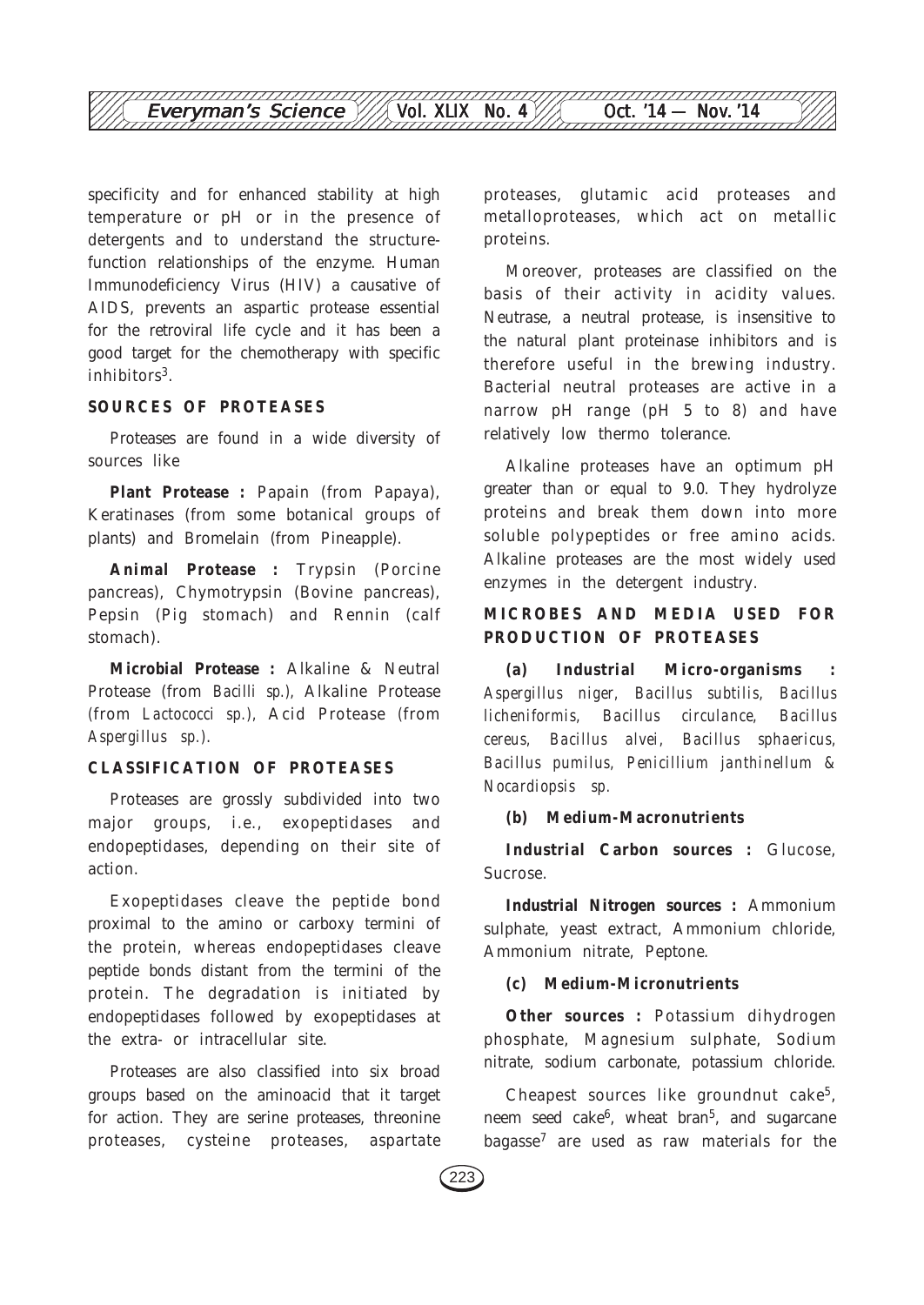medium substituent for the production of protease. Rice bran, a by-product of the milling of rice is a good source of proteins at present underutilized as a food material. The use of cheap sources of carbon and nitrogen like wheat bran, corn husk, cassava peal, rice bran, casein, soy meals are important as these can significantly reduce the cost of production of protease.

## **(d) Protease production and its characterization**

Dynamics of protease production from microorganisms is characterized with respect to its optimal value of pH (7-11), temperature (30-80°C), incubation periods (1-5 days after inoculation) and substrate concentration (1-15 mg.m $l^{-1}$ ). The biochemical nature of the protease is characterized by studying the effect of metal ions  $(Ba^{2+}$ ,  $Cu^{2+}$ ,  $Hg^{2+}$ ,  $Mn^{2+}$ ,  $Ca^{2+}$ ,  $Zn^{2+}$  & Co<sup>2+</sup>) and inhibitors (EDTA & NH<sub>4</sub>OH). After inoculation of microorganisms, optimization of protease activity $8$  in production is carried out by incubating the flasks under various optimal conditions, as mentioned above.

## **(e) Determination of protease activity - Method**

The proteolytic activity was assayed by casein digestion method by estimating the Tyrosine amounts after degradation of casein.

Protease activity is represented in terms of Units/ml enzyme, and is derived by :

µmole Tyrosine equivalent released x Total volume (in ml) of assay

Volume of enzyme (ml) x Time of assay (min) x Volume used in calorimeter (ml)

One unit of enzyme will hydrolyze casein to produce colour equivalent to 1.0 µmole (181  $\mu$ g) of tyrosine per minute at pH 8.0 at 37 $^{\circ}$ C<sup>9</sup>.

## **INDUSTRIAL APPLICATIONS OF PRO-TEASES**

Proteases play vital role in

- Detergents Industry
- Leather Industry
- Food Industry
- Pharmaceutical Industry
- Dairy Industry
- Baking Industry

## **USAGE OF PROTEASES IN DETER-GENTS**

The use of enzymes at lower temperatures to be employed and shorter period of agitation are needed, often after a preliminary period of soaking. For an enzyme to be used as a detergent additive, it must be stable and active in the presence of typical detergents ingredients, such as surfactants, builders, bleaching agents, bleach activators, fillers, fabric softeners, and various other formulation aids. In general, enzymatic detergents remove protein from clothes soiled with blood, milk, sweat, grass, etc. far more effectively than non-enzyme detergents.

However, using modern bleaching and brightening agents, the difference between looking clean and being clean may be difficult to discern. At present only proteases and amylases are commonly used. Although a wide range of lipases is known, it is only very recently that lipases suitable for use in detergent preparations have been described.

Enzymes are used in surprisingly small amounts in most detergent preparations, only 0.4-0.8% crude enzyme by weight (about 1% by cost). Although one effect of incorporating enzymes is that lower washing temperatures may be employed with consequent savings in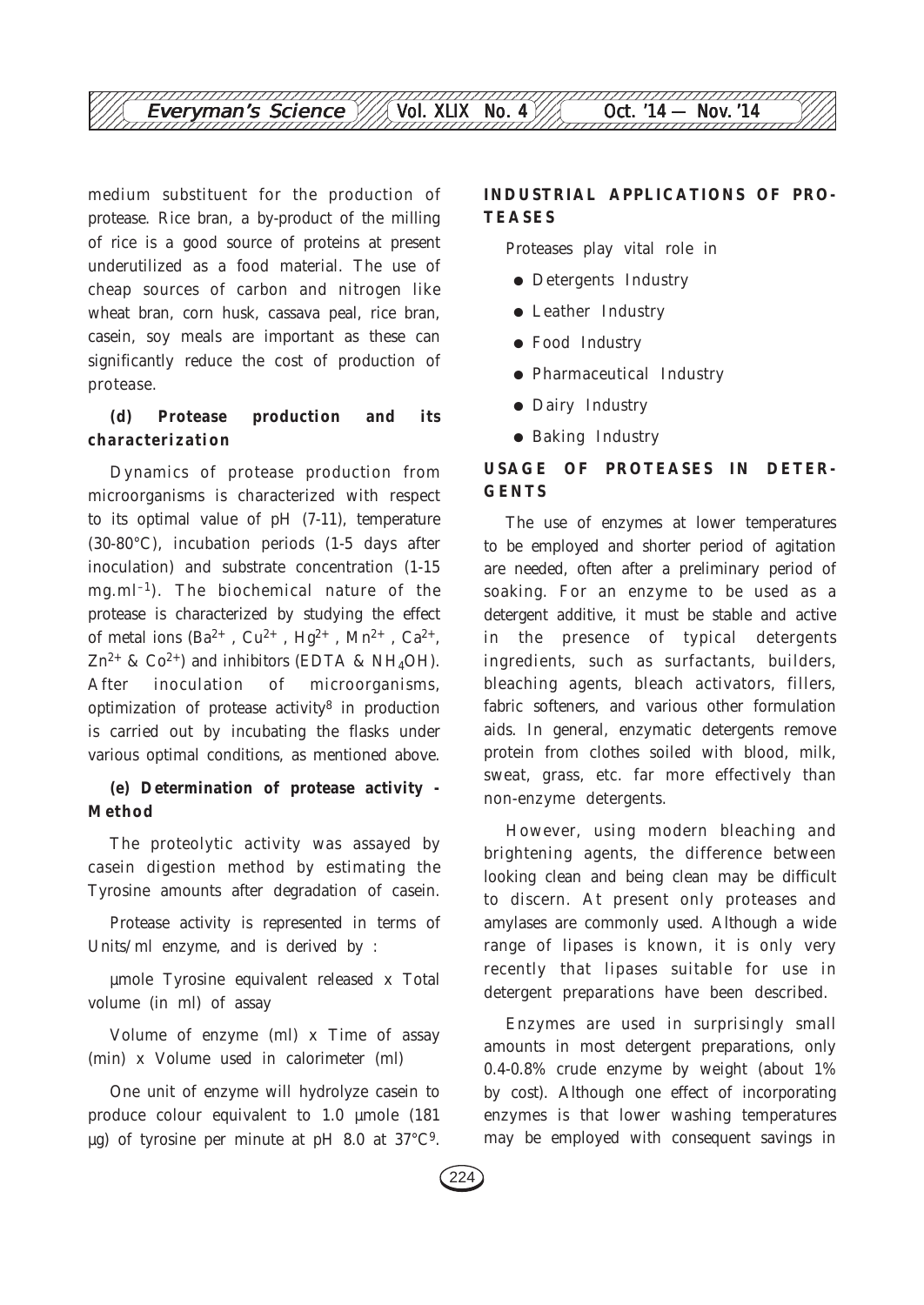

energy consumption, the enzymes must retain activity up to 60° C.

Detergents such as Tide®, Ariel® and Biz® contain proteolytic enzymes, most of them produced by the members of the genus *Bacillus*. It should be noted that all the proteolytic enzymes described are fairly non-specific serine endoproteases, giving preferred cleavage on the carboxyl side of hydrophobic amino acid residues but capable of hydrolyzing most peptide links. They convert their substrates into small, readily soluble fragments which can be removed easily from fabrics. Only serine protease; may be used in detergent formulations<sup>10</sup>: thio proteases (eg. Papain) would be oxidized by the bleaching agents, and metalloproteases (eg. Thermolysin) would lose their metal cofactors due to complexing with the water softening agents or hydroxyl ions.

#### **DESIGN OF WASHING POWDER**

2% protease of enzyme free washing powder solution is taken in test tubes. Strips of photographic films about 4 mm wide is added to the washing powder solution. Incubation in a water bath at 50-60 °C is done for 30 minutes with gentle agitation. Various pH concentrations of protease enzyme are tested with photographic film for detergent activity. The pictures on film are made from silver halide crystals held in a gelatin layer. As the protease enzyme breaks down the gelatine, the crystals are released and the picture disappears indicates detergent activity of protease as shown in Figure 1.

### **Legend :**

Protease enzyme produced in various optimized conditions is estimated for detergent activity by time taken for decolorizing of photographic film in solution.



## **Figure 1. Photographic film decolorizes in detergent solution as protease degrades CONCLUSION**

Proteases are a unique class of enzymes, since they are of immense physiological as well as commercial importance. The biodiversity represents an invaluable resource for biotechnological innovations and plays an important role in the search for improved strains of microorganisms used in the industry. A recent trend has involved conducting industrial reactions with enzymes reaped from exotic organisms that inhabit hot waters, freezing Arctic waters, saline waters, or extremely acidic or alkaline habitats. Exploitation of biodiversity to provide microorganisms that produce proteases well suited for their diverse applications is considered to be one of the most promising future alternatives.

The existing knowledge about the structurefunction relationship of proteases, coupled with gene-shuffling techniques, promises a fair chance of success, in the near future, in evolving proteases that were never made in nature and that would meet the requirements of the multitude of protease applications. Advances in microbiology and biotechnology have created a favourable niche for the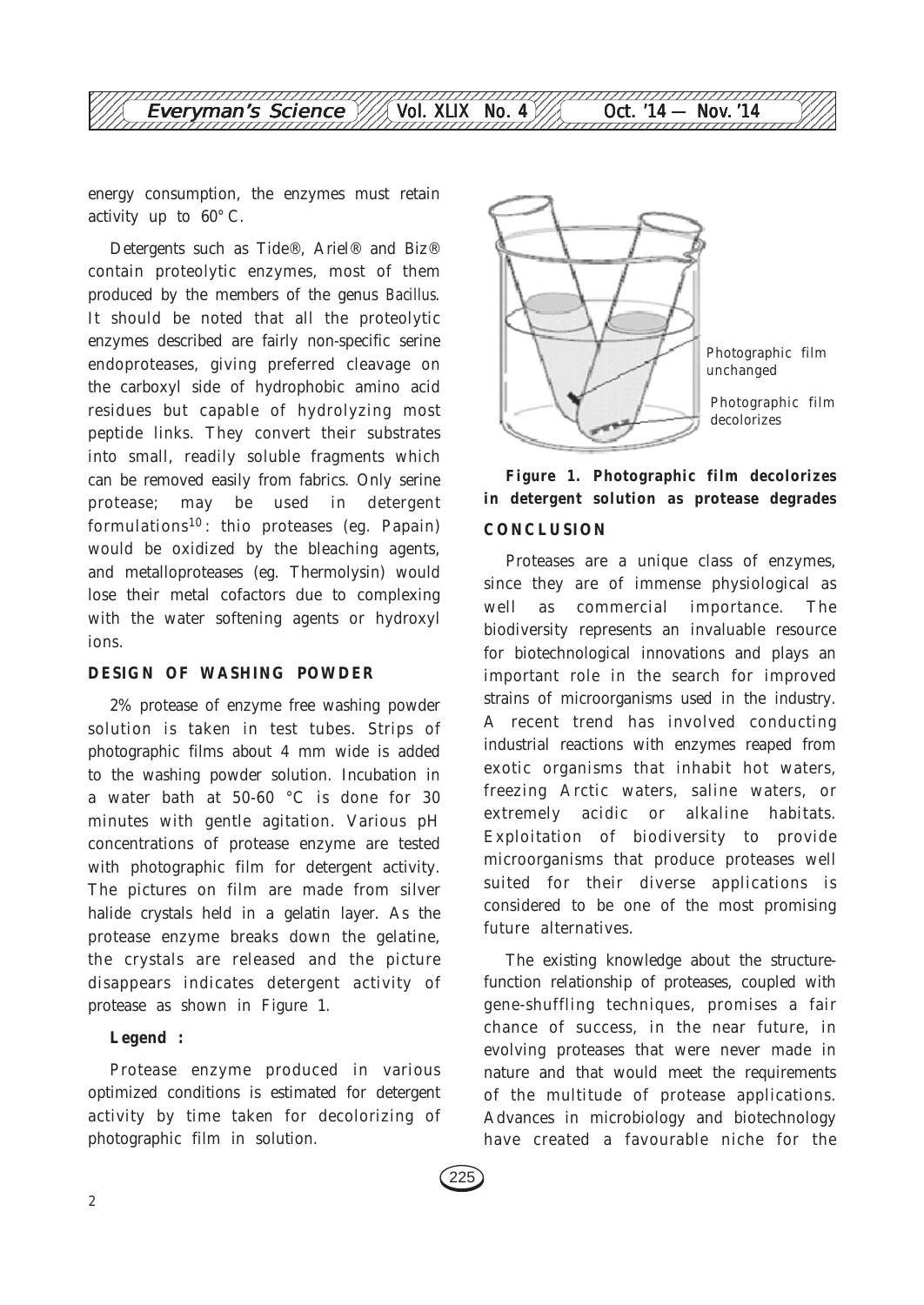

development of proteases and will continue to facilitate their applications to provide a sustainable environment for mankind and to improve the quality of human life.

#### **REFERENCES**

- 1. R N Z R A Rahman, M Basri, A B. Salleh *Annals of Microbiology*, **53**, 199- 210, 2003.
- 2. Elmore Susan, *Toxicology Pathology*, **35,** 4 : 495-516, 2007.
- 3. H M Abdel Rahman, G S Karamany, Koussi EI N A, Youssef N A , Y. Kisso Y. *Current Medicinal Chemistry*, **9,** 21, 1905-1922, 2002.
- 4. Tuhina Verma, Vandana Baiswar, Isolation and Characterization of Extracellular Thermoalkaline protease producing Bacillus cereus isolated from tannery effluent, *The IJES*, **2(7)** : 23-29, 2013.
- 5. PK Praveen Kumar, V. Mathivanan, M Karunakaran M, S Renganathan S and S Sreenivasan. *Indian Journal of Science and Technology,* **1** (4), 2008.
- 6. R. Sumitra, KS Sudheer, L. Christian, RS Carlos, P. Ashok. *Bioresource technology*, **98**, 2000-2009, 2007.
- 7. P. Rathakrishnan, P. Nagarajan, T. Rajesh Kannan, *Research in Biotechnology*, **3** 4, 1-10, 2012.
- 8. Fikret Uyar and Zubeyde Baysal, *Process Biochemistry,* **39**, 1893-1898, 2004.
- 9. S. Geethanjali and S. Anitha, *Enzyme Research*, Article Id, **874050**, 1-7, 2013.
- 10. Wellingta Cristina Almeida do Nascimento and Meire Lelis Leal Martins, *Brazilian J. Microbiol*, **37**, 307- 311, 2006.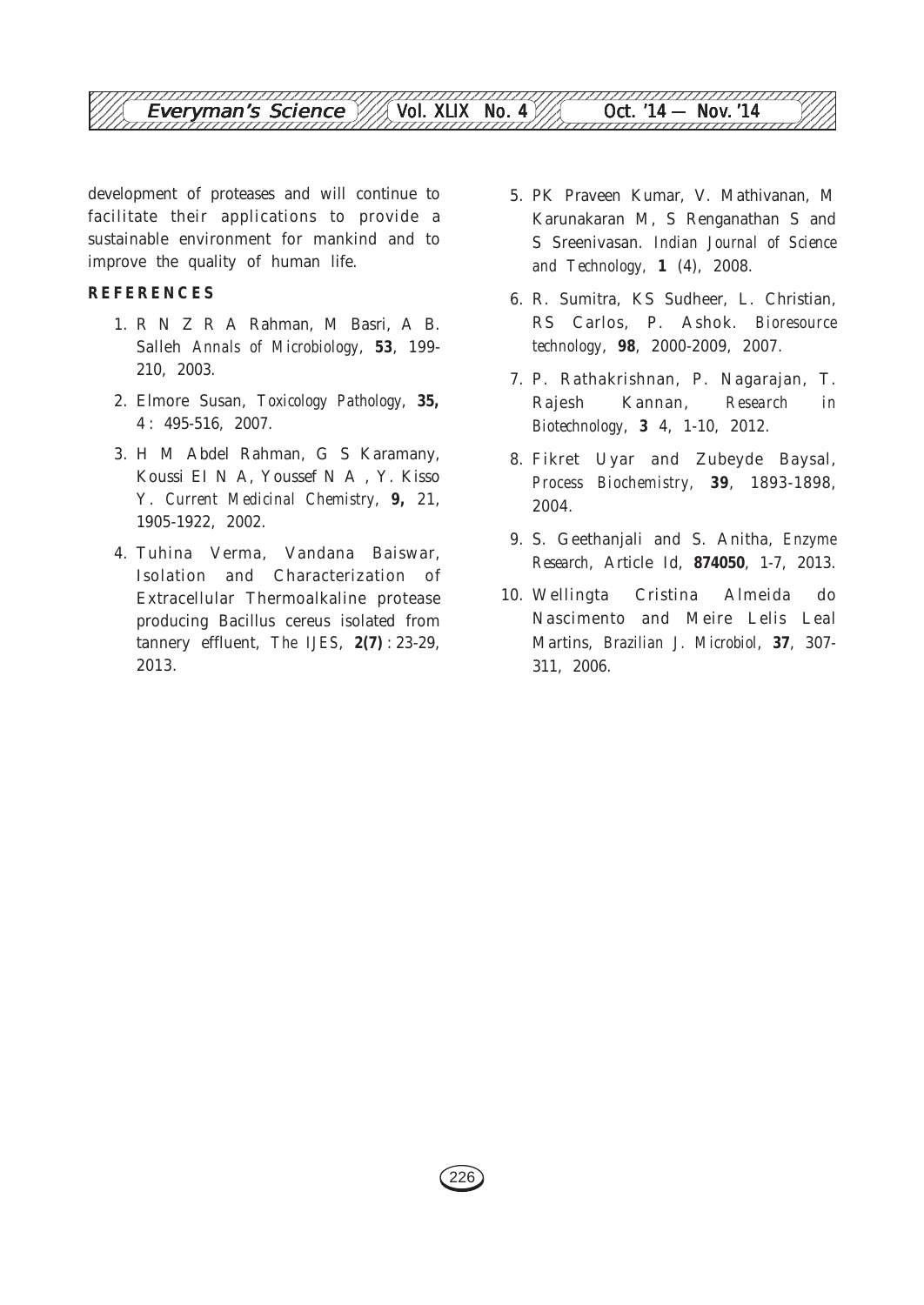# **ROLE OF GENETICALLY ENGINEERED MICRO-ORGANISM IN ENVIRONMENTAL CLEAN-UP**

12345678901234567890123456789012123456789012345678901234567890121234567890123456789012345678 Everyman's Science  $\frac{1}{\sqrt{2}}$  Vol. XLIX No. 4 Oct. '14 — Nov. '14

Jyoti D. Vora and Ashwati Sarman

**It has become need of the hour to implement remedies to protect our environment from getting depleted and degraded. Since centuries studies are done to discover ways to degrade the toxic pollutants which are thrown out into the environment due to man-made factors. However, a new method of using genetically modified micro-organisms has come into limelight due to its advanced, ecofriendly characteristics and enhanced degrading capabilities. Here the significance and approaches for utilizing genetically modified organisms in elimination of environmental toxins are highlighted.**

I n the present environment urbanization and highly evolved technology have led to various significant advancements. However this has given rise to significant increase in the concentration of toxic pollutants or xenobiotics in the environment. Some of the most dangerous among man made substances, are Chlorophenols, Nitrophenols, Benzene, Ethyl Benzene, Toluene, Xyrene, polychlorinated biphenyls and organic solvents. The main sources of these compounds are coal gasification, refinery, petrochemical plants and industries involved in the synthesis of chemicals, pesticides and herbicides. These toxic substances are carcinogenic and mutagenic and their rate of degradation is very slow. They are thus retained in the environment for a long period of time. Thus the removal of these recalcitrant substances is an essential quest in the sustainable management of pollution. In order to make

the treatment of organic pollutants more ecofriendly, techniques involving biological methods were introduced. Thus a safe and cost effective technology called bio-remediation was adopted which to a large extent helps in solving the problem of contamination. Bioremediation refers to a process which promotes degradation of organic wastes and removal of contaminates from the environment using microorganisms and their enzymes. Majorly bioremediation can be classified into types, namely, *in-situ* bioremediation which involves bio-augmentation, bio-stimulation and bio-venting and ex-situ bioremediation involving land farming, bio-piles and bioreactors.

Many species of microoganisms are able to break down and degrade the contaminants, thus bioremediation techniques empoly microorganisms. These microorganisma have the ability to decompose or transform hazardous substances into less toxic metabolites or they degrade the substances into less toxic end products. This process is

Department of Biochemistry and Food science and Quality control, Ramanrain Ruia College, Matunga, Mumbai-400019. Email : drjyotivora@yahoo.co.uk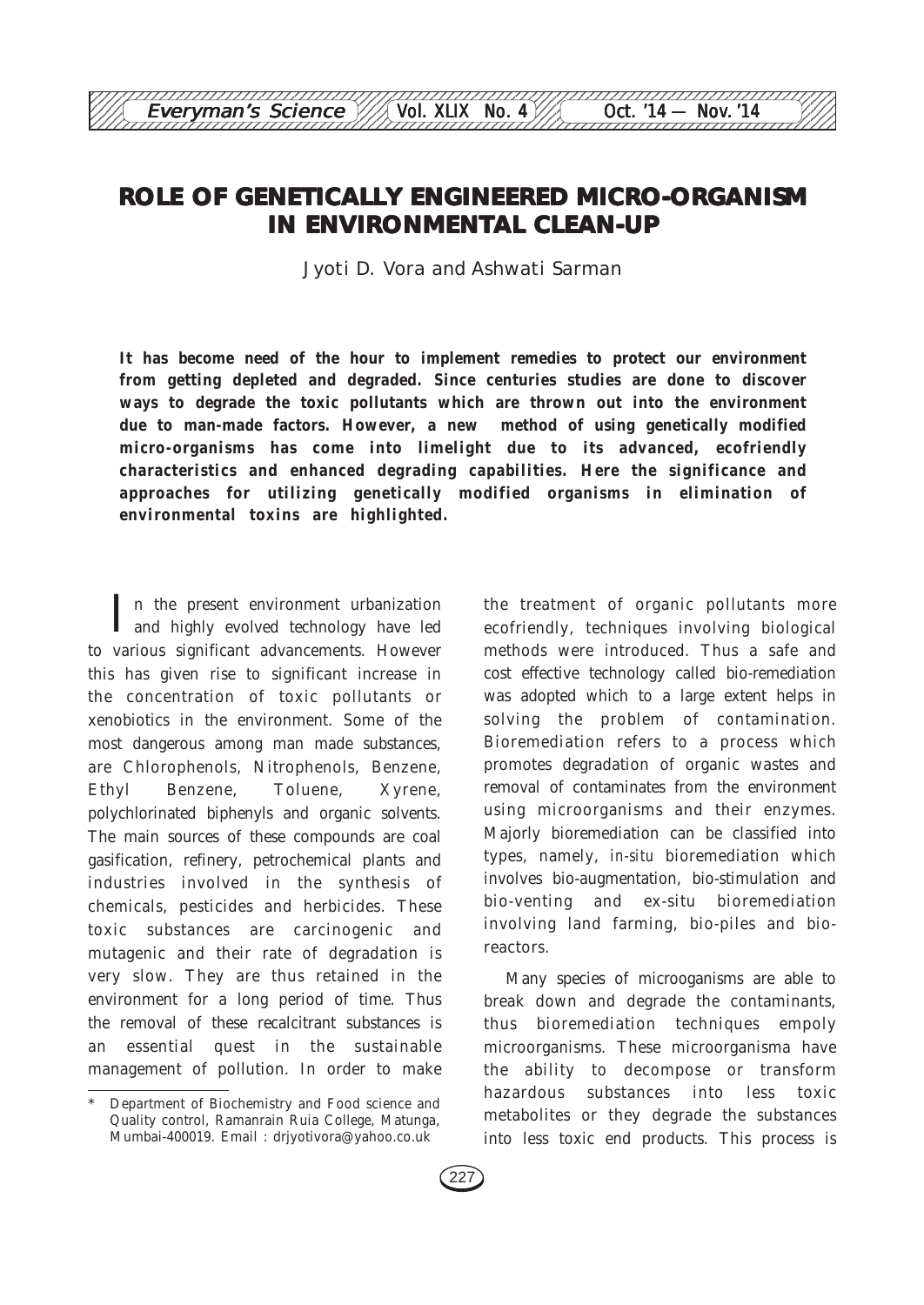

called as co-metabolism. In this process transformation contaminants yields little or no benefit to the cell, thus this process is nonbeneficial biotransformation.

In the late 1970s and early 1980s, the development of genetic enegineering techniques and intensive study of metabolic potential of microorganisms led to the design of genetically modified organisms. The advancements in the studies has enabled in better understanding of biochemical reactions, many degradative pathways, enzymes and respective genes dealing with degradation of organic substances. This knowledge helps in the generation of engineered microorganisms having new metabolic pathways. Genetically engineered or modified microorganism is the one whose genetic material has been altered using genetic engineering techniques which is carried out by natural exchange of genetic material between the microorganisms. The techniques which are employed are collectively called as recombinant DNA technology.

These genetically engineered microorganisms show enhanced degrading capabilities of wide range of organic and chemical contaminants present in the environment. Molecular biology has helped in creating innovative approaches to reduce the level of toxic organic compounds in the environment by maintaining the ecological status. Gradual studies helped in identification of genes responsible of the degradation specific environmental pollutants. For the degradation of different compounds specific set of plasmids are required. Few categories of plasmids are as follows :

OCT plasmids degrades octane, hexane, decane ; XYL plasmids degrades xylene and toluenes ; CAM plasmids decomposes camphor; while NAH plasmid is found to degrade naphthalene.

In 1981, in USA the first two genetically modified strains of *Pseudomonas aeruginosa Pseudomonas putida* were patented. They were found to contain genes for degradation of naphthalene, salicylate and camphor. Later on in 1970, genetically engineered microoganisms called super bug was constructed. It had the property of degrading oil by the transfer of plasmids. It could degrade a number of toxic organic chemicals like octane, hexane, xylene, toluence, naphthalene and camphor. Proper idenfification and subsequent manipulation of specific genetic sequences helped in the development of genetically modified microorganisms. These genetically modified microorganisms have the ability to degrade wide range of xenobiotics and they have the potential for bioremediation in the environment. The genetically engineered microorganisms are designed on the basis of information of interaction between the microorganisms and the xenobiotics, the gentic basis of interaction, biochemical mechanisms, operon structure and ecological application. Genetic engineering of endophytic and rhizospheric bacteria for use in plant associated degradation of toxic compounds in soil is considered as one of the most promising new technologies for remediation of contaminated environmental sites. There are three criteria that has been recommended to select a suitable strain for gene recombination to generate the new organism having improved characteristics which are as follows :

- 1. The strain should be stable after cloning and the target gene should have a high expression.
- 2. The strain should be tolerant or insensitive to the contaminant and
- 3. Some microbial strains can survive only specific plant rhizosphere.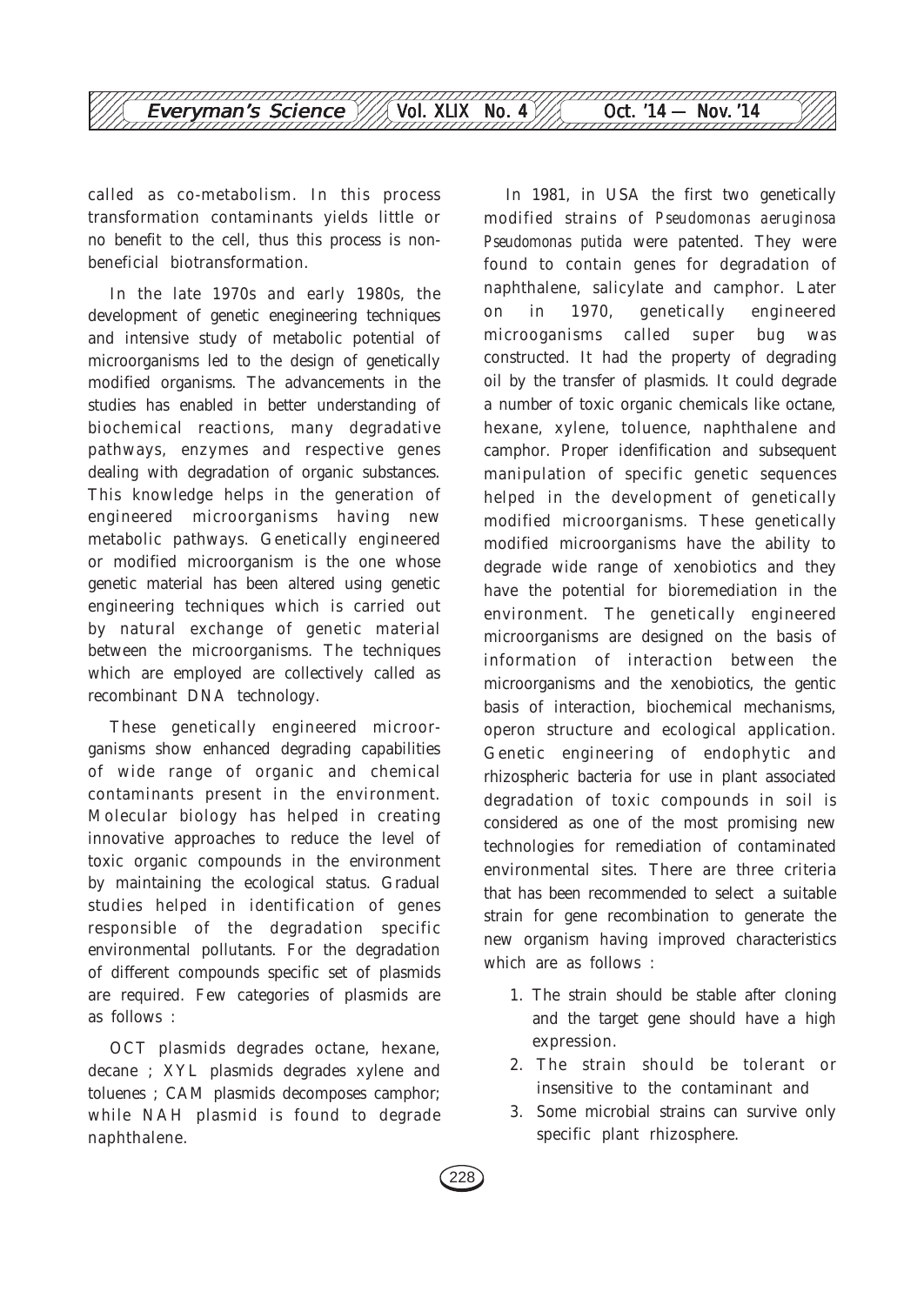

There are several approaches which are followed for the construction of genetically engineered microorganism for bioremediation application. The first approach involves the proper identification of organisms suitable for the modification with specific relevant genes. As example to explain is, as many microorganisms are well adapted to survive in the soil environment and these microbes may not be able to survive in aquatic environment. Thus genes from aquatic microbes can be used to develop genetically engineered microorganisms by inserting the gene in specific microorganism for bioremediation of aquatic sources. Adoption of such technique reduces the need for supplementation of nutrients into the inoculated environment thus reducing the cost incurred and maintenance required.

Second approach involves suitable pathway construction, extension and regulation. The aim of developing a genetically engineered microorganism is to improve the existing catabolic pathways to degrade those compounds which are not degraded by using wild strain. When multiple genes of desired characteristics are introduced in a single microorganism, the genetically modified microorganism will posses degradation capabilities of different microbial communities due to alteration of gene sequences. Thus it improves the efficiency of catabolic pathways.

The third approach involves the modification of enzymes specificity and afinity. During the process of modification of micro-organisms, enzymes that are produced by transcription and translation of specific genes mediate the metabolic pathway. The genetically modified organisms are produced by gene cluster. These gene cluster alter the enzyme activity and substrate specificities, thus improving the

transforming and degrading capabilities of the microorganisms.

Fourth approach involves proper monitoring and control and bioaffinity, applying sensor applications for chemical sensing toxicity, reduction and end point analysis. In this approach certain gene are introduced in the microorganism which temselves monitor the bioremediation and degrading processes. For example, bioluminiscence can be easily detected and this do not require expensive devices or addition of chemical or reagents. Thus genes of bioluminescent organisms can be introduced in desired micro organism. This also helps to understand the spread of microorganisms in polluted area and also indicates the end point of bioremediation process.

Construction of strains with broad spectrum of catabolic potential with heavy metal resistant traits make them ideal for bioremediation of polluted environment in both aquatic and terrestrial ecosystems. The development of genetically engineered microorganism is done with the aim of overcoming the drawbacks of using wild species of microorganisms. Before selecting the strains of microorganisms for bioremediation, all the Xenobiotic and organic waste present in the multicontaminated site should be studied. If the genetically engineered microorganisms are to be used in anaerobic environmental conditions, then these microorganisms are developed by inserting genes for oxygenases during modification by recombinant DNA technology.

The genetically engineered microrganisms offer properties of many microorganisms as insertion of many microorganisms as insertion of genes is carried out in a single microorganism. Thus, these microorganisms can successfully be used in bioremediation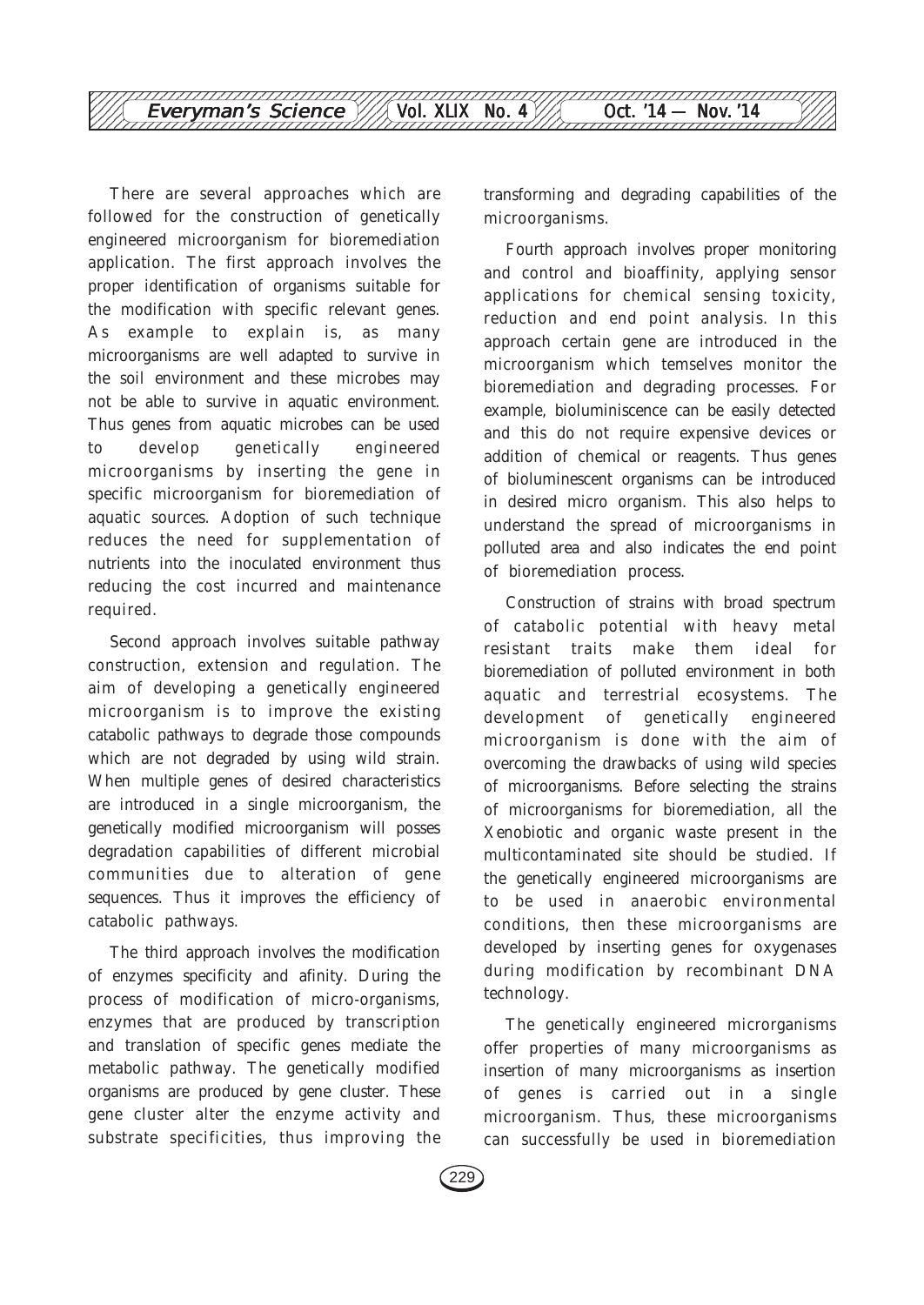

techniques. An optimal clean-up agent with respect to the genetically modified microorganisms are those which displays maximum degrading or catalytic ability with minimal cell mass. It is of utmost importance to ensure that the use of genetically modified microorganisms will not pose as a risk to the environment and human helath. Usually microorganisms or Genetically Modified microorgansisms (GMM) use the organic waste as the source of carbon, nitrogen and energy. However, they may disperse in an uncontrolled manner and may cause adverse effects in the environment.

Scientists have been developing a novel strategy to construct Suicidal Genetically Engineered Microorganisms (SGEMs) to minimize the hazards that may be caused and to achieve efficient and safe decontamination of the polluted sites. To design a novel SGEMs is based on the knowledge of killer-antikiller genes which is responsible to make microorganisms susceptible to programmed call death after the completion of degradation of organic wastes. This technology is very beneficial as it eliminates the microorganisms after degradation of xenobiotics by their autolysis. Thus it reduce the risk to environment and human beings. Nowadays, as the problem of toxic waste accumulation is every increasing, a relatively safe and cost effective technique is necessary to tackle this problem and application of genetically engineered microorganism in bioremediation of toxic waste has proved to meet this need as it follows eco-friendly and human-friendly approaches.

#### **REFERENCES**

- 1. S. Kulshreshtha, *J Bioremed Biodeg*, **4**, 133, 2013
- 2. A. A. Snow, D. A. Andow, P. Gepts E. M. Hallerman, *Ecological Applications*, **15**, 2, 2005.
- 3. Md Abdul Kalam Azad, Latifah Amin *Chinese Science Bulletin*, 2014.
- 4. www. bioetika.edublogs.org
- 5. www.jstor.org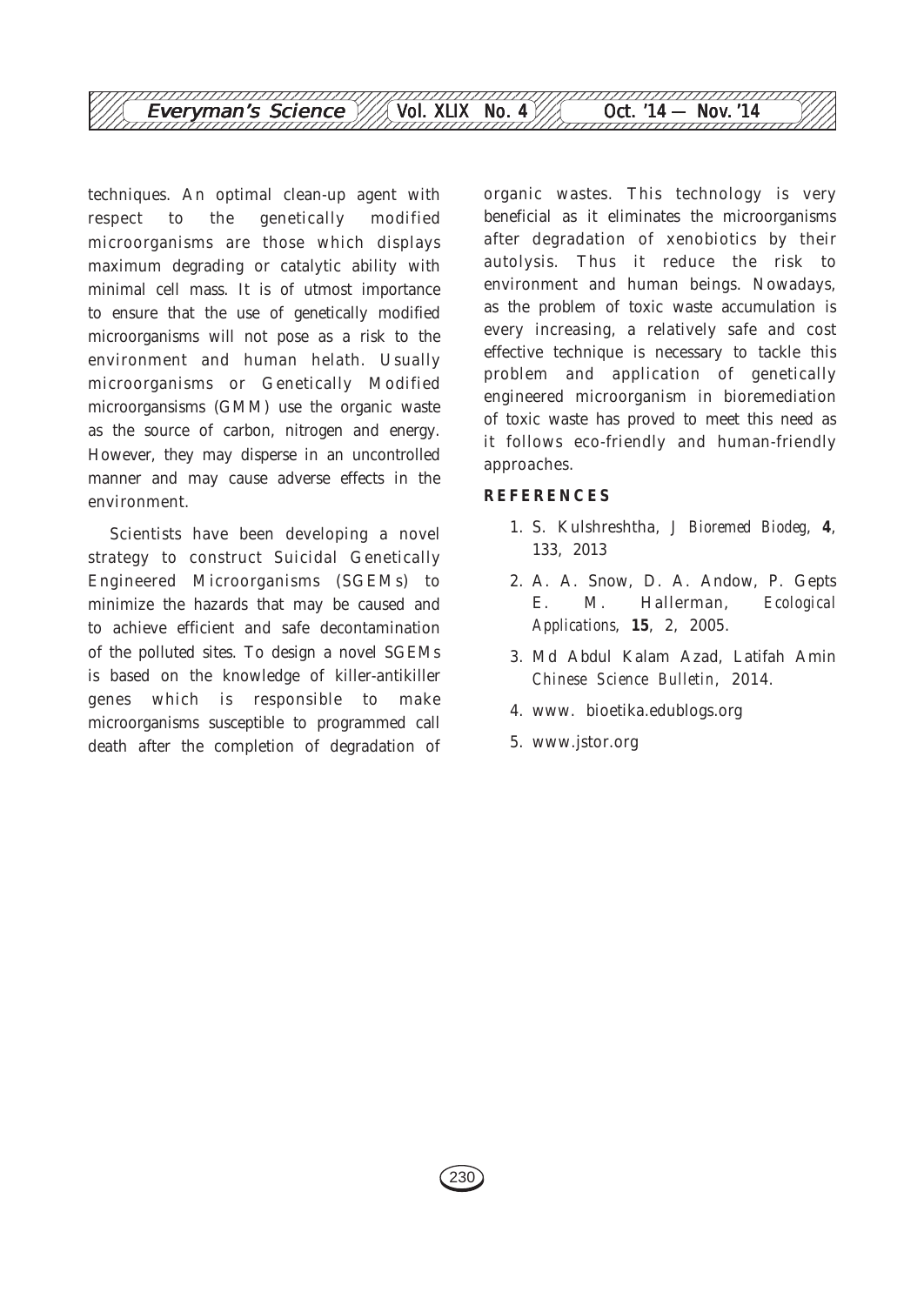# **BIOPIRACY : THE MISAPPROPRIATION OF INDIAN TRADITIONAL KNOWLEDGE**

12345678901234567890123456789012123456789012345678901234567890121234567890123456789012345678 Everyman's Science  $\frac{1}{\sqrt{2}}$  Vol. XLIX No. 4 Oct. '14 — Nov. '14

Manisha Saini and A. S. Yadav

**India is one of the twelve mega biodiversity countries of the world and holds rich treasure of traditional knowledge but because of the biopiracy it is spared of the benefits out of its natural resources, so an efficient legal uphold against biopiracy assumes huge importance for India to preserve its medical heritage.**

#### **INTRODUCTION**

The advances in biotechnology in the last few decades have played a crucial role in the development of agricultural, pharmaceutical and medical industries. The biotechnology is a billion dollar industry today, so the inventors in this field prefer to follow intellectual property rights system to protect their inventors. The multinational pharmaceutical companies have found a way to patent the plant products and genetic material and thus claim these products as their own inventions<sup>1</sup>. These companies also take the cultural knowledge associated with the plant without having prior consent from the indigenous people that have been cultivating these plants in their fields for several generations, thus depriving them of their share of benefits emerging out of the commer-cialization of these products. In this way these corporations are getting rich while the indigenous people and the countries that are the main origin of that research are still struggling for survival. Most of the world's biodiversity rich countries are the developing

largely by trading their biological resources and the traditional knowledge associated with them2, 3. But this is not the case. The giant corporations of the developed countries who are involved in the misappropriation of the biological resources and the traditional knowledge associated with them without prior consent from the country of main origin of such resources are the major players of this game and the indigenous people of the developing countries who have been cultivating these crops for years in their fields are their victim. The most tragic situation is when the countries that are the main source of origin of the biological resources have to pay higher prices for the seeds and the medicines derived from these resources. In the developing countries like India, the knowledge of these biological resources has been conserved in their cultures for centuries and passed from generation to generation and has become common among the people and belongs to the whole community. The concept of intellectual property rights is unknown to these people. Hence, no patent had been claimed in the past for these resources by anyone in these

countries like India that are located in the tropics. These countries could have benefitted

Department of Zoology, Kurukshetra University, Kurukshetra, Haryana 136119 E-mail: manishasaini 683@gmail.com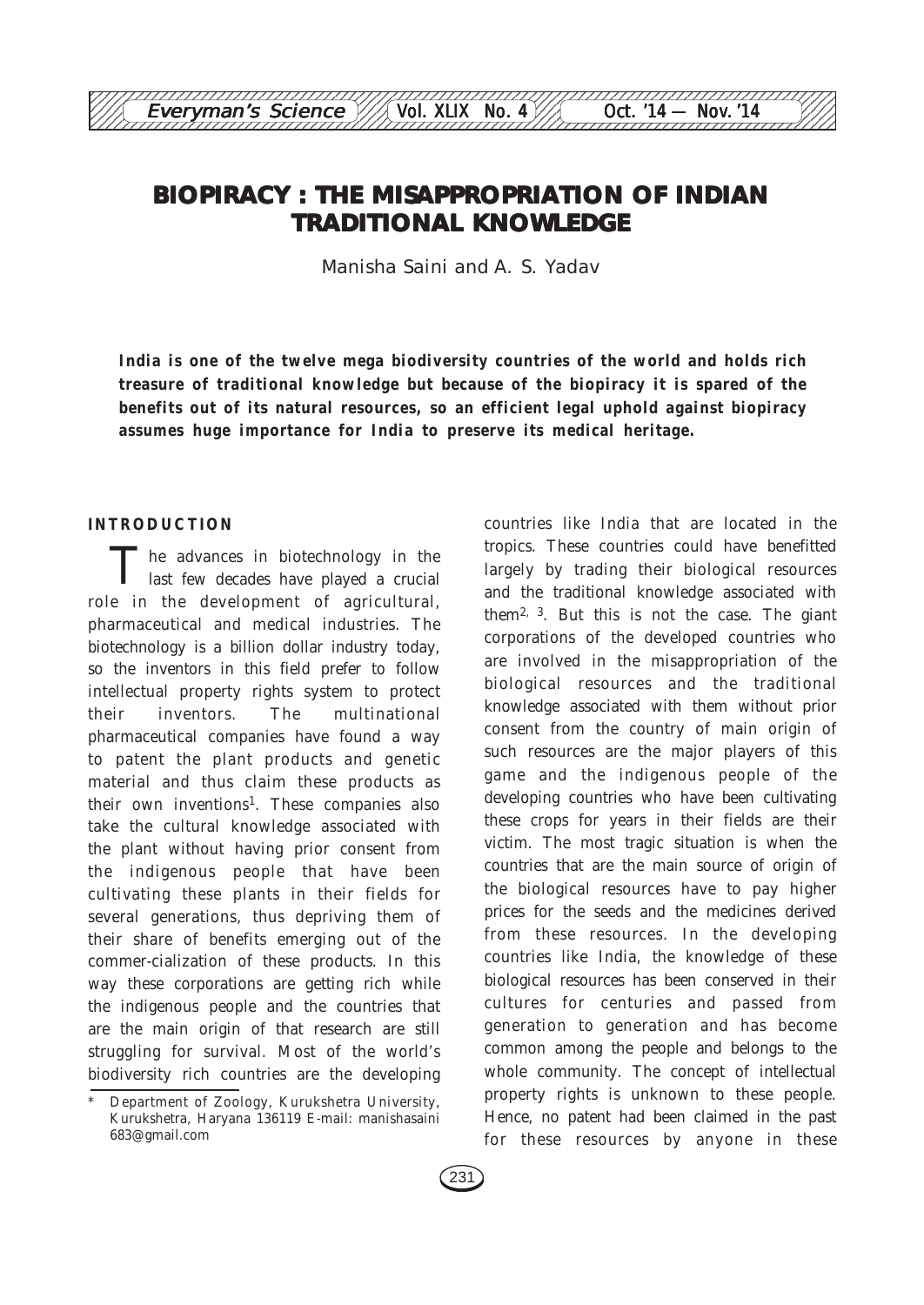

countries. The intellectual property rights allow the monopoly on the common goods of human exercise that are naturally occurring like air, water and plants. But now a days, these are being co modified through proprietary rights on biological inventions4. Biopiracy came into existence in 1980s when the developed countries blamed the developing countries of ruining their intellectual property rights and causing loss to their corporations in case of drugs, product design, trademark and computer software<sup>5</sup>. Biopirates are the persons or the countries that use the intellectual property rights to access, utilize and benefit from the biological resources and the associated traditional knowledge without having consent from the original innovator and without having benefit agreement with them<sup>6</sup>. According to Dr. Vandana Shiva (2001), a biologist from India, biopiracy refers to "the use of intellectual property systems to legitimate the exclusive ownership and control over biological resources and processes that have been used over centuries in the non-industrialized cultures"7. Biopiracy poses a threat to the traditional knowledge as well as sovereignty of the developing countries to utilize and benefit from their own biological resources.

The present paper is a review of the various studies that have been done in the field and throws a light on the current knowledge on the concept of biopiracy, its effects, consequences and various case studies in India. The paper has been derived from various relevant research articles and journals and is a summarized review of literature.

### **CASES OF BIOPIRACY IN INDIA**

The appropriation of biological resources and traditional knowledge of indigenous people would affect food security, livelihood of the indigenous people and consumers' choice8. Patenting of our own fundamental crops like wheat, rice, maize will pose threat to the consumers. Many countries have prohibited the patenting of biological material, for example European Patent Convention (1975) stated that no one could patent whole plant varieties. The patenting of biological technology will encourage monopoly control of plant material by the developed countries and their corporations while the farmers' varieties will be vanished posing a threat to the biodiversity and conservation as well as survival of the farmers9. India, a country of immense heritage of nature which has a rich treasure of biological resources and the traditional knowledge is one of the main victims of biopiracy. There are several cases of biopiracy, which have come to the front in the recent few years.

The most renowned is the case of neem (*Azadirechta indica*) as a fungicide which has finally been won after a ten year long battle at European Patent Office (EPO). Neem has been used in India by the common people for several generations as a fungicide and has been cited in the various literatures of the country as ayurvedic medicine to cure various skin diseases and fungal infections. The patent right on the method for controlling fungi on the plants by aid of hydrophobic extracted neem oil had originally been granted by the EPO in 1994 to the United States department of agriculture (USDA) and the New York based multinational agribusiness corporations WR Grace. In opposition, Dr. Vandana Shiva, director of Delhi- based Research foundation for Science, Technology and Ecology (RFSTE), Ms. Megda Aelvoet of the Green group in European Parliament and Ms. Linda Bullard of International Federation of Organic Agriculture Movement (IFOAM) jointly filed case against the grant of this patent in 1995. They claimed that the fungicidal property of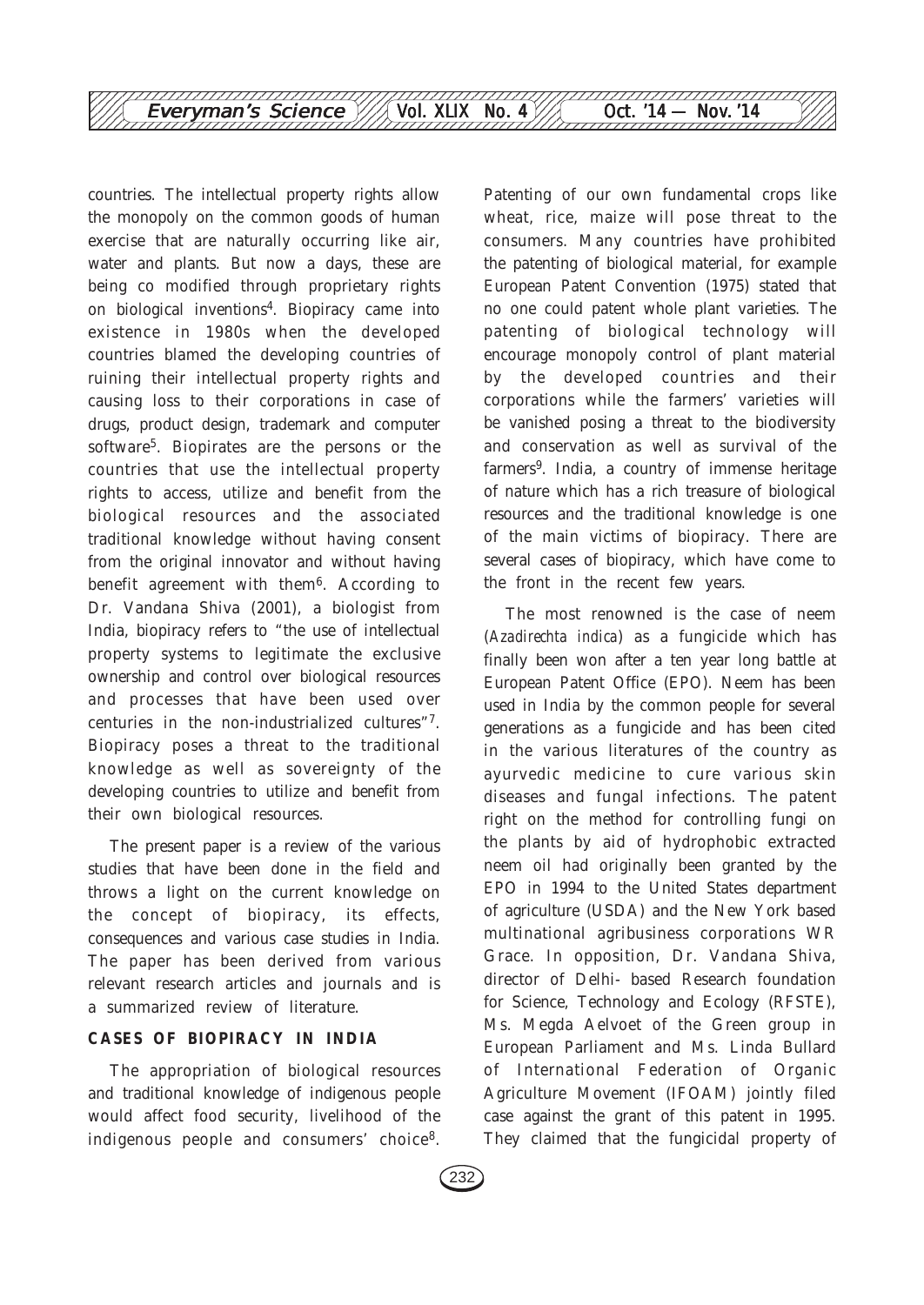

neem had been in traditional knowledge of Indian people for centuries, so the patent granted to USDA was not only unfair was illegal also due to lack of novelty in the claimed patent. As a result EPO revoked the patent in 2000 and finally the patent was revoked for the last and final time by EPO in March, 20059.

Another case was the turmeric patent case. The turmeric patent had been granted to two non-resident Indians in 1995 for "use of turmeric (*Curcuma longa*) in wound healing". These two non-resident Indians were associated with the University of Mississippi Medical Centre, Jackson, USA. Turmeric has been used in India for several centuries by the common people of this country for many purposes like as a painless antiseptic and as kumkum in Hindu temples and in many diseases and it is also in the literature of country. The patent was revoked on the basis of lack of novelty<sup>10</sup>.

The case of basmati rice variety named "Texmati" is also a well renowned case of biopiracy and unfair patenting in India where a Texas, US based company Rice Tec in 1997 patented a strain of basmati rice crossed with a semi-dwarf variety. The claimed variety was the communal property of northern Himalaya's rice growers and hence the patent was illegal and Rice Tec chose to withdraw its claims<sup>11</sup>. Several other basmati varieties need to be patented by India as these are the local varieties of people in Haryana, Himachal pradesh and Punjab.

The case of production of BT Brinjal (also known as egg plant) by Monsanto, US, one of the world's largest biotechnological companies and its attempt to steal nine indigenous brinjal varieties and genetically modify them is another controversial case of biopiracy. In 2005, the company through its Indian subsidiary

Mahyco and some agricultural universities in India, inserted a bacterial gene into the indigenous variety of brinjal and the modified variety were sown in some parts of the fields for trial in the country. Monsanto tried to claim the variety and commercialize it as its own invention without asking India's National Biodiversity Authority (NBA) for consent. In opposition, NBA announced to prosecute Monsanto for carrying out its research without seeking its permission and consent of the farmers who have been cultivating the indigenous varieties of brinjal in their fields for several generations and violating the India's Biological Diversity Act, 2002 which states that if the companies want to genetically modify the indigenous varieties of seeds and plants for research or commercialization purpose, they must obtain prior consent of the authority12.

These are not the mere cases of biopiracy in India. There are several cases which have made a huge hue in the recent few years. Patent on karela, amla, anar, gulmendhi are still needed to be revoked. The use of karela (bitter gourd, botanical name is *Momordica charantia*), jamun (*Jambulina sp.*) and brinjal (*Solanum melongena*) for control of diabetes is a common practice and it is a traditional knowledge of common people in India. So the patent which is claimed by the US Company for the use of karela or jamun in controlling diabetes is false since it has been known and documented widely in Indian medical literature<sup>13, 14</sup>. Several other ayurvedic preperations are still pending to be patented. Some of them are: the composition for treatment of asthma, the composition for treatment of diabetes (use of aloe vera and cinnamom for curing diabetes), antiinflammatory composition for healing wounds and for skin diseases and many others which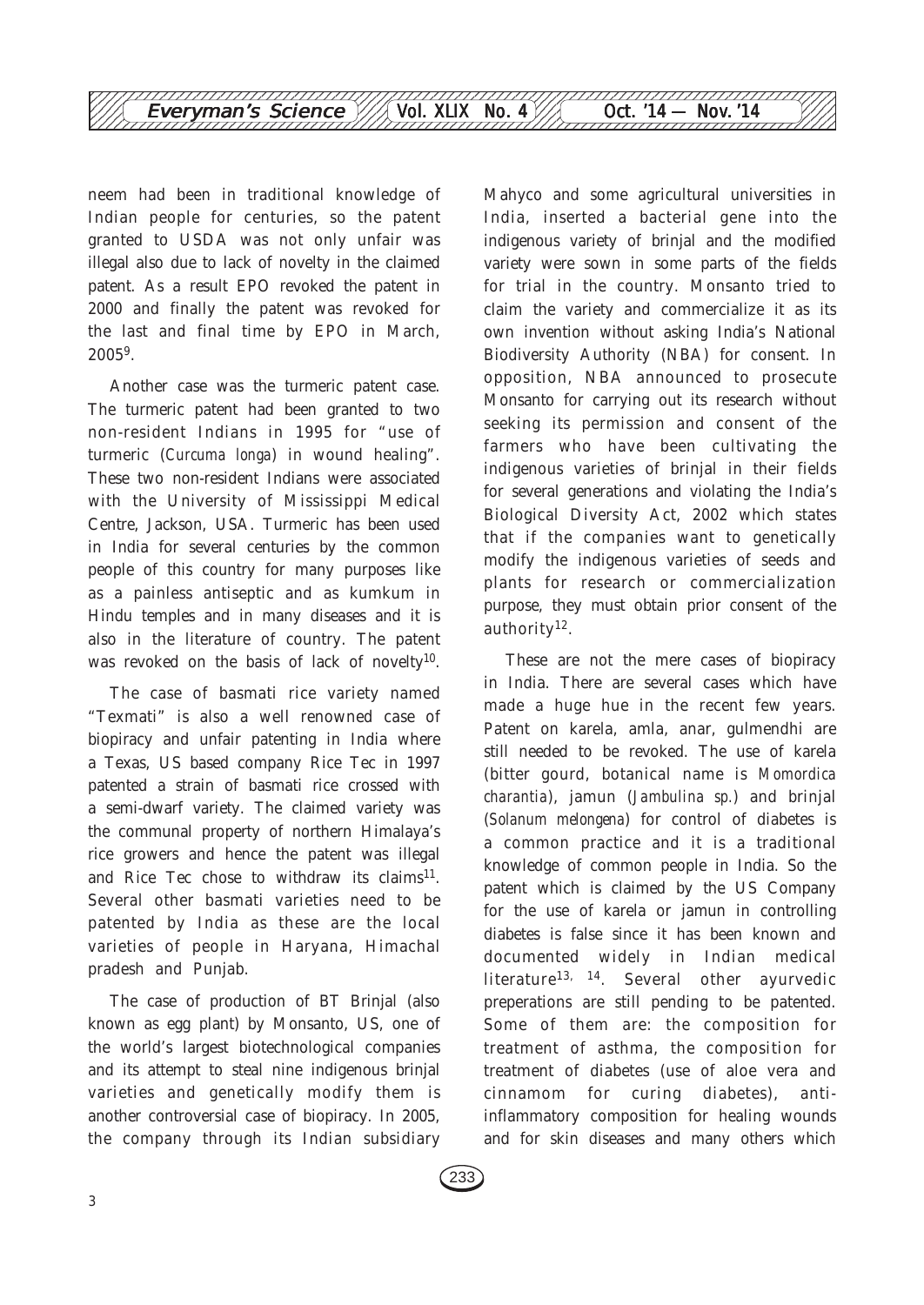

are documented in the Indian medical literature. The Traditional Knowledge Digital Library (TKDL), which is a collaborative project between Council of Scientific and Industrial Research (CSIR), Ministry of Science and Technology and Department of Ayurveda, Yoga & Naturopathy, Unani, Siddha and Homoeopathy (AYUSH) and Ministry of Health and Family Welfare, involves documentation of such traditional knowledge available in public domain from the existing literature related to Ayurveda, Unani and Siddha in digitized format, in five international languages which are English, French, German, Spanish and Japanese. So far, the TKDL includes about 2.12 lakh medicinal formulations (Ayurveda: 82,900; Unani: 115,300; Siddha: 12,950), from 148 books available in public domain. Several yoga postures from different books on yoga are also included and transcribed. Government of India, on 29th June 2006, approved to provide the access of TKDL database to International Patent Offices, under Nondisclosure Agreement, between CSIR and respective International Patent Office so that all these tradition knowledge of Indigenous people could be saved from bio-pirates<sup>15, 16</sup>.

It is clearly evident from all these cases that biopiracy causes serious social and economic damage to the developing nations. So there is an urgent need to implement such systems which can prohibit or limit such activities. Several conventions have been made like Convention on Biological Diversity (CBD) which attributes to create a fair management system for intellectual property and biological resources. But there are also conventions like Paris convention and TRIPS agreement that deal with the industrial properties and provide the basis of biopirating to these corporations. But after the intervention of developing countries in the reviews of TRIPS agreement in 1999, TRIPS had to be in harmony with CBD on Oct 29, 2010. There are more than 100 million plants that are still in waiting list at US patent office. India is not the only country who is suffering from the crisis due to piracy but there are many other countries like most of the African countries that are facing the biopirates. But India is leading battler against these biopirates<sup>17</sup>.

## **REFERENCES**

- 1. Runguphan and Titima, Biopiracy in Asia. The University of Hong Kong, 2004. (Retrieved from http:// hdl.handle.net/10722/30867).
- 2, K. Das, Combating biopiracy the legal way, 2005. Retrieved from: www.indiatogether.org/2005/may/envbiopiracy.html.
- 3. Convention on Biological Diversity. (1992). Text of the Convention: Article 1. Retrieved from http://www.cbd.int/ convention/text/
- 4. Secretariat of the Convention on Biological Diversity 2002, Convention of Biological Diversity. <http:// www.biodiv.org/convention/articles.asp> accessed on 2 Aug., 2002.
- 5. W. Lianchamroon, "Biopiracy," The Research Programme on Bio-piracy in Thailand. Bangkok: The Thai Network on Community Rights and Biodiversity, 1998, **2541**, pp 5-12.
- 6. Genetic Resources Action International (GRAIN). Biopiracy, TRIPs and the Asian Rice Bowl. 2002. www.grain.org/ publications/rice-en-p.html.
- 7. V. Shiva, "Biopiracy," Protect or Plunder? : Understanding Intellectual Property Rights. 2001, pp 49-68, Zed Books, London.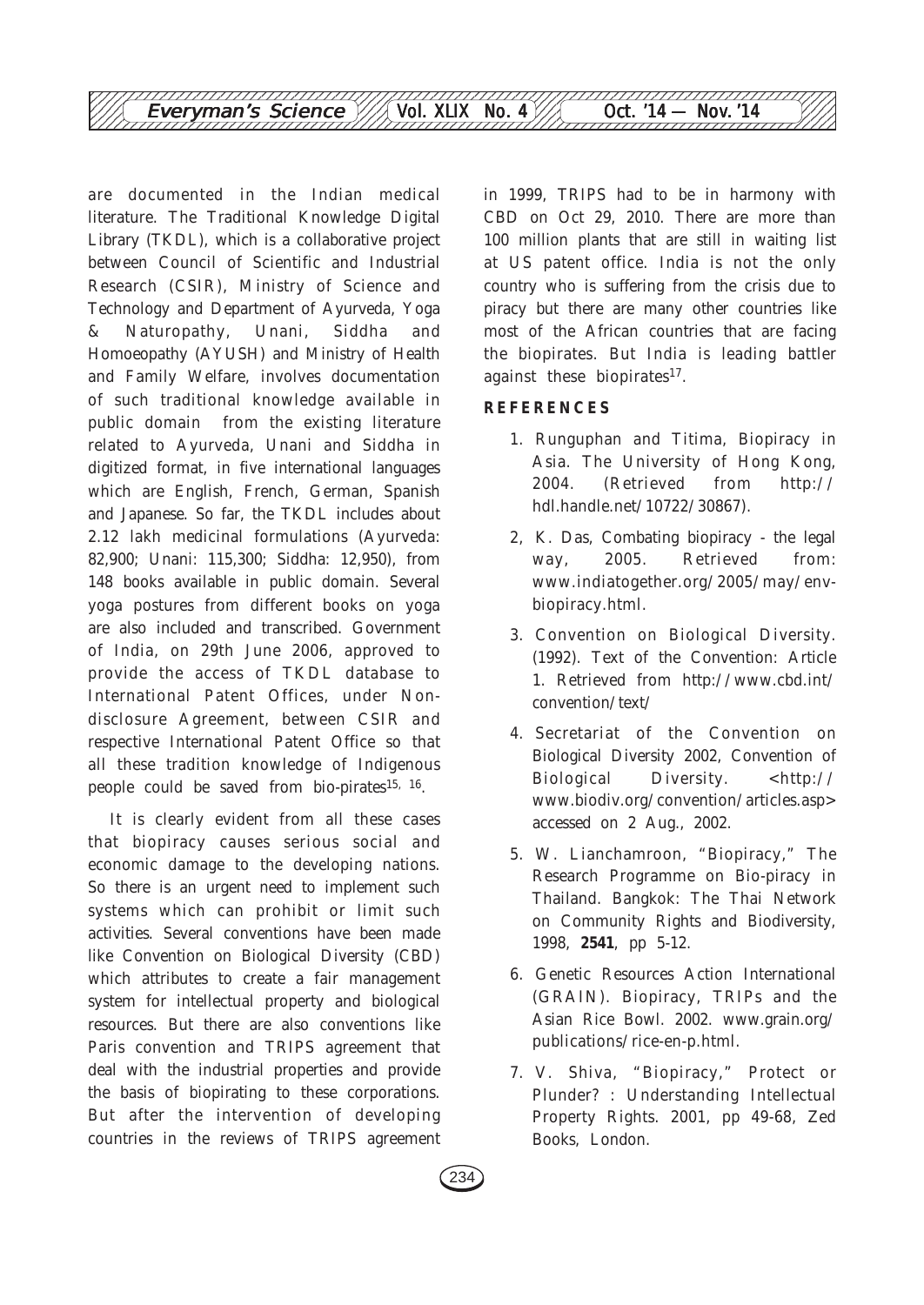- 8. V. Shiva, Biopiracy : the plunder of nature and knowledge Boston, 1997, pp 7-18 South End Press, Boston Mass.
- 9. Sharma and B. Ashok. "EPO revokes neem patent rights", *The Financial Express*, March 10, 2005.
- 10. http://www.goodnewsindia.com/Pages/ content/traditions/turmeric.html
- 11. http://www.grain.org/article/entries/27 biopiracy-trips-and-the-patenting-of-asias-rice-bowl.
- 12. http://www.thehindu.com/news/national/ article2340768.ece
- 13. http://www.progress.org/patent03.htm
- 14. http://www.twnside.org.sg/title/turcn.htm.
- 15. http://www.tkdl.res.in/tkdl/langdefault/ common/Biopiracy.asp?GL=Eng
- 16. Traditional Knowledge Digital Library AYUSH.

http://indianmedicine.nic.in/ showfile.asp?lid=316

17. V. Shiva. "Abduction of Turmeric provokes India's wrath", 2002, Good NEWS India. http://www.goodnewsindia.com/Pages/ content/traditions/turmeric.html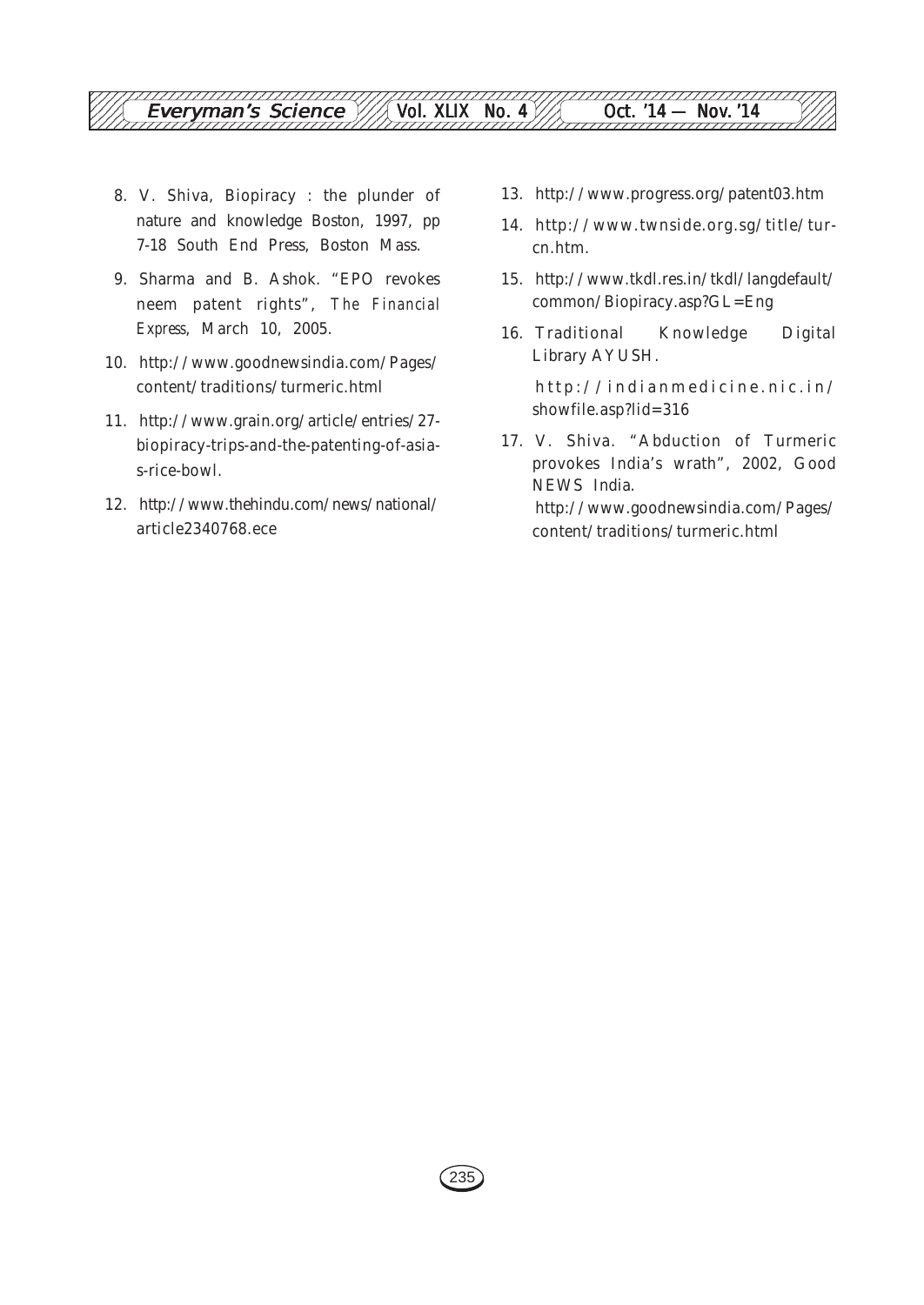Archan Bhattacharya

**In some ancient Indian literature specific colours have been allotted to different Indian musical notes. Apparently it might appear as chromesthesia but proper research indicates the difference. There was some other mode of perception or (mathematical!) calculation. It is known that if audible frequency of musical middle octave is elevated (transposed) 40 octaves, it reaches (mathematically) visible band of light frequency and then, each note exhibits a specific colour. Comparison of such colour range with the ancient description unveils some striking similarity! The field might have implication in colour and music therapy of plants.**

#### **INTRODUCTION**

ndian music, like that of most of the other nations, inherits a rich versatile musical culture, and is replete with rhythm, harmony and emotion. Here, seven musical notes or swars from Sa to Ni (Do to Ti as western equivalent) construct the Saptak (heptad) and Sa to (double) Sa form the Oshtok (octave). There are 22 shrutis (microtonal intervals / demi-semitones) in one octave, and each of seven swaras is separated from its neighbours by intervals of two, three or four shrutis<sup>1</sup>. These microtonal intervals permit fine shade of musical expressions<sup>2</sup>. The Indian musical scale, unlike that of the western, is not equally tempered (due to different ethnic ontogeny of notes). Indeed, the notes can be varied slightly to suit the particular raag (also spelled as raga or rag; the melodic framework

with some basic melodic principles, rules and regulations used by the Indian musical systems with taal *i.e.* cyclical rhythmic pattern<sup>1</sup>) and the same note, in different raags, may have slightly differing positions<sup>3</sup>. Fig. 1 shows the structural hierarchy of components in Indian Music.



**Fig. 1. Structural hierarchy of components in Indian music**

## **ASSIGNMENT OF COLOURS TO DIFFERENT INDIAN MUSICAL NOTES BY SOME ANCIENT INDIAN LITE-RATURES**

In different ancient Indian literatures the association of swar(s) with different casts (Jati),

Deptt. of Botany APCR Govt. College, Himachal Vihar Matigara, Siliguri, West Bengal, 734 010, E mail: danrna@rediffmail.com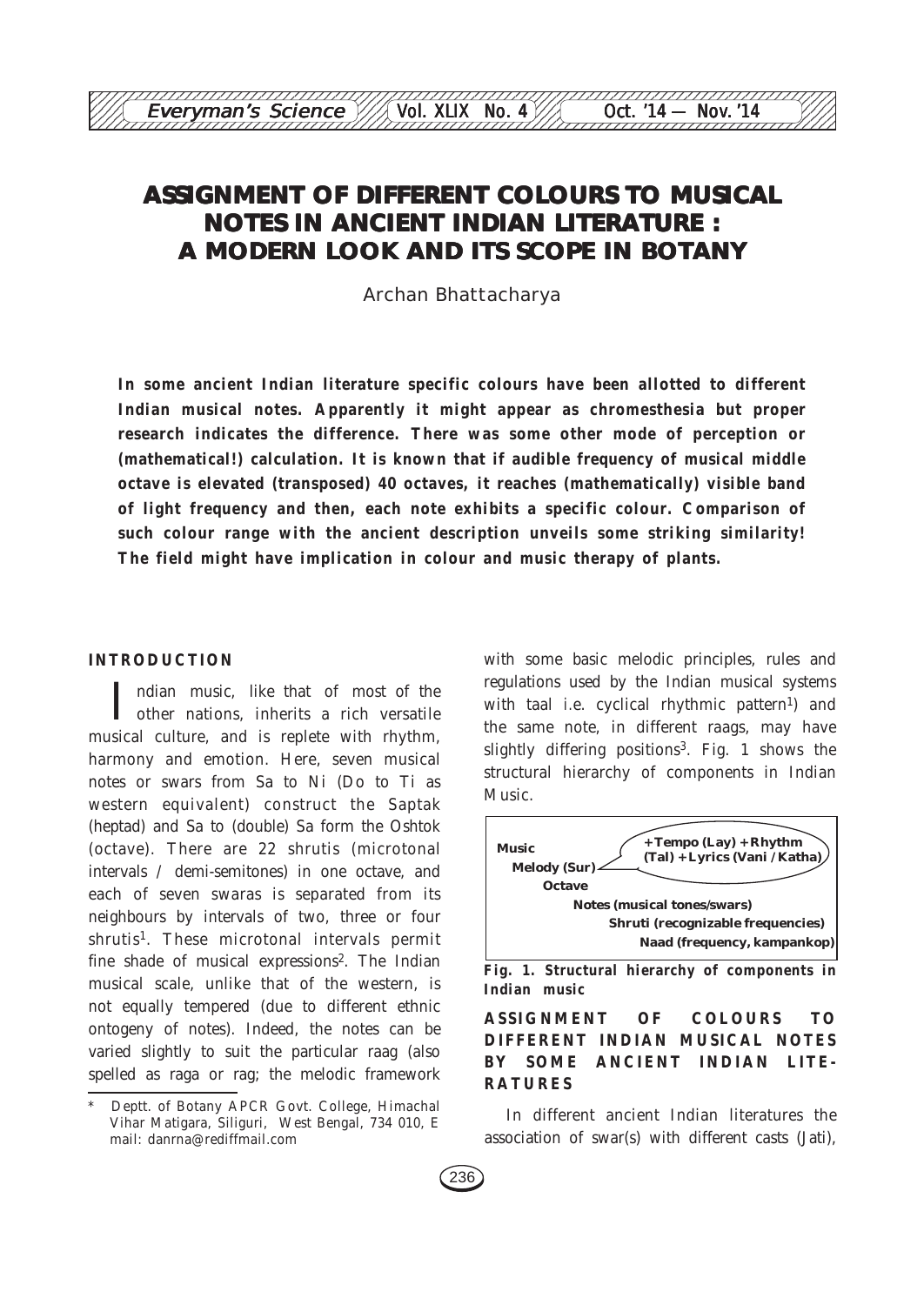

colours (varna), islands (dwip), sages, Devs (Gods) and aesthetic tastes (ras) are interesting (although there is some variation among them)4. According to the Sangeet Ratnakar by Sharngdev, a highly revered and authentic Sanskrit Musicological text of Indian music, colours of sa to ni are as follows:

पद्माभ: पिञ्जर: स्वणेबर्ण: कुन्टप्रभोडसत:।। ५४<br>पीत: कर्बुर इत्येषां जन्मभूमीरथ ब्रवे।  $\frac{1}{2}$ afi  $\frac{1}{2}$ 

[Padmabhoh pinjaroh swarnovarnoh kundoprobhositoh || 54 / Peetoh karburo ityeshang janmabhoomeeratho bruve| – Sangeet Ratnakar, by Sharng Dev] This means the colours of sa (do) to ni (ti) are (1 to 7): 1. like lotus (red, pink, white or blue) (some species of *Nymphaea* Linn. or *Nelumbium speciosum* Willd., plant family Nymphaeaceae<sup>5</sup>), 2. slight yellow, 3. golden, 4. like kunda flower – white (*Jasminum pubescens* Willd., plant family Oleaceae<sup>5</sup>), 5. black or Krishna (blue?), 6. yellow and 7. complex (or mixed or composite) respectively6.

## **EXPLANATION FOR COLOUR ASSIGN-MENT TO NOTES**

#### **IMAGINATION**

This is the simplest and poorest way to explain and later part of this write up indicates probably it was not mere imagination.

## **CHROMESTHESIA**

Apparently, it might appear as chromesthesia (a type of synesthesia) of ancient authors. Synesthesia is the simultaneous response to a stimulus in more than one sensory mode7. And chromesthesia is a specific form of synesthesia in which audible sounds produce a colour as well as an audible perception. This means individuals create colour associations with music as mental stimuli. According to Marks  $(1975)^8$  the synesthetic experience may actually be a natural kind of sensory processing in youngsters that becomes weaker across time due to a lack of reinforcement in the society. If this is true, colour associations later in life could be explained as remembered responses from the years when synesthesia was in effect. However, proper research indicates that colour association with music is different from chromesthesia as the response (colour perception) is not necessarily simultaneous with the presentation of the stimulus (music)9,10. Furthermore, chromesthesia is implicated to musical composition, rather than musical notes. The origin of colour association with music is unclear. There was some other mode of perception or (mathematical!) calculation behind the ancient description!

#### **CORRELATION WITH PHYSICS**

Correlation of the ancient Indian description of colours of notes with a modern finding in Physics is interesting. If the audible frequency of the musical middle octave is elevated (transposed) 40 octaves, it reaches (mathematically) the visible band of light frequency. This octave elevation is known as transposition. Then, each note exhibits a specific colour.

## **CONVERTING AUDIO NOTE OR TONES (TRANSPOSITION) TO THE VISIBLE SPECTRUM OF LIGHT-COLOUR (TRANSLATING SOUND TO COLOUR)**

The octave of visible light, extending from the red to violet, is forty octaves higher than the middle audio octave. Thus, to convert middle C (523 Hz) to its corresponding wavelength in the visible spectrum (light octave band) 523 would be raised to forty octaves (523 X 240 cycles/sec). This is equivalent to green band of the visible light spectrum. Thus, when we raise each note in middle audio octave by forty octaves we find its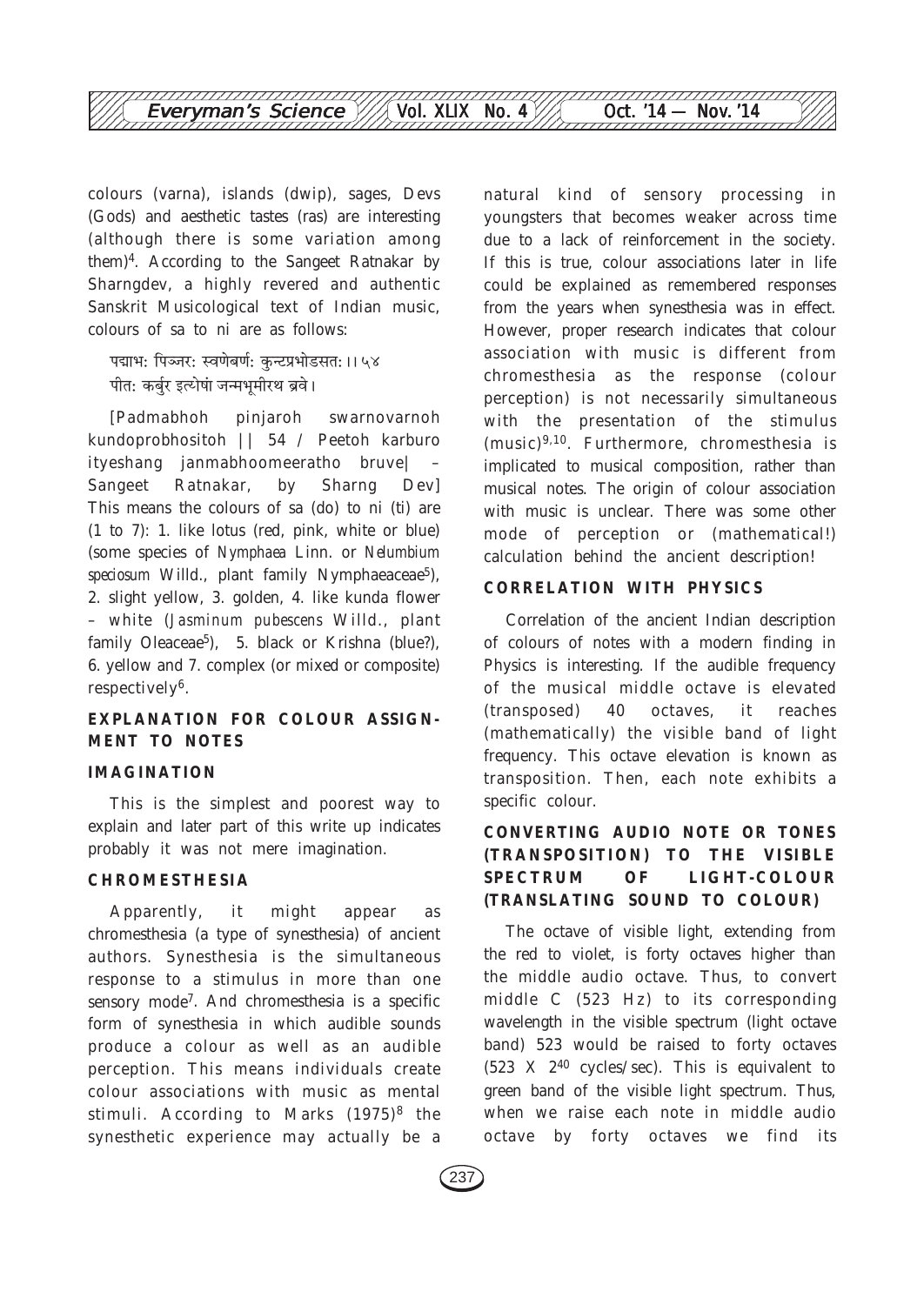

12345678901234567890123456789012123456789012345678901234567890121234567890123456789012345678

Fig. 2 : Corresponding colour of each note after transposition (Fiorenza, 2010)<sup>11</sup> [Image used with permission: Nick Anthony Fiorenza, www.lunarplanner.com/Harmonics/ planetary harmonics.html]

corresponding colour harmonic. This yields data shown in Table  $1^{11}$  and Fig.  $2^{11}$ . The transposition shows that VIBGYOR = ED#DCA#AG.

Table 26.11.12 shows a comparison between the present (modern) colour range of the notes and early allotment of colours to notes. The comparison certifies some striking similarity. As par the Sangeet Ratnakar, about five colours are identical to those assigned by the modern physics school *viz*. G - red (like lotus, Sa?), Aslight yellow (Re?)  $A^*$ - golden (Ga?), B - parrot green (Ma? Sangeeet Ratnakar defines 'Ma' as like kunda flower which is white at maturity; kunda bud is green, although Ratnakar does not define the stage of the flower),  $D/D^*$  blue or indigo ('asit' in Sangeet Ratnakar, 'asit' means black or Krishna, while the mythical person Krishna was blue in skin complexion! Pa?),  $F/F^*$  - complex or composite colour (Ni?) (*vide* next paragraph). In this list, even the sequence of colours shows similarity!! However, the matter of B is somewhat out of tune as Ratnakar does not specify the stage of Kunda. But, in some old Karnatok description, 'parrot green' (B) is available for Re (not for Ma)! Then the sequence becomes disturbed. Thus one more colour might show similarity to modern finding. The affinity is amazing!!

The note 'F' lies in the far violet area of the visible spectrum. This is near where the human eye range of colour perception begins to drop. Then, the note  $F^*$  lies even further from violet, in near ultra-violet area of the spectrum. If it is raised 39 octaves, it resides in the far-red (or near infra-red) region. Thus  $F^*$  has some red and some violet perception (to human eye), a combination that produces more or less purple colour<sup>11</sup>, this is a composite or complex colour.

There is another noticeable factor. The red, green and blue are the primary colours, as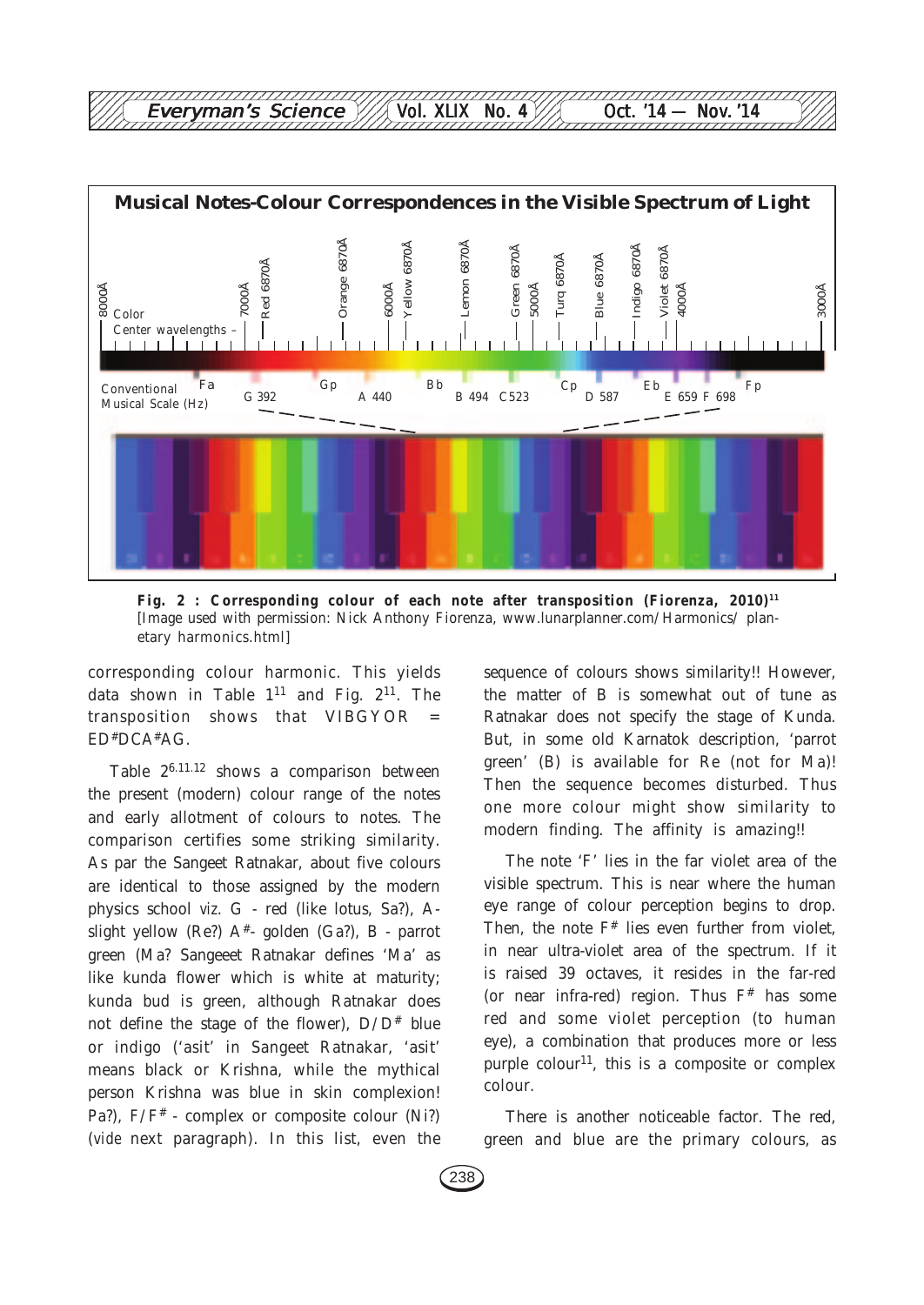

greatest no. of colour combinations can be created from them. For example, red and green tunes together make yellow. Red, green and blue tunes combined in equal ratio, produce white light<sup>13</sup>. And these three colours have been specified for Sa, Ma and Pa respectively while Sa is the tonic note (most important, first note in octave!), Ma is invariable (dividing the octave as well as the string of the vina in two equal halves!) and Pa is an overtone of Sa! All are 'udatta' or four shruti tones (four shruti tones are redarded as major notes in Indian music)!

#### **SIGNIFICANCE OF THE SIMILARITY**

To realize the significance of the similarity between the ancient (determined by some method unknown today) and modern findings it is necessary to consider the origin and evolution of swars. Such history<sup>14, 15</sup> indicates that after a long series of gradual modification, evolution and compilation of both music and musical notes, slight augmentation and diminution of some notes, insertion of (new ethnic and/or mathematical) notes in the octave band, the resultant movement of position of notes (on different frequencies or shruties) within the octave band, polyphyletic origin of notes, amalgamation of Indo-European (Aryan), Shok-Sumerian, Dravirhian (Dravidian), Austric and numerous other ethnic cultures, Arabic and Persian impact – still the similarity in colour description (perception?) prevails. The dissimilarity, which has arisen, might be mainly due to position change of the notes, augmentation and diminution and insertion, and due to lack of faultless documentation or controversy among different schools, time lag and something else. Again, in modern physical experiment also, using the speed of light in air or the speed of light in a vacuum will yield slightly different results<sup>11</sup>.

## **CROSS TEST OF RELATIONSHIP BETWEEN COLOUR AND NOTES**

The 'unanimity' of colour of light and musical notes might be cross tested by the outcome of some experiments on the effect of musical notes on plants during the second half of twentieth century (1950-2000). So far few experiments have been done with simple (single) musical notes on plants. Rather, ultraand infra- sounds have been tested recently. Possibly, the ultrasound has been shown to have greatest effect on plants, specifically on seed germination<sup>16</sup>. If we transpose such ultraand infra- frequencies to visible light and audible musical notes – a comparative account of the effect of colour of incident light (and other frequencies) and musical notes on plants may be prepared.

Table  $3a^{17}$  shows the experiments dealing with three musical notes *viz*. B, D and F. As a result of B and D, most of the plants (except African violets) were affected negatively and ultimately they died. If the result is translated into the transposed colour version of the musical notes B (~464nm, *i.e*. green) and D (~552nm; very close to green - between greenish blue and deep blue), then the fact is that green and greenish-bluish are hostile for plants. This is expected as plants' chlorophyll can't absorb green light and so their photosynthesis ceases. Thus result of B, D and green light are same on plants. The African violets, although drooping at the start, during first week they revived and started flowering. This means somehow the plant can function in presence of 'greenish-bluish' tunes and for this acclimatization it needs about one week.

In the second experiment with same plants, on one group F note was played constantly for eight hours and all the plants (even African violets) became stone dead. On the other group, F was applied for three hours intermittently;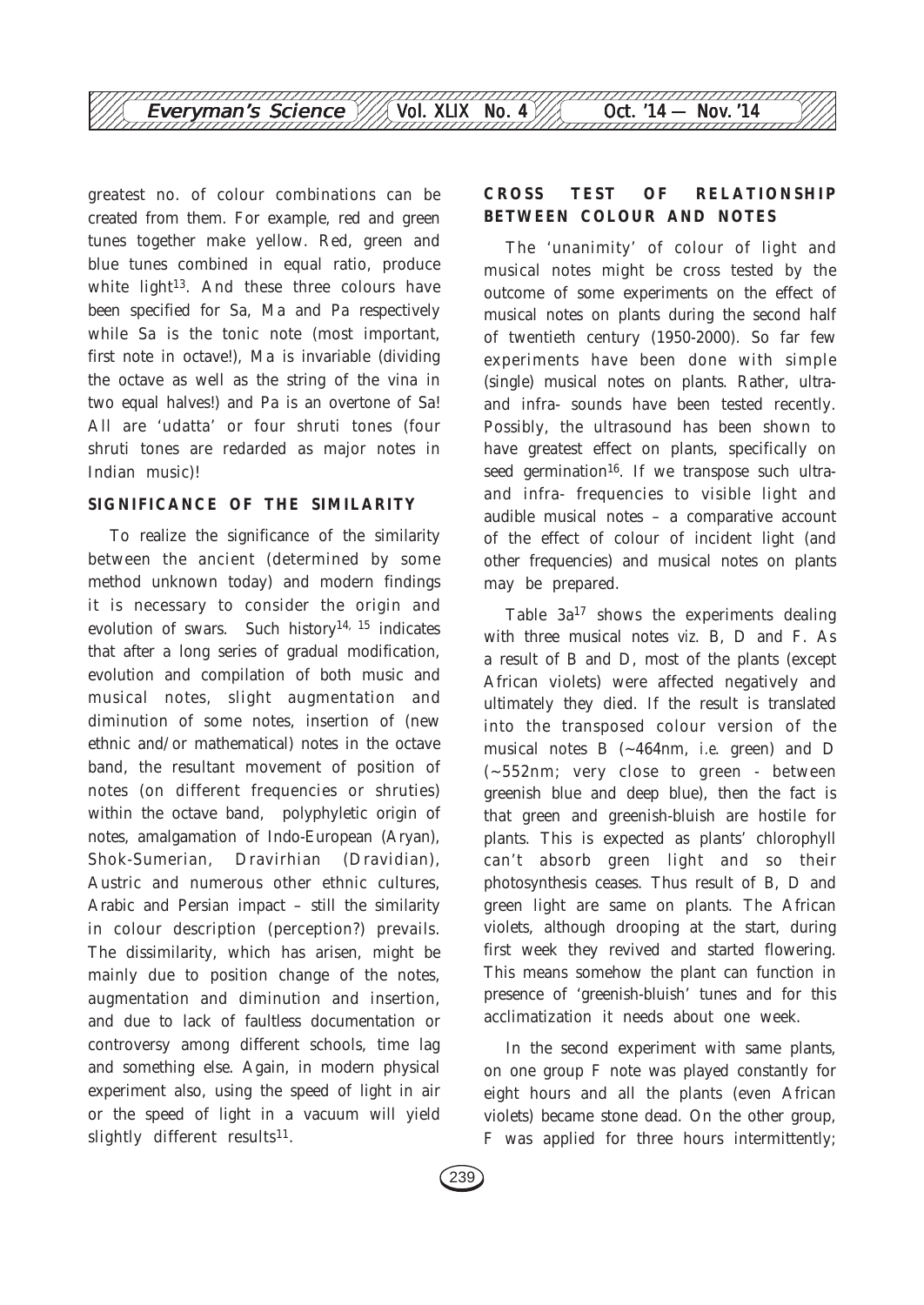| rvman's Science.<br><b>ver</b> | INC. | $\mathbf{r}$<br>M |  |
|--------------------------------|------|-------------------|--|
|                                |      |                   |  |

| Table 1. Corresponding colour of each note after transposition<br>(Equal Temperament, Standard Pitch A = 440 Hz) |                            |             |                     |  |
|------------------------------------------------------------------------------------------------------------------|----------------------------|-------------|---------------------|--|
| <b>Middle Audio Note</b>                                                                                         | +40 Octaves (Frequency)    | Wavelength  | Perception          |  |
| F#369.995 Hz                                                                                                     | 406813254963167.2 Hz (+39) | 7367.6984 Å | purple / red-violet |  |
| G 391.996 Hz                                                                                                     | 431004160041680.9 Hz (+40) | 6954.1727 Å | red                 |  |
| $G^*$ 415.305 Hz                                                                                                 | 456632676573511.7 Hz       | 6563.8697 Å | red-orange          |  |
| A 440.000 Hz                                                                                                     | 483785116221440 Hz         | 6195.4725 Å | orange              |  |
| $A^* 466.164$                                                                                                    | 512552738450571.2 Hz       | 5847.7443 Å | yellow              |  |
| B 493.883 Hz                                                                                                     | 543030101260894.2 Hz       | 5519.5419 Å | lemon               |  |
| C 523.251 Hz                                                                                                     | 575044581326848 Hz         | 5212.2522 Å | green               |  |
| C# 554.365 Hz                                                                                                    | 609530763532042.2 Hz       | 4917.3521 Å | green-turquoise     |  |
| D 587.330 Hz                                                                                                     | 645776164341678.1 Hz       | 4641.3565 Å | blue                |  |
| $D^*$ 622.254HZ                                                                                                  | 684175508430127.1          | 4380.8604 Å | blue-indigo         |  |
| E 659.255 Hz                                                                                                     | 724858538169466.9          | 4134.9825 Å | violet              |  |
| F 698.457 Hz                                                                                                     | 767961593001541.6          | 3902.9001 Å | far violet          |  |
| F#739.989Hz                                                                                                      | 813626509926334.5 Hz (+40) | 3683.8492 Å | purple / red-violet |  |
| Information Source: Fiorenza, 2010 <sup>11</sup>                                                                 |                            |             |                     |  |

| Table 2. Comparison between the present (modern) and ast colour range of notes |                          |                  |                                             |                           |                                |  |  |
|--------------------------------------------------------------------------------|--------------------------|------------------|---------------------------------------------|---------------------------|--------------------------------|--|--|
| <b>Swars</b>                                                                   | <b>Classical</b><br>name | Western<br>notes | <b>Colour of note</b><br>(Sangeet Ratnakar) | Karnatok<br>description   | Modern finding                 |  |  |
| sa                                                                             | Sharhja                  | do               | red (like lotus)                            | light pink                | $G - red$                      |  |  |
| re                                                                             | Rishabh                  | r e              | slight yellow                               | parrot green              | A - slight yellow (orangish)   |  |  |
| ga                                                                             | Gandhar                  | mi               | golden                                      | gold                      | $A^*$ - golden                 |  |  |
| ma                                                                             | Madhyam                  | fa               | white (like kunda)                          | white                     | B -parrot green like kunda bud |  |  |
| pa                                                                             | Pancham                  | S <sub>0</sub>   | black/krishna/blue                          | black                     | $D/D^*$ - blue                 |  |  |
| dha                                                                            | <b>Dhaivat</b>           | la               | yellow                                      | yellow                    | ?                              |  |  |
| ni                                                                             | Nishad                   | ti               | complex or composite                        | multicolour               | $F/F^*$ - complex or composite |  |  |
| Information source:                                                            |                          |                  | Ghosh, 1994 <sup>6</sup>                    | Datta, 2010 <sup>12</sup> | Fiorenza, 2010 <sup>11</sup>   |  |  |

colour assignment on the keyboard notes as par modern finding (source: Fiorenza, 2010<sup>11</sup>)  $\downarrow$ [the notes showing correspondence with ancient description have been position marked by present author, F is marked with interrogation as it relates to some unspecified colour such as complex or composite or mixed; *vide* text]



 $(240)$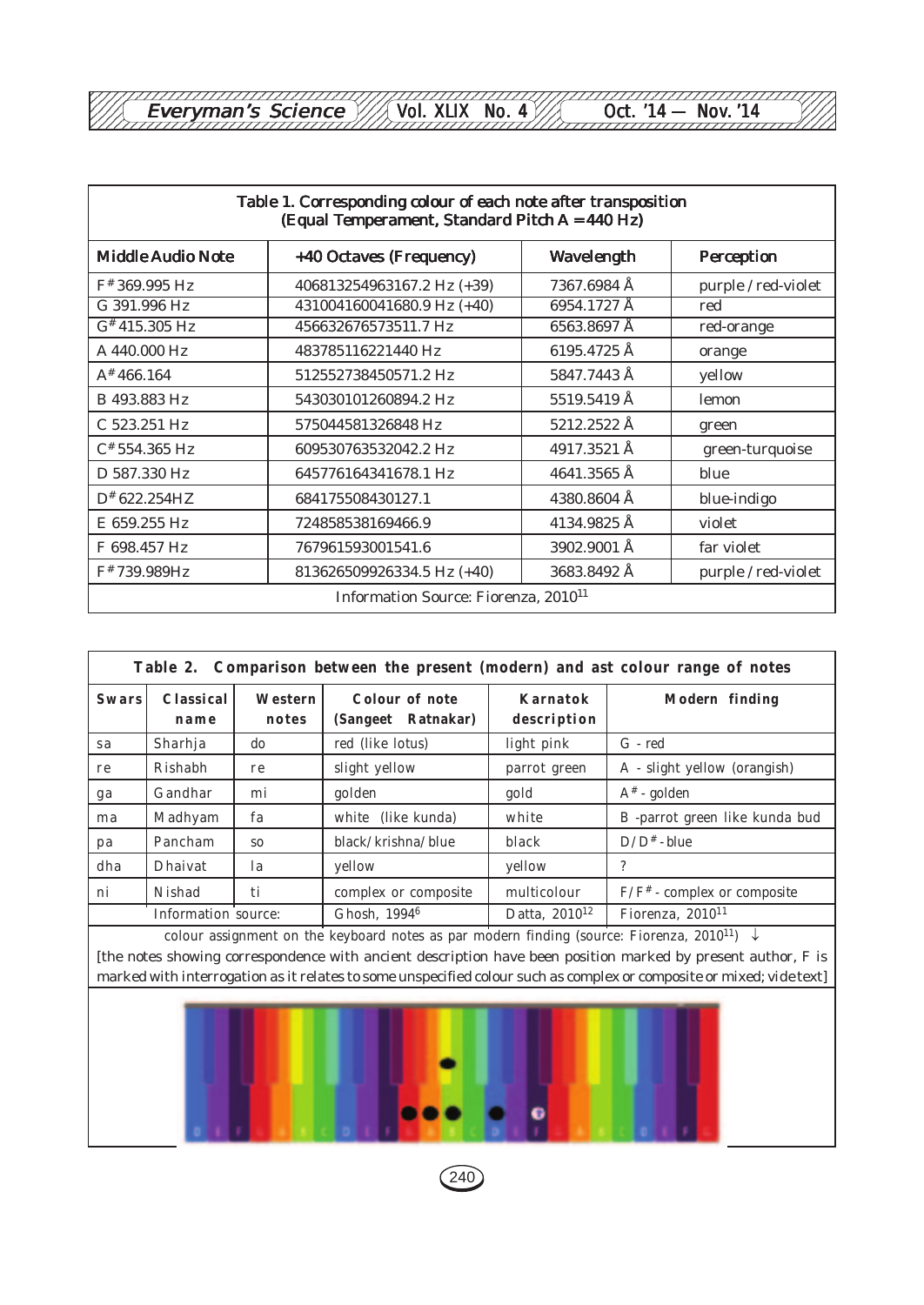

plants grew healthier than those under control (silence). The result is remarkable; it varies depending on the varied application of the same note. If F note stands for far violet (~390nm), it shows that intermittent, curtailed far violet promotes growth while it is destructive if prolonged. In far violet, photosynthesis becomes very rapid as chlorophylls are rapidly photo-excited and photo-oxidized with the help of carotenoid system (absorbance 380-520nm) (carotenoides + far violet/~390nm ® excited carotenoids ® ground state carotenoids + longer wavelengths including 430 and 450 nm where Chlorophyll a and b respectively exhibit their one absorbance maximum). Now, if far violet is ceased (intermittent) then the carotenoid system gets time to reduce and thus restore the chlorophylls as well as to destruct different reactive oxygen species (ROS) originated as byproduct which otherwise destroy chlorophyll (bleaching), purines in DNA and RNA, and poly-unsaturated fatty acids (PUFA)18. If far violet is prolonged, then carotenoid system can't get time for proper functioning, plants die off.

Table  $3b^{19}$ ,  $20$ ,  $21$  &  $22$  deals with some other frequencies except musical notes. In first experiment, if the fact is that 50 H frequency º G-G#º red, then it may stimulate seed germination and root growth through phytochrome activity (phytochrome  $P_r$  form + red light  $\mathbb{R}$  active P<sub>fr</sub> form of phytochrome  $\mathbb{R}$ activation of light sensitive specific photomorphogenetic genes ® seed and root promotion). In next experiments, if the colour equivalents indigo and violet are considered, growth promotion is expected by photosynthetic activity which is the fact in the Table 3b.

The cross test should be taken with a pinch of salt. As par the resonance hypothesis [sound (and other) frequencies resonate with objects;

with every object (even cell, membrane, cytosol, organelle, tissue, stomata *etc.*) a resonant sound frequency can be found; and when playing that sound the object would resonate and then the influence of the sound is resulted by signal transduction)], effect of specific wavelength (such as light or infra-/ultra- sound) can't be mimicked by some other transposed frequencies (*e.g*. musical notes) as the latter can't elicit the resonance response of the target organelle or cell or tissue. Further, the case never can be that G-G<sup>#</sup>,  $D^*$  or  $F^*$  would be alternative energy source for photosynthesis, the notes might be accelerating only. If modern experiments prove at least some of the cross tests, there must be some other mechanism behind the similar influence of the musical notes, other sound waves and colour of light.

## **COLOUR THERAPY AND MUSIC THERAPY OF PLANTS**

Actually plants are much more sensitive to the colour of incident light *e.g*. blue light influences stomatal opening, red light affects seed germination, red and far red light determines flowering time, blue and violet light influences chloroplast movement in photosynthetic cells *etc*. Even, plants can sense ultraviolet rays also (UV A and B)! Light regulates their photomorphogenesis (control and/or change in development and form in response to light) through plants' system involving light energy perception, transduction of the energy into a signal and coupling of the signal to gene expression and regulation of products18. There are several photoreceptors in plants *viz*. chlorophyll a and b (absorbing red and blue light, involved in photosynthesis), carotenoids (carotene and xanthophyll), phytochrome (regulated by red/far-red light; involved in seed germination, seedling growth, root elongation, chloroplast development, flowering and circadian rhythms<sup>23</sup>,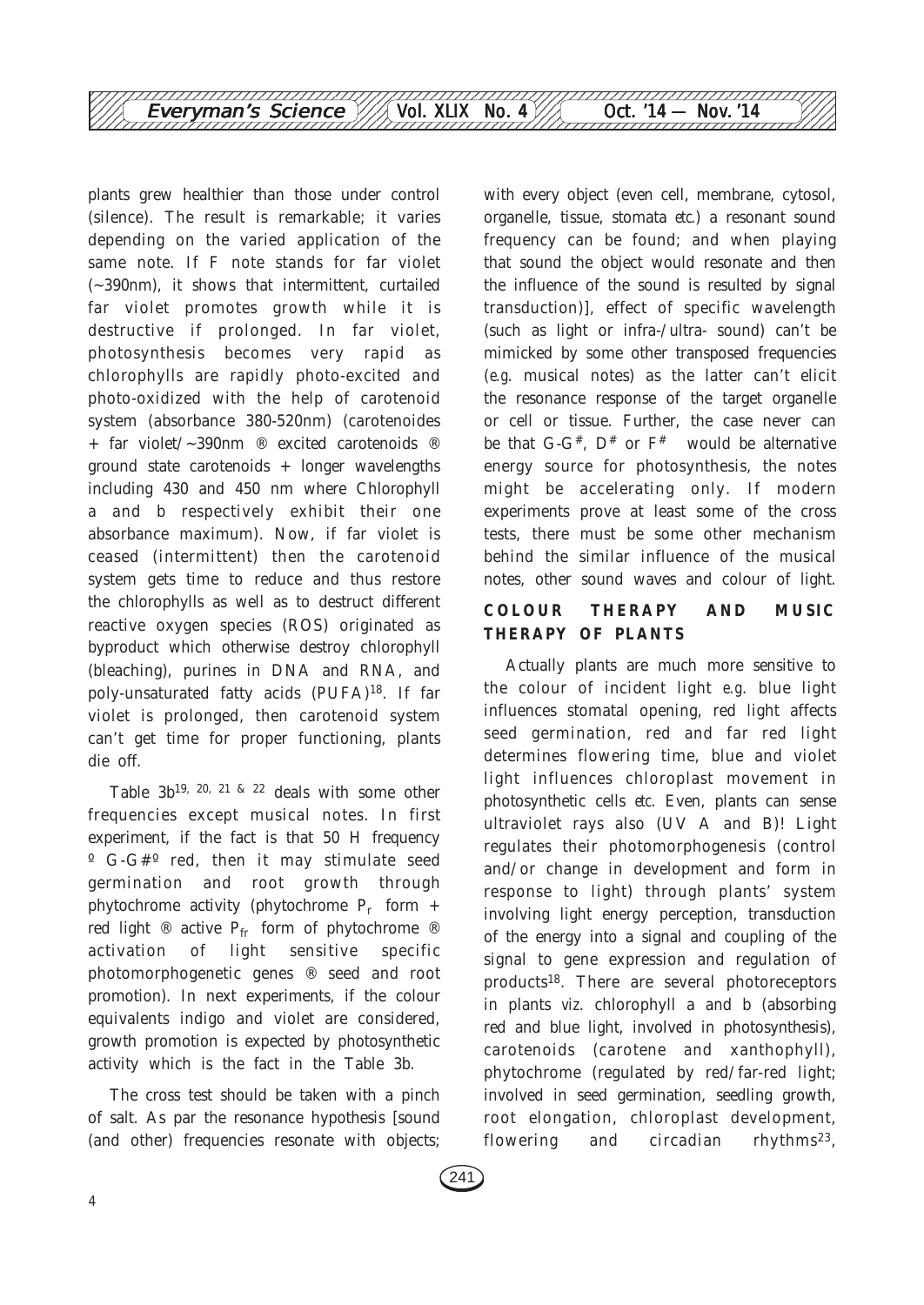Everyman's Science /// Vol. XLIX No. 4 /// Oct. '14 — Nov.'14 Everyman's Science Everyman's Science Vol. XLIX No. 4 Oct. '14 — Nov. '14

| Table 3a. Study on the effect of specific musical notes on plants |                                      |                                                        |                                                           |                                             |                                                    |  |
|-------------------------------------------------------------------|--------------------------------------|--------------------------------------------------------|-----------------------------------------------------------|---------------------------------------------|----------------------------------------------------|--|
| Applied by                                                        | <b>Musical Notes</b><br><b>Notes</b> | Transposition                                          | <b>Corresponding Colour</b>                               | <b>Applied</b> on                           | <b>Effects</b>                                     |  |
| Mrs D.                                                            | <b>B</b> & <b>D</b>                  |                                                        | B -parrot green                                           |                                             | African violets                                    |  |
| Retallack<br>and her<br>associates                                |                                      | raised 40<br>octaves higher<br>$(X\ 2^{40})$ to attain | $D - light blue$ ; between<br>greenish blue and deep blue | philodendron,<br>corn, radish,<br>geranium, | remained neutral.<br>others negatively<br>affected |  |
| $(1950s)$ to<br>$'70s$ In: P.<br>Thompkins,                       | F.<br>prolonged<br>exposure          | the visible<br>spectrum                                | $F - far$ violet                                          | African violet                              | stone death                                        |  |
| & C. Bird.<br>$2004^{17}$                                         | F. limited<br>exposure               |                                                        | $F - far$ violet                                          |                                             | much healthier                                     |  |

| Table 3b. Study on the effect of some other frequency on plants                                     |                                      |                                                                                                                                          |                                              |                              |                                                                    |                                                                                                                                               |
|-----------------------------------------------------------------------------------------------------|--------------------------------------|------------------------------------------------------------------------------------------------------------------------------------------|----------------------------------------------|------------------------------|--------------------------------------------------------------------|-----------------------------------------------------------------------------------------------------------------------------------------------|
| Applied by                                                                                          | Other<br>frequency                   | Transposition                                                                                                                            | <b>Musical</b><br><b>Note</b><br>Equivalence | Corres-<br>ponding<br>Colour | Applied on                                                         | <b>Effects</b>                                                                                                                                |
| H.<br>Takahashi,<br>H. Suge and<br>T. Kato;<br>199119                                               | vibration at if raised 3<br>50 Hz    | octaves higher<br>$(50 \text{ X } 2^3 = 400),$<br>resides in<br>between<br>391.996 Hz or G<br>and 415.305 Hz<br>or $G^*$                 | $G - G#$                                     | red                          | rice and<br>cucumber                                               | stimulated seed<br>germination and<br>root elongation in<br>both rice and<br>cucumber;<br>stimulated the<br>elongation of rice<br>coleoptiles |
| $Q. Yu-$<br>Chuan, L.<br>Won-Chu, C.<br>Young-<br>Cheol, & K.<br>Tae-Wan:<br>200320                 | 20,000 Hz<br>ultrasound<br>for 3 hrs | if dropped 5<br>octaves lower<br>(20,000 / 2 <sup>5</sup> )<br>625), reaches<br>slightly higher<br>to $D#$                               | D#                                           | blue/indigo                  | Chinese<br>cabbage (both<br>seedling and<br>mature plant<br>stage) | highest<br>polyamines<br>levels, highest<br>oxygen uptake                                                                                     |
| j Yi, B.<br>Wang, X.<br>Wang, D.<br>Wang, D.<br>Chuanren. Y.<br>Toyama &<br>A. Sakanishi;<br>200321 | $1400$ Hz at<br>95dB                 | if dropped 1<br>octave lower<br>(1400 / 2 <sup>1</sup> )<br>700), resides in<br>between<br>698.457 Hz or F<br>and 739.989 Hz<br>or $F^*$ | $F-F^*$                                      | violet-purple                | chrysanthemum<br>roots                                             | increases<br>in amylase activity,<br>soluble sugar, and<br>protein                                                                            |
| B. Wang, J.<br>Shao, L.<br>Biao, L. Jie<br>and D.<br>Chuanren:<br>200422                            | 1400 Hz                              |                                                                                                                                          |                                              |                              | chrysanthemum<br>callus                                            | increase in<br>indolacetic acid<br>levels while<br>decrease in<br>abscisic acid<br>levels                                                     |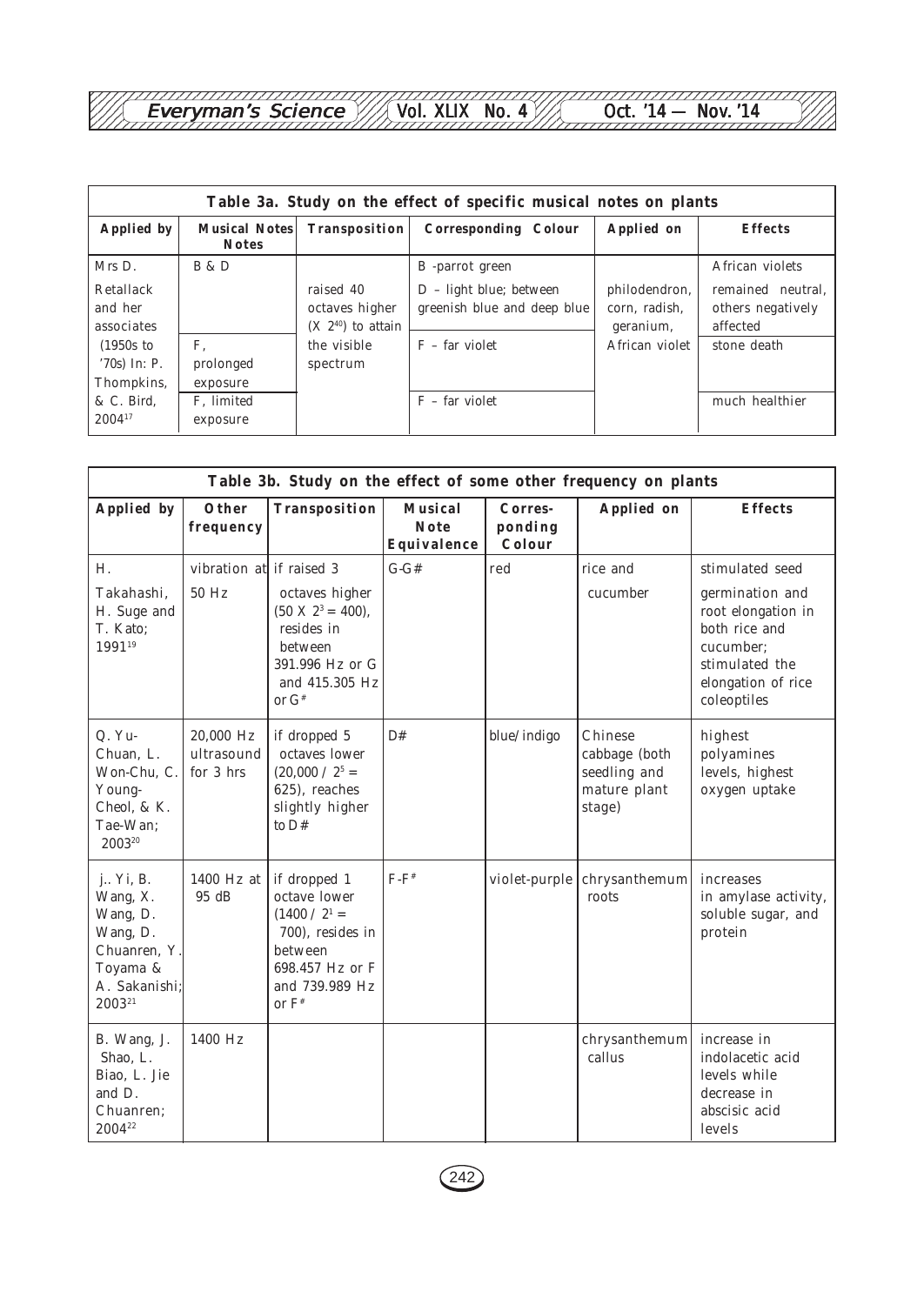cryptochrome [absorbs blue/UV-A (315-400nm), involved in phototropism, stomatal opening and photoperiodic control of flowering24], protochlorophyllide redutase (involved in chlorophyll synthesis), a UV-B receptor [inducing plants' defensive responses against UV-B (280-315nm) radiation by stimulating genes for chalcone synthase which is important in production of flavonoids – the major phytosunscreen against UV-B] *etc*. Plants are sensitive to different tunes also. However, their 'musical sense' still needs further research for scientific foundation. The colour perception from musical notes, might have implication in both colour therapy and music therapy of plants. So this field deserves serious research work.

#### **REFERENCES**

- 1. B. Osmer, "Raga chikitsa and raga ragini vidya," http://yogasangeeta.org, 2006.
- 2. en.wikipedia.org/wiki/Sangeet
- 3. www.buzzle.com/articles/indianmusic.html
- 4. en.wikipedia.org/wiki/Sangeeta\_ Ratnakara
- 5. D Prain, Bengal Plants, Vol. I, 1903 (2004 Rep. Ed.), pp. 214, 231 & 659, Bishen Singh Mahendra Pal Singh, Dehra Dun, India
- 6. P.K. Ghosh, translation work, Sangit Ratnakar by Nihshanka Sharngdev, 1994, p.151, West Bengal State Music Academy, Kolkata-33.
- 7. R. E. Radocy and J. D. Boyle, Psychological Foundations of Musical Behavior, 1979 (4<sup>th</sup> Ed., 2003), pp. 323-324, Charles C Thomas Pub. Ltd., Springfield, IL.
- 8. L. E. Marks, *Psychology Today*, **9**, 1, 48–52, 1975
- 9. H. S. Odbert, T. F. Karwoski and A. D. Eckerson, *Journal of General Psychology*, **26**, 153–175, 1942.
- 10. G. E. Thayer and C. T. Eagle, *Journal of Music Therapy*, **7**, 1, 3–19, 1970.
- 11. N. A. Fiorenza, www. lunarplanner.com/ Harmonics/planetary-harmonics.html, 2010.
- 12. P. Datta, "Understanding Karnatik classical music," datta.pk2003@gmail. com, 2010.
- 13. R. Sharma and M. K. Sharma, Colour Therapy – Miracle of Sun Rays, 2007, p.16, Pustak Mahal, Delhi, India and London.
- 14. B. N. Dutta, Raag Sangeet O Prachin Bharat (Raag Music and Ancient India), 2008, pp. 22-24, 36 & 37, Deepayan, Kolkata-09.
- 15. Swami Pragnanananda, Bharatiya Snagee-ter Itihas (History of Indian Music), Vol. I, 3rd Ed (1987), 1953, pp. 263 & 268, Shri Ramkrishna Vedanta Math, Kolkata-06.
- 16. F. W. Telewski, *American Journal of Botany*, **93**, 10, 1466–1476, 2006.
- 17. P. Thompkins and C. Bird, The Secret Life of Plants, 2004, pp. 146–162, Rupa and Co., New Delhi.
- 18. D. W. Lawlor, Photosynthesis (3rd Ed.), 2001(First Indian Ed.), pp. 35, 45, 47 & 264, Viva Books Pvt. Ltd., New Delhi.
- 19. H. Takahashi, H. Suge and T. Kato, *Plant and Cell Physiology*, **32**, 5, 729– 732, 1991.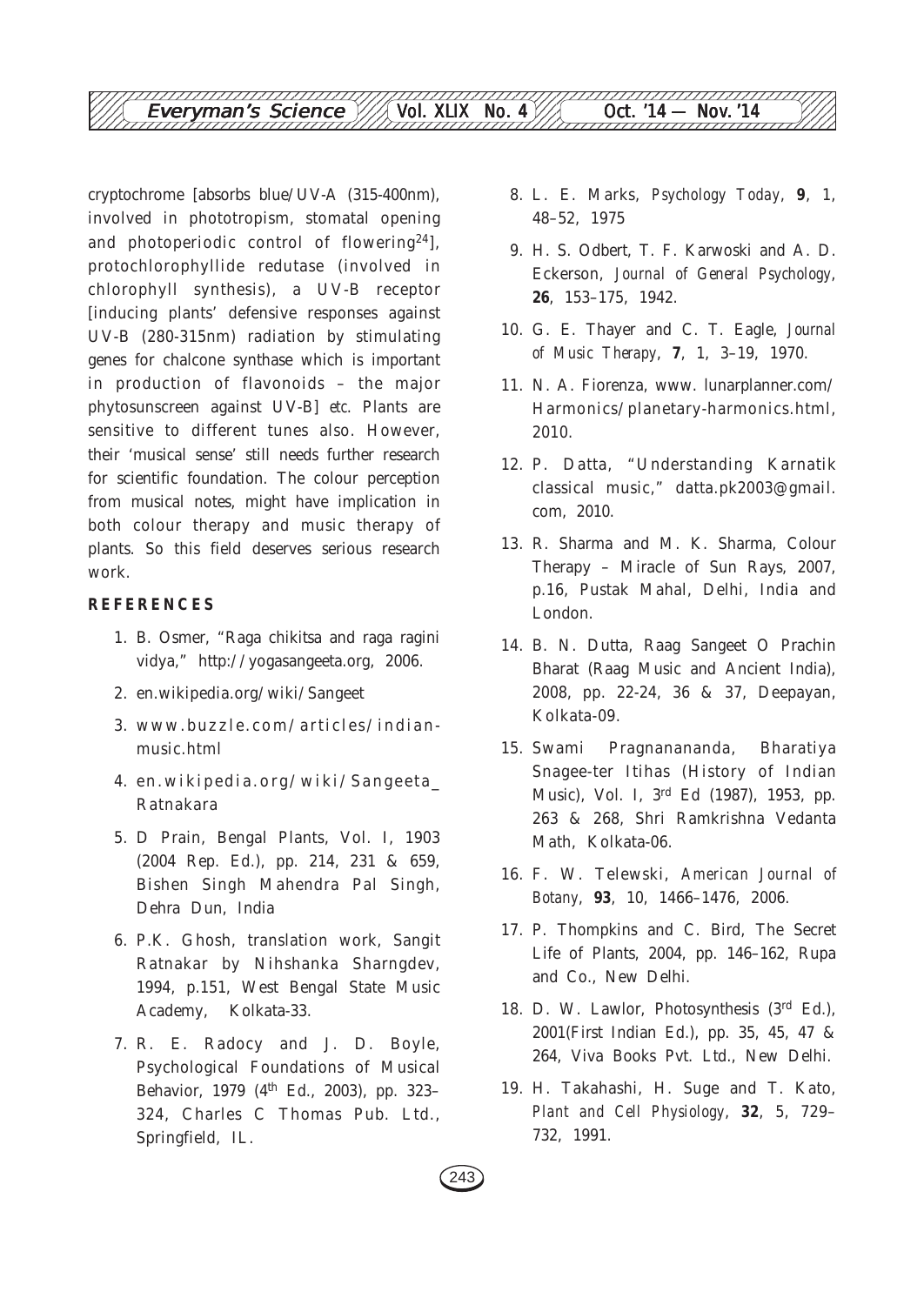

- 20. Q. Yu-Chuan, L. Won-Chu, C. Young-Cheol and K. Tae-Wan, *Ultrasonics* (Elsevier), **41**, 5, 407–411, 2003.
- 21. J. Yi, B. Wang, X. Wang, D. Wang, D. Chuanren, Y. Toyama and A. Sakanishi, *Colloids and Surfaces: Biointerfaces*, **29**, 115–118, 2003.
- 22. B. Wang, J. Shao, L. Biao, L. Jie and D.

Chuanren, *Colloids and Surfaces: Biointerfaces*, **37**, 107–112, 2004.

- 23. A. J. Lack and D. E. Evans, Instant Notes Plant Biology, 2001, pp. 83–86, Viva Books Pvt. Ltd., New Delhi.
- 24. L. Taiz and E. Zeiger, Plant Physiology (2nd ed.), 1991, p. 711, Sinauer Associates, Inc., Publishers, Massachusetts.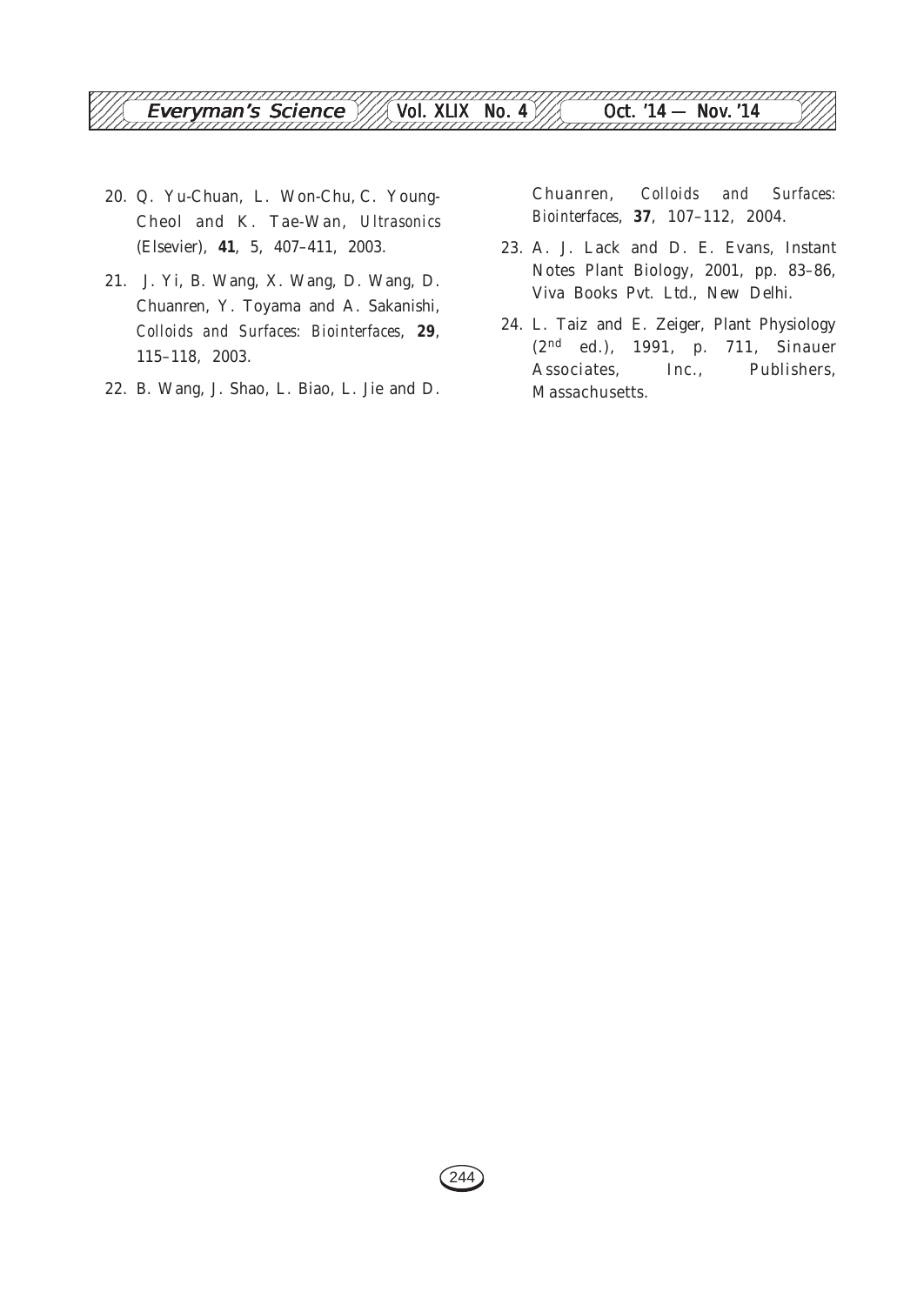## **CHEMISTRY IS A VITAL PART IN EVERYDAY LIFE**

12345678901234567890123456789012123456789012345678901234567890121234567890123456789012345678 Everyman's Science  $\frac{1}{\sqrt{2}}$  Vol. XLIX No. 4 Oct. '14 — Nov. '14

A. B. Naik and P. A. Pawar

**The things we see and can't see have to do with the science of chemistry. The air we breathe is a mixture of chemicals substances and the process of breathing is a chemical reaction. The foods we eat are all chemical products and the ways in which our body turns them into muscles, bones, nerves and brain cells are some of the greatest of chemical mysteries. The cloths we wear, the books we read, the medicine we take, the house in which we live these are products of chemistry.**

#### **INTRODUCTION**

In 2011, chemists will encourage the world<br>to celebrate an International Year of to celebrate an International Year of Chemistry (IYC). However the International Union of Pure and Applied Chemistry (IUPAC) (formed in 1919) was the driving force behind this initiative. The objectives of the international year of chemistry are;

- Increase the public appreciation and understanding of chemistry in meeting world needs
- Encourage interest of young people in chemistry
- Generate enthusiasm for the creative future of chemistry
- Celebrate the role of women in chemistry  $(2011$  is the  $100<sup>th</sup>$  anniversary of the award of the Nobel Prize in Chemistry to Marie Curie)

Molecular transformations are lead to the production of foodstuffs, medicines, fuels and essentially all manufactured and extracted products. We will rely on this science to maintain a sustainable environment for all the Earth. IYC 2011 is a wonderful opportunity for everyone to celebrate the central contributions of chemistry.

Our entire universe is made up of matter which is constantly changing forms and evolving into other forms of energy. Chemistry is defined as the study or science of this ever changing matter. The other sciences which we study commonly like biology, physics and mathematics are all dependent on chemistry and are known as specific studies under the elaborate subject of chemistry. Since there is chemistry seen in biological forms as well as physical states of nature, there are subjects called biochemistry and physical chemistry which help study these changes. We find chemistry in daily life in the foods we eat, the air we breathe, our soap, our emotions and literally every object we can see or touch. Even our body is made up of chemical compounds, which are combinations of elements while our body is mostly contains water i.e. hydrogen and oxygen.

There are many chemical changes which occur around us every day but we are never aware of them. But this is a great way of

Department of Chemical Technology, SGB Amravati University, Amravati- 444602, Email: anilnaik@sgbau.ac.in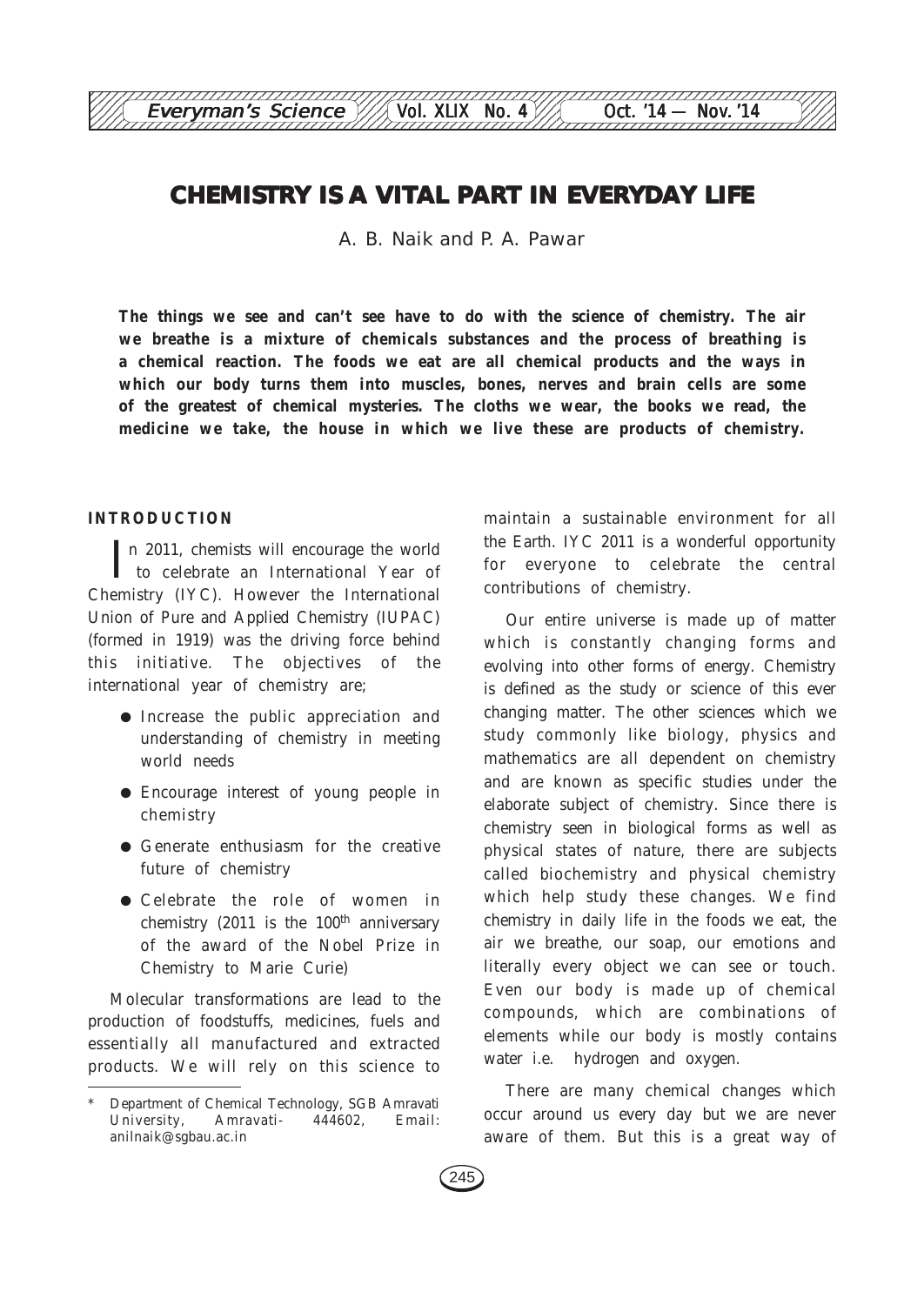

teaching chemistry with real examples in everyday life. Chemistry is playing a big part of our everyday life. Vegetables are necessary for sound health. Our forefathers by trial and error experimentation selected specific vegetables that were naturally available within the region in a particular season. Thus, vegetables that are naturally available in the summer are diuretic antioxidant and protective against solar radiation. Similarly, vegetables available in winter contain health protective properties that enable us to adjust to the cold  $climate<sup>1</sup>.$ 

Onion inside the onion cells there are some chemical compounds that contain sulfur. When



we cut an onion it cells are broken and those chemical compounds then undergo a reaction that transforms them into a more volatile sulfured product, which are released into the air.

These sulfured compounds react with the moisture in our eyes forming sulfuric acid  $(H<sub>2</sub>SO<sub>4</sub>)$ , which produces a burning sensation. The nerve endings in our eyes are very sensitive and so they pick up on this irritation. The brain reacts by telling our tear ducts to produce more water, to dilute the irritating acid. So we cry to keep our eyes protected from the acid. There are some tips to make onion-dicing less problematic :

- Chop the onion under cold water. The volatile sulfured compounds will be released but then they react with the water, instead of reaching your eyes.
- You can freeze the onion for 10 minutes before cutting it. The cold temperature of the onion will slow down the chemical reaction which forms the volatile sulfured compounds.

We have long been told that our diets should include lots of fruits and vegetables because they are good sources of antioxidants. It protects against cardiovascular disease, cancer, and cataracts and they slow the effects of aging. Many vegetables and fruits are strongly colored because it contains a special kind of chemical compounds named carotenoids i.e. choromophore, which absorbs and gives off particular wavelengths of light, generating the color that we then perceive. The chromophore is formed by a sequence of linear carboncarbon double bonds (represented as  $C = C$ , so the atoms remain closer to each other. In general, it's necessary at least seven linear conjugated double bonds for a carotenoid to produce a color. Besides, the more the number of bonds conjugated, the longer the wavelength of the light absorbed and also the more red the vegetable. The tomato is red because of the carotenoid lycopene, which contains 11 conjugated carbon-carbon double bonds.



This compound is generated by the plant to protect itself from the air oxidation. So it's a good antioxidant useful for us too protecting our cells against the action of free radicals (potent oxidants), which are one of the main responsible of cardiovascular diseases, cancer and aging.

Carrot is a good source of carotene but not of protein so small quantity of carrot can supply the minimal daily requirement of vitamin A. The pigment present in carrots is the betacarotene, with 9 linear conjugated double bonds, less than in lycopene.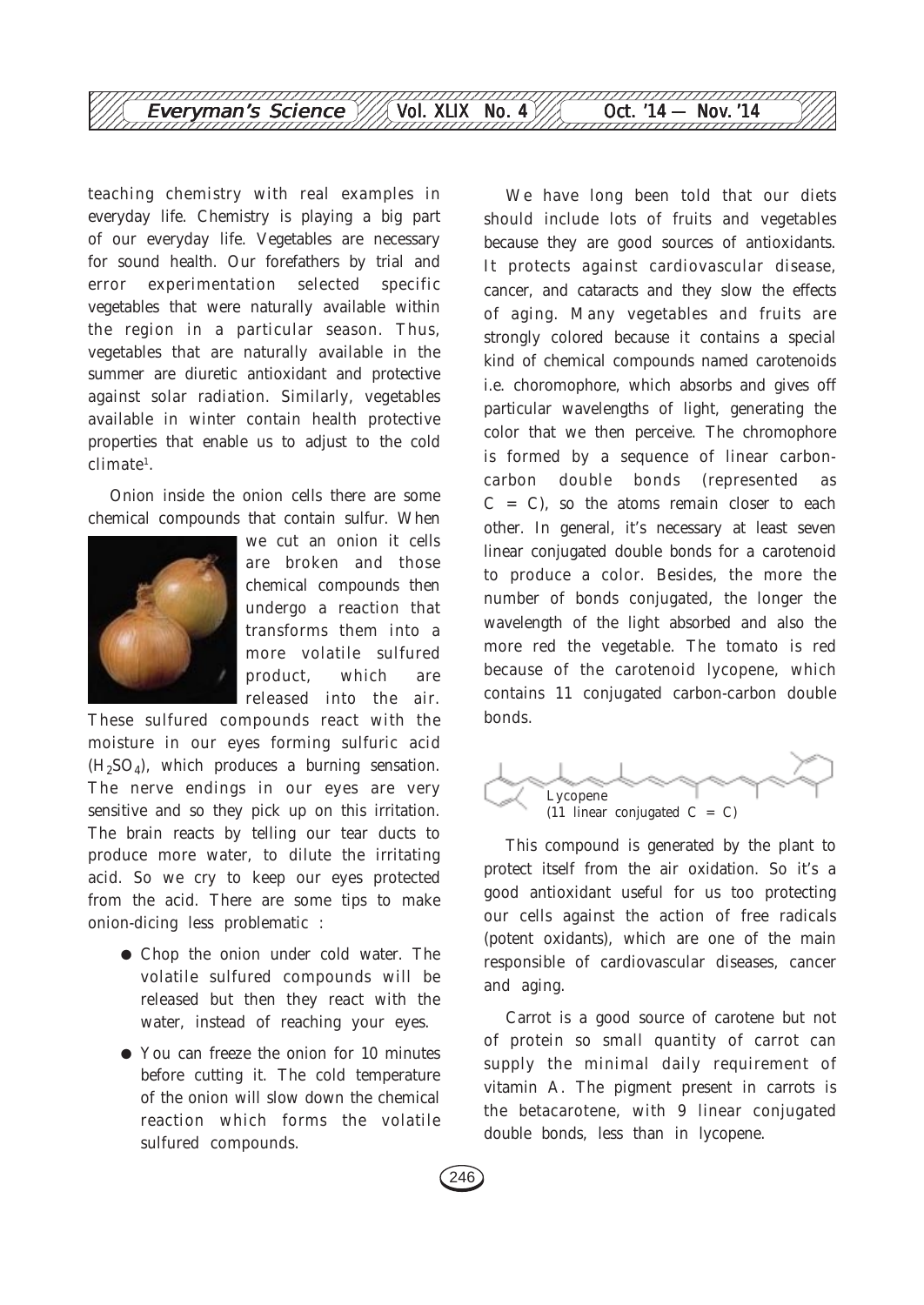

This compound is also a potent antioxidant and besides it's transformed in our body into vitamin A, very important for the maintenance of healthy skin, good vision and a robust immune system.



Spinachs, turnip green, parsley contain large amounts of vitamin A and also lutein. This green color because they contain chlorophyll, a pigment which enables the plant to carry on

photosynthesis, transforming solar energy and carbon dioxide into chemical energy in the form of carbohydrates and oxygen. This process is essential for life. The structure of chlorophyll contains a ring as a chelate with magnesium atom, a metal ion in the center to form a metal ligand complex<sup>2</sup>.

Why after consuming a big cup of coffee our



muscles tense up, we feel excited and our heart beat increases? The reason is that caffeine operates using the same mechanisms of amphetamines, cocaine and heroin to

stimulate the brain, though with milder effects.

It manipulates the same channels as the other drugs and that is one of the things that give caffeine its addictive qualities. There is a chemical in our brain called adenosine, which binds to certain receptors and slows down nerve cell activity when we are sleeping. To a nerve cell, caffeine looks like adenosine and it binds to the adenosine receptors. However, as it's not really adenosine, it doesn't slow down the cell's activity like adenosine would. So the cell cannot see adenosine anymore because caffeine has taken up all the receptors adenosine binds to. Then, instead of slowing down because of the adenosine level, the cells speed up. The pituitary gland sees all of this activity and thinks some sort of emergency must be occurring, so it releases hormones that tell the adrenal glands to produce adrenaline. Adrenaline is the fight hormone, and it makes our heart to beat faster, the breathing tubes to open up, the liver to release sugar into the bloodstream for extra energy and our muscles to tighten up, ready for action. Moreover, as amphetamines, caffeine also increases the levels of dopamine, which is associated with the pleasure system of the brain, providing feelings of enjoyment and reinforcement.

Why does the mouth get cold when eating Ice Cream? Eating ice cream soon causes the mouth to get cold, possibly to the extent of making it feel quite uncomfortable. The mouth of a normal, healthy adult has a temperature of about 37°C, and the ice cream has a maximum temperature of 0° C, although it is likely to be in the range  $-5$  to  $-10^{\circ}$ C if it recently came from the freezer<sup>3</sup>. A large difference in temperature exists, so energy transfers from the mouth to the ice cream, causing it to melt (The law of thermodynamics).

Recent studies show that Chocolate has high levels of antioxidants-complex mixtures of phenolic compounds. On a weight basis, the concentration of antioxidants in chocolate is higher than the concentration in red wine or green tea and 20 times higher than the concentration in tomatoes. Dark chocolate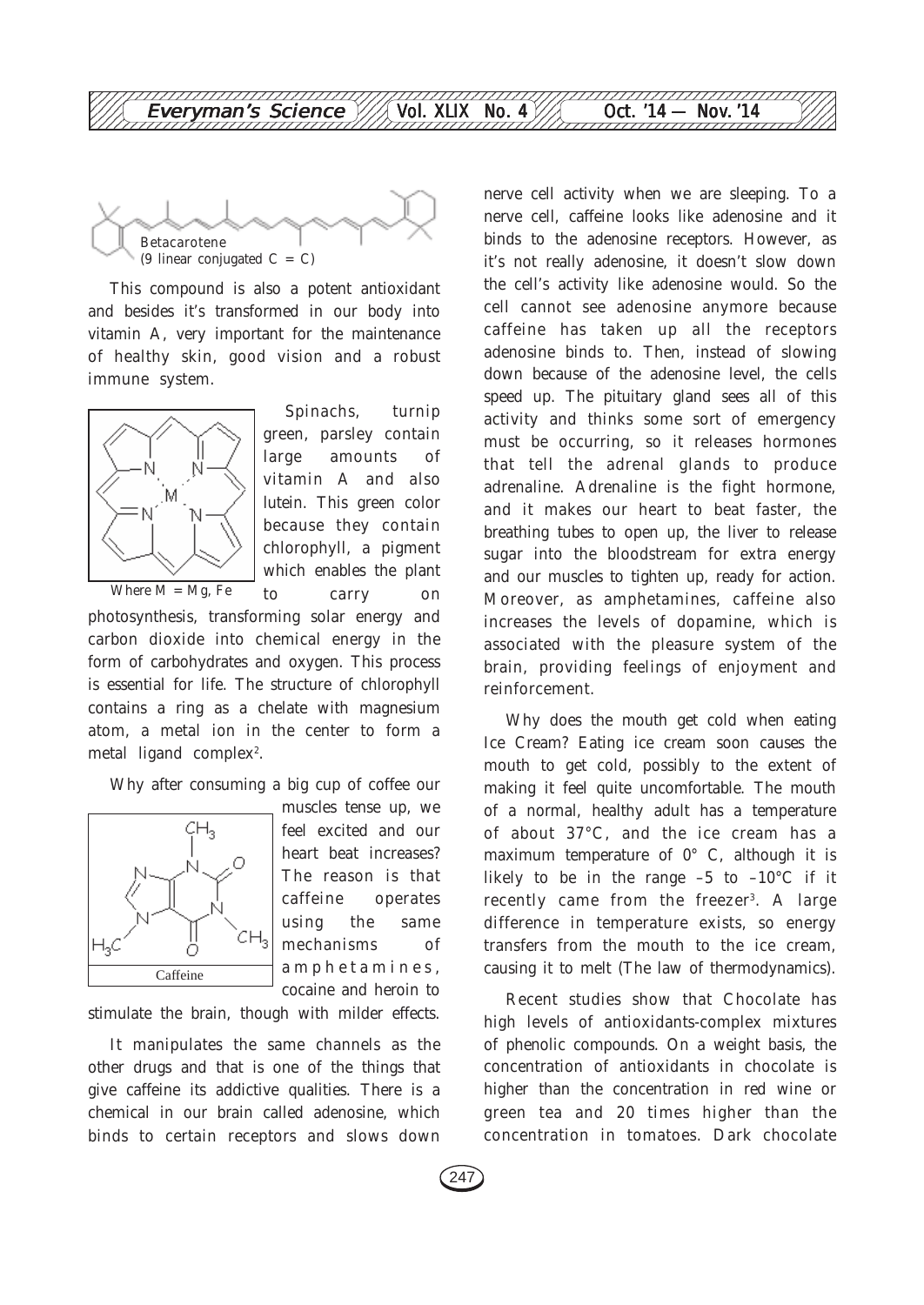

contains more than twice the level of antioxidants as milk chocolate. Unfortunately, white chocolate contains no antioxidants. Another piece of good news is that stearic acid, the main fatty acid in chocolate, does not appear to raise blood cholesterol levels the way other saturated fatty acids do.

### **CONCLUSION**

Chemistry is one of the most important of all sciences. The proper use of chemistry makes it possible for farmers to feed the world's everincreasing population. For engineers to develop new means of transportation and communication that will bring the peoples of the world closure together, for doctors to cure the diseases of mankind. Manufactures are producing the thousands of items that are necessary for better living.

#### **REFERENCES**

- 1. K. Kulshreshtha, *Science Reporter*, **48, 10**, pp 45, 2011.
- 2. Raymond Chang, *Chemistry*, 1994, 895- 896, McGraw hill pub Vth ed.
- 3. Paul Monk, *Physical Chemistry,* 2004, 77-78, J. Wiley and Sons, ltd. England.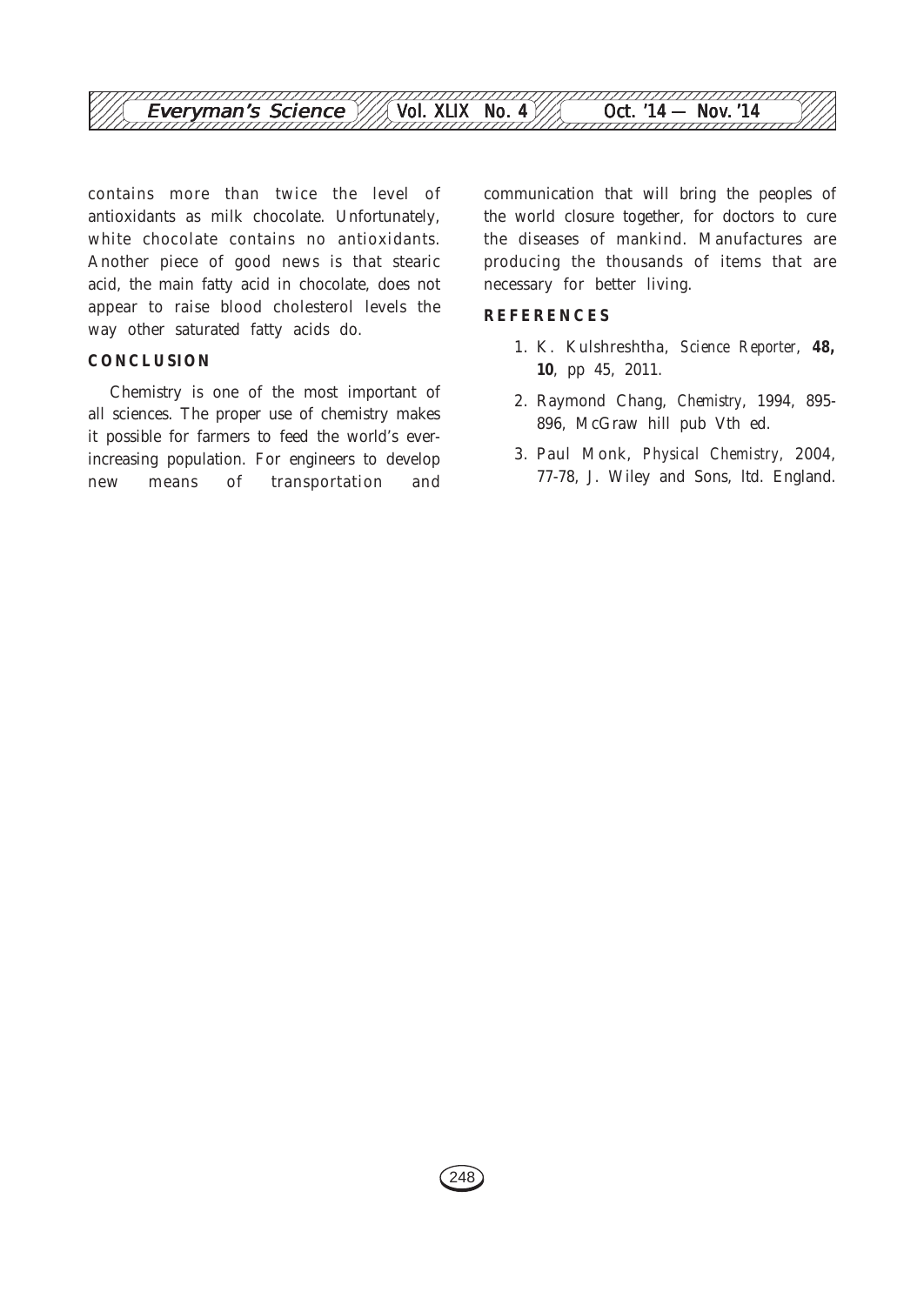## **CULTIVATION OF TOMATO IN KITCHEN GARDEN BY STEM CUTTING**

12345678901234567890123456789012123456789012345678901234567890121234567890123456789012345678 Everyman's Science  $\frac{1}{\sqrt{2}}$  Vol. XLIX No. 4 Oct. '14 — Nov. '14

D. K. Singh, S. Aswal and I. N. Gupta

**Cultivation of tomato by stem cutting enhances fruit production. This article highlights new technology of vegetative propagation.**

#### **INTRODUCTION**

omato is commercially grown by seedlings raised in nursery bed that takes more time to flowering and fruiting. Tomato crop can be easily propagated by soft wood stem cuttings because even the cells in its stems can become roots in a cup of water. Tomato cuttings are such incredibly easy rooters, they will even root in garden for continuous production of fruit throughout the year without deterioration of fruit quality. Hence, it gives the opportunity of buying just a couple of plants and then creating few more for free of charge. The plants are stronger if the cuttings are rooted in soil. It is very useful in kitchen. It is one of the most popular and widely grown vegetable in Rajasthan as well as India. A large number of hybrid varieties of tomato were released by various public and private sectors for cultivation. Unavailability of true type seeds and high cost of hybrid seeds are the major constraints of its cultivation by small and poor farmers. Thus, fast multiplication of plants by stem cutting could be the answer to such problem in tomato. Only vegetative propagation by stem cutting can ensure early and heavy fruiting with better fruit quality (Fig.-3). Some perennial cucurbits like pointed gourd and kundru etc. as well as pumpkin1 and bottle gourd2 has been successfully propagated by stem cuttings.



**Fig. 2. Rooting behavior of steam cutting of tomato**

Stem cutting of 15-20 cm long with 4-5 nodes is harvested with sharp knife from 2-3 month old mother plants and clip off any flowers or buds. Clip off the bottom leaves leaving only one or two upper leaves on the cutting. Put the cuttings into the soil and press the soil up around them. Make sure the places where cut off the lower leaves is buried. The cuttings should be planted in north -south direction in rainy season and winter season and east to west direction in summer season for proper sun light and shaded from any direct sun. The basal 4-5 cm portions of these cuttings are treated with 500 ppm IBA for 15 minutes in winter and summer season for better rooting. In rainy season 0.1%

Agriculture University, Kota Krishi Vigyan Kendra, Anta, Baran- Rajasthan- 325202 Email : dksingh.kvk@gmail.com.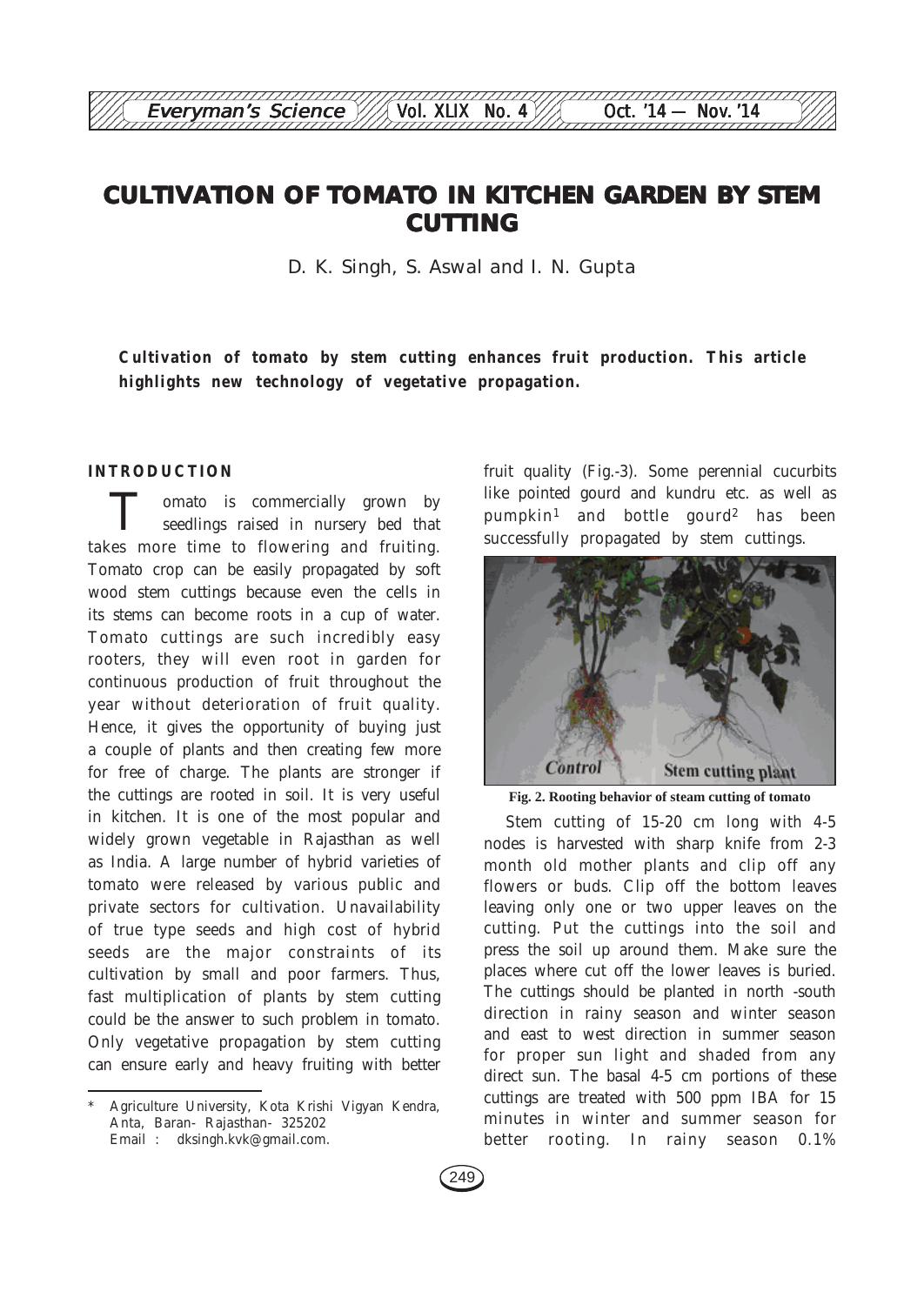carbendazim was mixed with 500 ppm IBA for the prevention of rotting.

## **HOW CUTTING PRODUCE EARLY AND HEAVY FRUITING**

The stem cutting is taken from mature juvenile mother plants that give early flowering and fruiting. Profuse rooting is induced by the exogenous application of IBA (500 ppm solution) and survival of plant is also increased. Vegetatively propagated plants are capable to induce maximum branching that increases the yield.



**Fig. 1. Visit to vegetative propagated field by Honrable Vice Chancellor, Agriculture University**

#### **CARE AND MANAGEMENT**

The treated cuttings are subsequently planted in field at a distance of 60 cm  $\times$  45 cm. It needs very careful irrigation which should be just sufficient at right time. First irrigation must be done at the time of planting. Overwatering or insufficient irrigation is harmful. Foliar spray of 1.0 % urea with 1.0 ppm 2,4-D is effective to increase fruit set and yield. Proper training and pruning of shoots also increase the yield and quality of fruit.

## **ADVANTAGES OF STEM CUTTING**

The advantages of fast multiplication of tomato by stem cuttings are given below**.**

1. Propagating tomato plants by stem cuttings can enhance the fruiting time about 3-4 weeks earlier than seedling plant.

- 2. It is very cheap and easy method.
- 3. It maintains vigour and characteristics of the hybrid plant.
- 4. Early and heavy flowering and fruiting occurs.
- 5. Planting material can be achieved all round the year.
- 6. Large quantity of planting material can be produced.
- 7. Replanting is easy due to early fruiting.



**Fig. 3. Tomato production by steam cutting**

**Table-1: Growth and yield of vegetative propagated tomato by stem cutting**

| SNo. | <b>Particulars</b>                                | Stem<br>cutting | Seedling<br>plant |
|------|---------------------------------------------------|-----------------|-------------------|
| 1.   | Number of primary roots<br>per plant              | 14.26           | 10.38             |
| 2.   | Number of secondary roots<br>per plant            | 59.97           | 120.81            |
| 3.   | Length of primary<br>root (cm)                    | 29.99           | 18. 27            |
| 4.   | Survival of plant (%)                             | 95.77           | 99.87             |
| 5.   | Number of branches per<br>plant                   | 8.28            | 4.21              |
| 6.   | Number of days taken to<br>first flower emergence | 28.55           | 59.69             |
| 7.   | Total number of fruit per<br>plant                | 59.78           | 59.82             |
| 8.   | Fruit weight (g)                                  | 124.42          | 124.37            |
| 9.   | Yield per plant (kg)                              | 7.19            | 7.10              |
| 10.  | Shelf life of fruit at room<br>temperature (days) | 6.33            | 5.48              |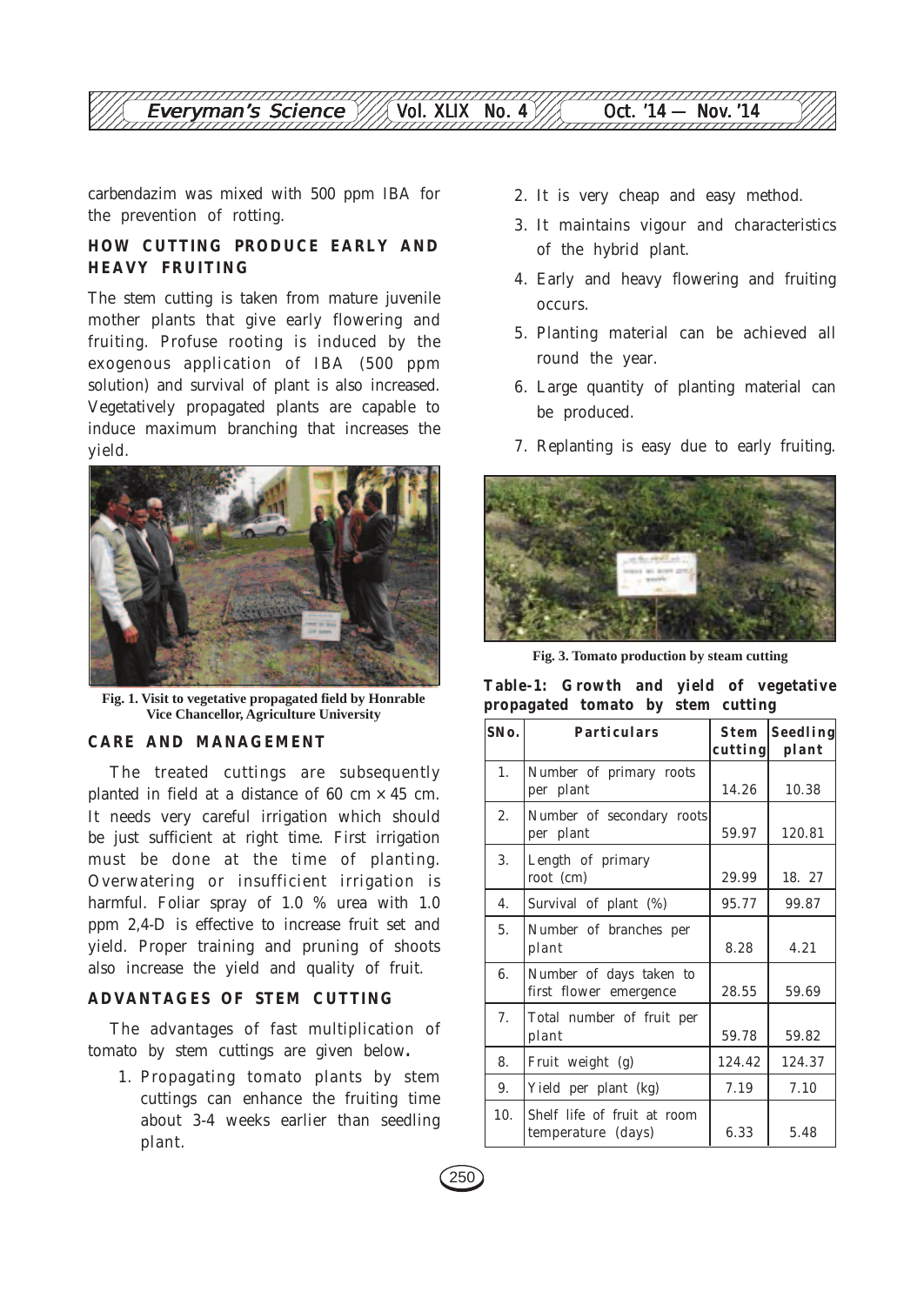

#### **CONCLUSION**

Cultivation of tomato by stem cutting enhanced one month earlier fruit production than seedling plant without any effect on yield deterioration and fruit quality of hybrid tomato variety Hybrid-5005 (table-1). Number of primary roots (14.26) and its length (29.99 cm) was higher in vegetative propagated cuttings than seedling plants. Plants raised from tomato seedling produced profuse rooting (59.97 secondary roots/plant) in comparison of stem cutting plants (Fig.- 2). The number of fruit and yield of both type of plant were almost similar. The new technology of vegetative propagation by stem cuttings was demonstrated in technical week and Krishi Vigyan Mela for farmer's interaction (Fig.-1).

#### **REFERENCES**

- 1. D. K. Singh, Vegetable Sci., **24** : 176- 178, 1997.
- 2. D. K. Singh, The Horticulture J., **17**, 1 : 83-87, 2004.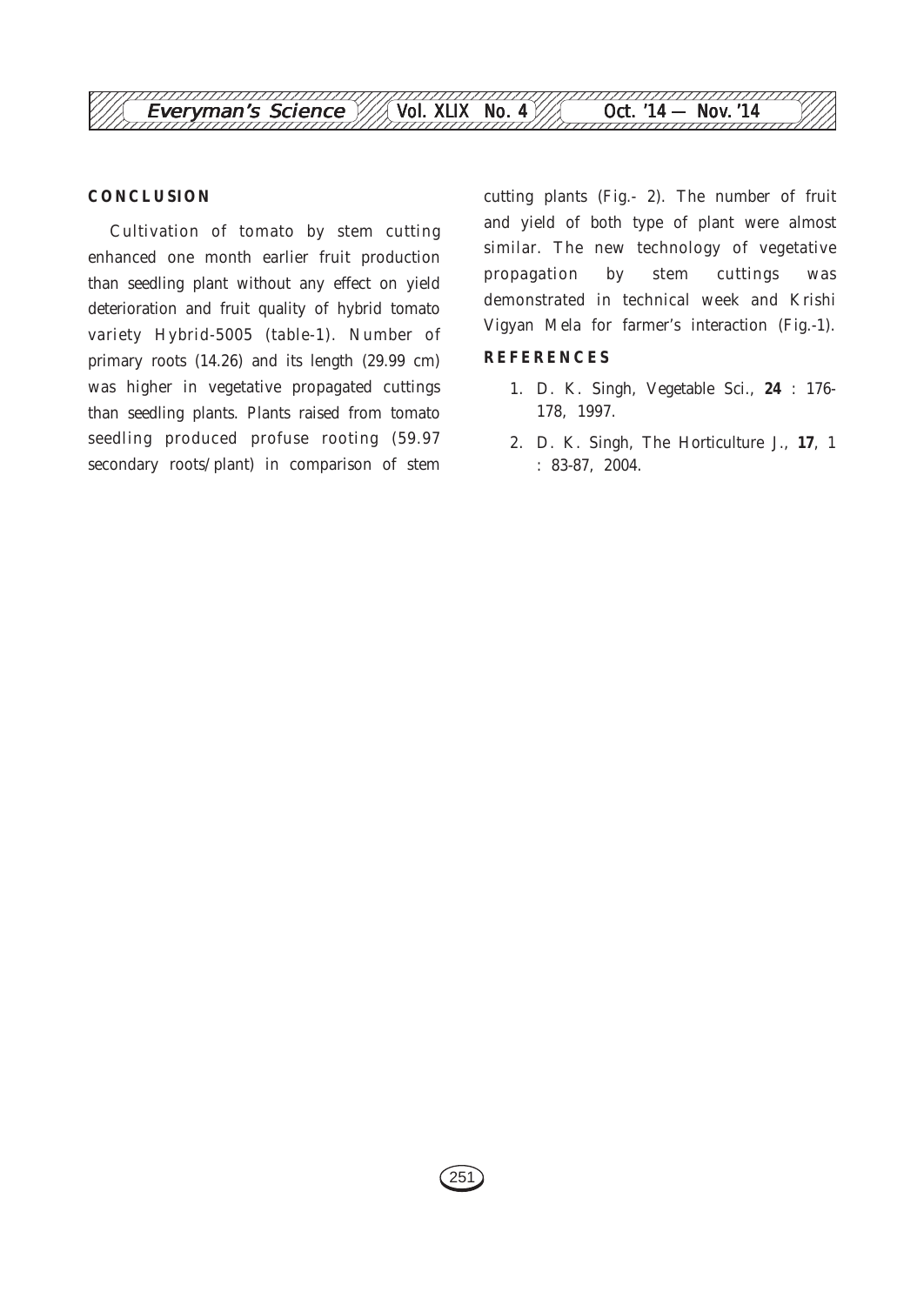# THE EFFECT OF OPPOSITE PHYSICAL AND SOCIO-**PSYCHOLOGICAL CONDITIONS NEARLY MATCH**

12345678901234567890123456789012123456789012345678901234567890121234567890123456789012345678 Everyman's Science  $\frac{1}{\sqrt{2}}$  Vol. XLIX No. 4 Oct. '14 — Nov. '14

Pooran Koli\*

**In case of the properties like food preservation, superconductivity, etc., the effects of opposite physical conditions are quite similar. Similar is the case with opposite conditions of sociological and psychological states. Although, the mechanistic aspect may be different in opposite conditions associated with similar effects.**

#### **INTRODUCTION**

n extreme in weather conditions adversely affects the physical and biological systems. The regions seeing weather variation are caught in the grip of the harsh cold wave during the winter; and a strong, hot, and dry wind known as the Loo during the daytime in the summer. Most people think of winter as the season for dry, itchy, cracked and moisture deprived skin problems. But, the summer weather characterized by hot and dry conditions can be equally troublesome for the skin, although the winter and summer seasons are characterized by opposite physical conditions of very low and high temperatures, respectively. Similarly, in case of properties like food preservation, superconductivity, etc., the effects of opposite physical conditions characterized by low and high temperature conditions are quite similar. Similar is the case with opposite conditions of sociological and psychological states. Thus, in this article, my main focus is to analyze various biological (food preservation, etc.), physical (like superconductivity, solubility, etc.), health (like

teeth, loo, cold, etc.) and socio-psychological (like sadness, happiness, etc.) phenomenon to show that extreme conditions of temperature and psychological states have nearly similar effects. Although, the mechanistic aspect may be different in opposite conditions associated with similar effects.

## **FOOD PRESERVATION**

**Temperature :** Both the low and high temperature conditions have effect of food preservation, albeit the mechanism is different. For example, the food like milk can be preserved by keeping it in freeze and also by boiling and warming it intermittently. In general, low temperatures reduce the growth rates of microorganisms and slow many of the physical and chemical reactions that occur in foods. Freezing food slows down decomposition by turning residual moisture into ice, inhibiting the growth of most bacterial species. Freezing is an effective form of food preservation because the pathogens that cause food spoilage are killed or do not grow very rapidly at reduced temperatures. The process is less effective in food preservation than are thermal techniques, such as boiling, because pathogens are more

<sup>\*</sup> Department of Chemistry, Jai Narain Vyas University, Jodhpur-342033, Rajasthan, Email : poorankoli@rediffmail.com,poorankoli@yahoo.com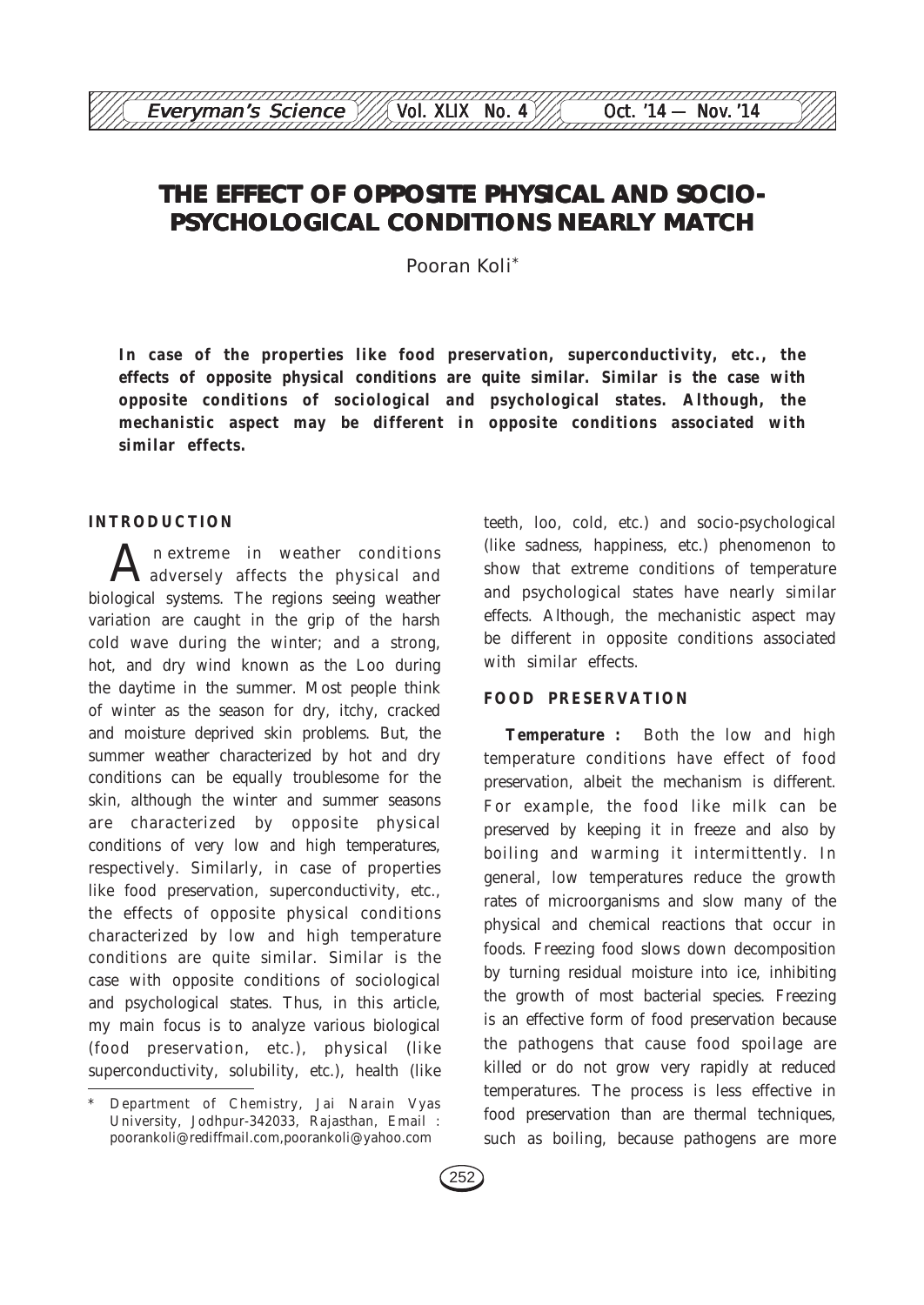

likely to be able to survive cold temperatures rather than hot temperatures. One of the problems surrounding the use of freezing as a method of food preservation is the danger that pathogens deactivated (but not killed) by the process will once again become active when the frozen food thaws.

The use of high temperature conditions (Heat) may be used for preserving the food. Canning involves cooking food, sealing it in sterile cans or jars, and boiling the containers to kill or weaken any remaining bacteria as a form of sterilization. It was invented by Nicolas Appert<sup>1</sup>. Cooking makes food palatable and tender and also destroys a large proportion of microorganisms and natural enzymes. The killing of microorganisms by heat is due to thermal denaturation of protein and enzymes of the microorganism required for its metabolic activity and growth. The heat removes moisture from the food. The use of heat also affects the food adversely and hence it is necessary to use only mild heat treatment that ensures freedom from pathogens and enzyme activity and enhance the shelf life of the food.

**Pressure :** The effects of high and low pressure are also similar on food preservation. The food can be preserved at very high and low pressure as well though techniques called Pascalization and Vacuum packaging, respectively.

High pressure processing technique called Pascalization<sup>2-4</sup> (also called bridgmanization<sup>5</sup>) is a method of preserving and sterilizing food. In this technique a product to be preserved is processed under very high pressure. This high pressure causes inactivation of certain microorganisms and enzymes in the food. During pascalization, more than 50,000 pounds per square inch (340 MPa, 3.4 kbar) may be applied for around fifteen minutes, leading to the inactivation of yeast, bacteria and mold. Pascalization stops chemical activity caused by microorganisms that play a role in the deterioration of foods. An early use of pascalization in the United States of America was to treat guacamole. It did not change the guacamole's taste, texture, or color, but the shelf life of the product increased to thirty days, from three days without the treatment.

The low pressure technique called Vacuum packaging can be used to preserve food for some time. This technique is based on "Vacuum"6-9. Vacuum is space that is devoid of matter. An approximation to such vacuum is a region with a gaseous pressure much less than atmospheric pressure. Physicists often discuss a perfect vacuum (simply called "vacuum" or free space), and a partial vacuum (an actual imperfect vacuum as in a lab or in space). The quality of a partial vacuum refers to how closely it approaches a perfect vacuum. Other things equal, lower gas pressure means higher-quality vacuum. For example, a typical vacuum cleaner produces enough suction to reduce air pressure by around 20%. Much higher-quality vacuums are possible. Ultrahigh vacuum chambers, common in chemistry, physics, and engineering, operate below one trillionth  $(10^{-12})$  of atmospheric pressure (100 nPa), and can reach around 100 particles/ cm3.

Vacuum packaging10-13 is a method of packaging that removes air from the package prior to sealing. This method involves (manually or automatically) placing items in a plastic film package, removing air from inside, and sealing the package. Shrink film is sometimes used to have a tight fit to the contents. The intent of vacuum packing is usually to remove oxygen from the container to extend the shelf life of foods. Vacuum packing reduces atmospheric oxygen, limiting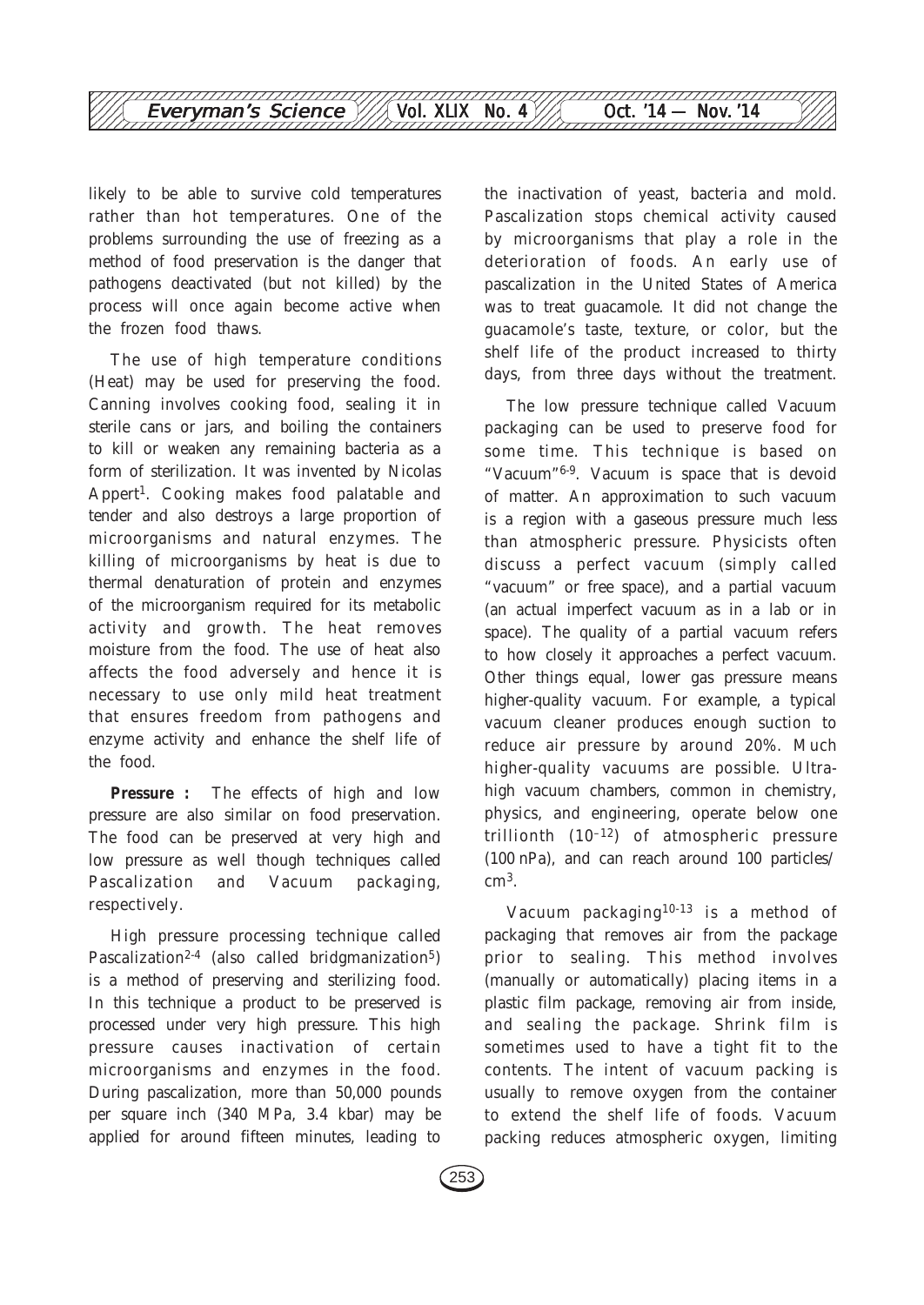

the growth of aerobic bacteria or fungi, and preventing the evaporation of volatile components. It is also commonly used to store dry foods over a long period of time, such as cereals, nuts, cured meats, cheese, smoked fish, coffee, and potato chips (crisps). On a more short term basis, vacuum packing can also be used to store fresh foods, such as vegetables, meats, and liquids, because it inhibits bacterial growth.

#### **SUPERCONDUCTIVITY**

**Temperature :** The phenomenon of Superconductivity is observable in both the low and quite high temperature conditions. The low temperature superconductivity is a phenomenon of exactly zero electrical resistance and expulsion of magnetic fields occurring in certain materials when cooled below a characteristic critical temperature. It was discovered by Dutch physicist Heike Kamerlingh Onnes on April 8, 1911 in Leiden. The low temperature superconductivity usually have critical temperatures ranging from around 20 K to less than 1 K. Solid mercury, for example, has a critical temperature of 4.2 K. In mechanism (according to the BCS theory) of low temperature superconductivity, the electrons are held together in Cooper pairs by an attraction mediated by lattice phonons.

The high temperature conditions  $(> 20 K)$ have also the effect of making substances to show the high temperature superconductivity at which materials also show zero electrical resistance and expulsion of magnetic fields. The cuprate superconductors ( $YBa<sub>2</sub>Cu<sub>3</sub>O<sub>7</sub>$ , one of the first cuprate superconductors to be discovered) can have much higher critical temperatures (92 K), and mercury-based cuprates have been found with critical temperatures in excess of 130 K. The explanation for these high critical temperature superconductors remains unknown as it can

not be explained by cooper pair concept used for low temperature conductivity. The best available model of high-temperature superconductivity is still somewhat crude. There are currently two main hypotheses – the resonating-valence-bond theory, and spin fluctuation which has the most support in the research community<sup>14</sup>. The second hypothesis proposed that electron pairing in hightemperature superconductors is mediated by short-range spin waves known as paramagnons.

**Pressure :** In superconducting materials, the characteristics of lower temperature superconductivity appear when the temperature is lowered below a critical temperature (*Tc)*. The superconducting elements show a change of *Tc* with pressure. There are a few elements like thallium (*Tc* - 270.77 °C) for which *Tc* is low at low pressure as well at high pressure. The *Tc* of thallium is found to increase at low pressures. It passes through a maximum at about 0.2 GPa and decreases at higher pressures<sup>15</sup>. This unusual *Tc* dependence on pressure for thallium might be due to a modification of the electronic configuration under pressure<sup>16</sup> and a change in the Fermi surface topology17.

## **SOLUBILITY OF PARTIALLY MISCIBLE LIQUIDS**

**Temperature :** Partially miscible liquids (binary mixture) generally tend to be miscible with rise in the temperature. And, at upper critical solution temperature (UCST) or above UCST, the partially miscible liquids become completely miscible for all compositions. Some partially miscible liquids become miscible at low critical solution temperature (LCST) or below LCST also. But, there are some partially miscible liquids (nicotine-water; 3- Methylpiperidine-water; Methyl ethyl ketonewater) which are miscible at low as well as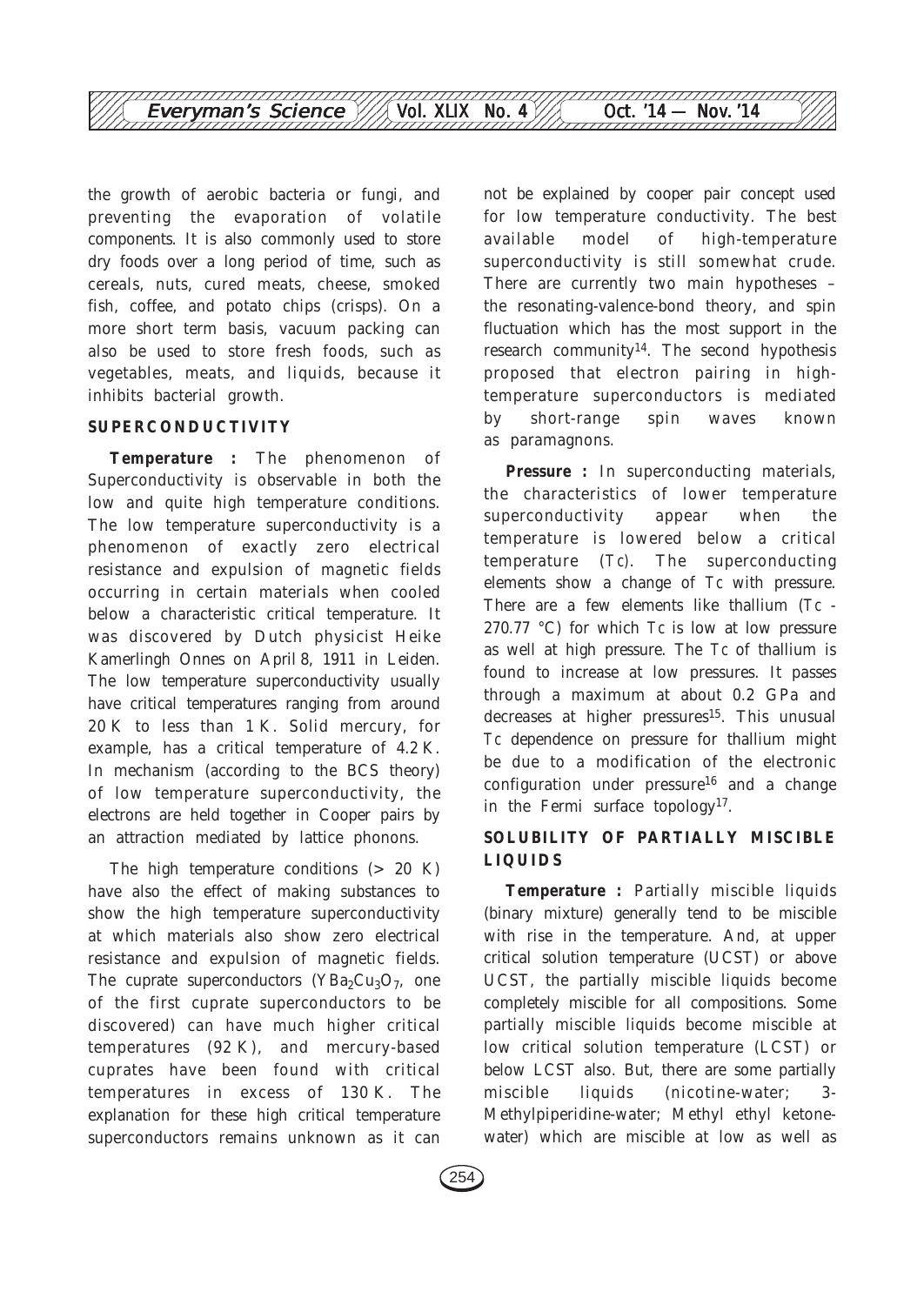

high temperature. The nicotine-water system has an LCST of 61° C, and also a UCST of 210° C at pressures high enough for liquid water to exist at that temperature. The components are therefore miscible in all proportions below 61° C and above 210° C (at high pressure), and partially miscible in the interval from 61 to  $210^{\circ}$  C<sup>18,19</sup>. Thus, the effects of low and high temperatures are same in some cases as far as the miscibility of partially miscible liquids is concerned.

**Concentration :** Similarly, the extreme conditions of concentrations have also similar effect on miscibility. For example, Phenol and water are partially miscible. However, when these two liquids are mixed in certain composition and slowly heated, these liquids will become miscible. The temperature at which Phenol and water become miscible is called mutual solubility temperature. And, the temperature above which a mixture of Phenol and water of all compositions become miscible is called upper critical solution temperature-UCST (which is 66.8**°** C for Phenol and water). At low and high percentages of phenol, the water and phenol mix completely below UCST, forming a single liquid phase. However, at intermediate compositions and below the UCST, the mixtures of phenol and water separate into two liquid phases<sup>20</sup>.

#### **HEALTH EFFECTS**

**Temperature :** The conditions of both the high and low temperatures have nearly same effects on the health. Both conditions adversely affect the health, and prevention and protection from these adverse effects is also nearly same.

(i) *Teeth* - The extreme conditions of hot and cold have same effects on the human health. The gum and teeth pains by extreme hot as well as by cold. Doctor prescribes same gel for oral tooth brush. The prescribed precautions in both cases are also the same – avoid extreme cold and hot.

(ii) *Skin* - Most people think of winter as the season for dry and itchy skin. But summer weather can be equally troublesome for skin causing dryness and itchiness. In both winter and summer, the skin is deprived of moisture.

The reason for skin dryness during summer is high temperature, heat and skin exposure to sunlight. High temperatures are a major part of summer that can be held responsible for the onset of dry skin in the summer. Heat can dehydrate the skin and cause dry skin conditions such as eczema in the form of red pus-filled spots or even blistering, irritated, inflamed patches of skin. If summer brings on elements of high humidity then this can also bring on dry skin problems. Sweat may be a natural cool-down for the body but the salty properties of sweat can dehydrate the skin and cause it to become irritated and very, very itchy. Exposing the skin to direct sunlight is a cause of dry skin in any climate. The heat of the sun dries out the skin by reducing the natural oils in the skin, leaving it very dehydrated and in need of moisture. The skin gets dry and itchy during cold weather due to both external and internal reasons.

*External Causes* : The colder the air, the less moisture it can contain, i.e., absolute humidity is low (absolute humidity, i.e. the volume of water per volume of air). In the cold, water vapor condenses. When it condenses it turns from "steam" back into water, which is too heavy to stay in the air. When the temperature drops the humidity level plunges too. Low humidity during winter, both outside and inside the house, enhances the drying effect on the skin. Exposure to dry wind, cold water or drying soaps further increase the skin dryness.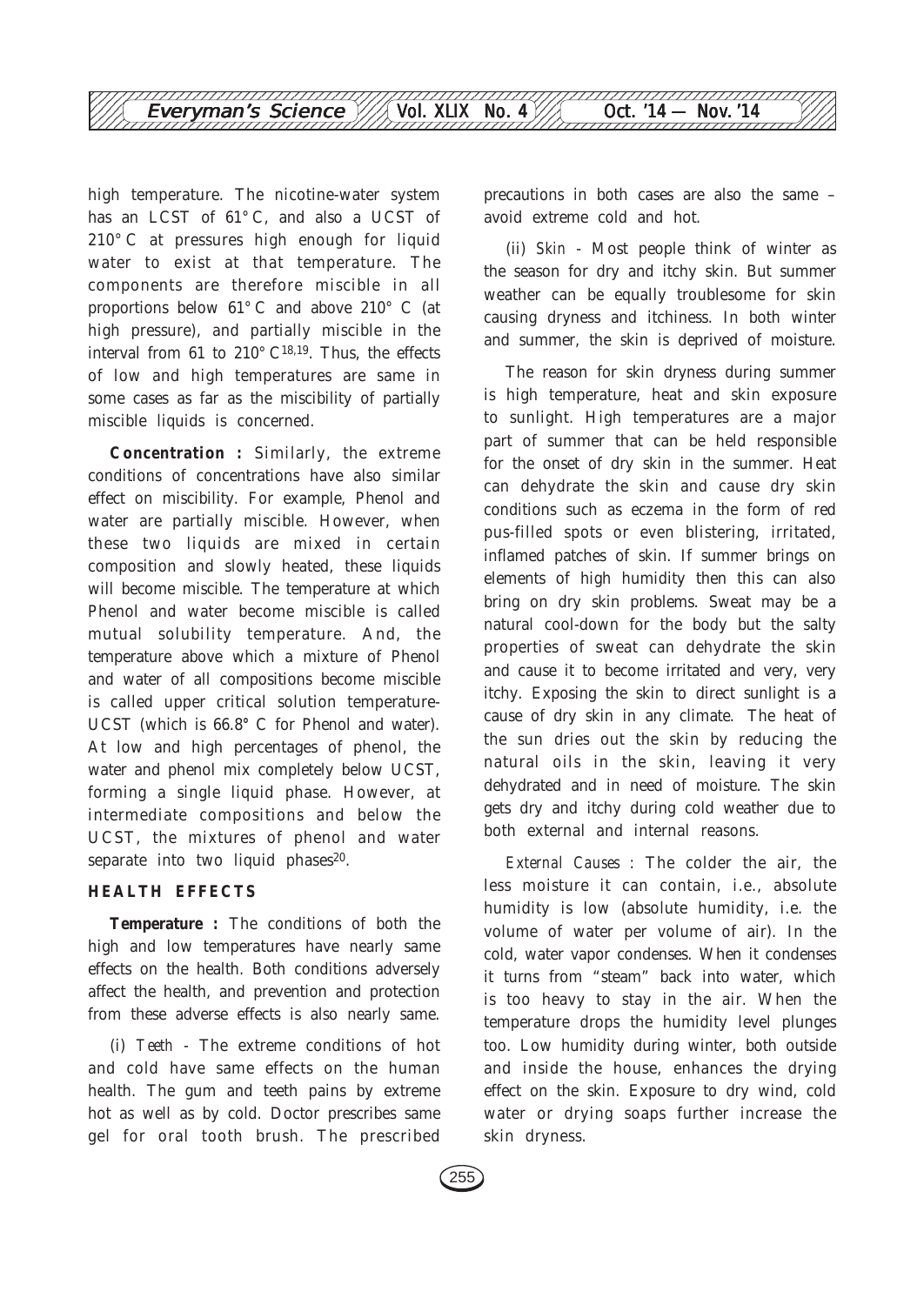

*Internal Causes* : When the skin becomes cold, the blood vessels supplying the skin become constricted. This reduces blood flow to the skin and sweat glands and oil producing glands in the body. When the water content of the skin diminishes both inside and outside, the skin cells become shrunken and dry. This produces flaking of the superficial skin cells. This irritates the nerves beneath and produces itching. Most people, because they do not feel thirsty during winter, do not drink enough water or fruit juices during winter. This produces low volume of the circulating blood causing dehydration, another cause for skin dryness.

The methods for prevention and protection from dry and itchy skin problems in winter and summer are same. Before you go outside in wintry and summer weather, create your own moisture barrier. Protect your most sensitive parts (lips, face, and hands) with a scarf and gloves. The relief in both cases is by the use of a sunscreen lotion variety that contains aloe or other moisturizing agents.

To keep skin smooth and supple drink plenty of water and fluids; take a balanced food containing all nutrients including vegetables, fruits, and fresh fish in your daily food intake; avoid chocolates, red meats, spicy fried food and fast foods as they will irritate the dry skin; avoid alcohol and coffee as they will dehydrate the skin and predispose to more drying and itching.

(iii) *Loo and cold*, *Hyperthermia and Hypothermia* - The extreme temperature conditions of summer and winter may cause one to suffer from loo and cold, respectively. The protection from both the cold and loo is from covering the body by scarf around head and face, and gloves on hand, and glasses on eyes. In both the sufferings, the doctor prescribes the rest and intake of plenty of water and fluids.

An individual's normal body temperature is usually in the range of 96-100 degrees Fahrenheit (about 36-38 degrees Celsius). The sufferings caused to one from summer and cold leads to disturbance in the temperature equilibrium of the body (body temperature may go up or go down).

Both the high body temperature (Hyperthermia) and low body temperature (Hypothermia) puts life at risk. When experiencing sunstroke, the body fails to regulate heat and this will most times end up in a high body temperature and fever.

Hyperthermia occurs when the body produces more heat than it can get rid of. Hyperthermia is usually the result of exposure to extreme heat (sun stroke in summer), which causes the body's temperature to rise to a level with which it cannot cope. Any illness that causes weakness or high fever makes the body more susceptible to hyperthermia.

Drinking plenty of fluids in hot weather is also a necessary precaution against hyperthermia. The following symptoms are typical when experiencing sunstroke**:** Hot and dry skin, rapid heartbeat and pulse, sweating stops, rapid breathing, increase in body temperature, muscle cramps, headaches, nausea, confusion and dizziness.

The symptoms tend to get worse. The loss of consciousness, fever and the damage of organs are the result if not treated. Drink a lot of water, because sunstroke makes you loos a lot of water in your body.

*Hypothermia* is a condition in which a person's body temperature drops below a safe level, and the body is unable to return to its normal temperature unassisted. Hypothermia can lead to brain impairment and death if symptoms are not recognized and treated immediately. Common initial symptoms of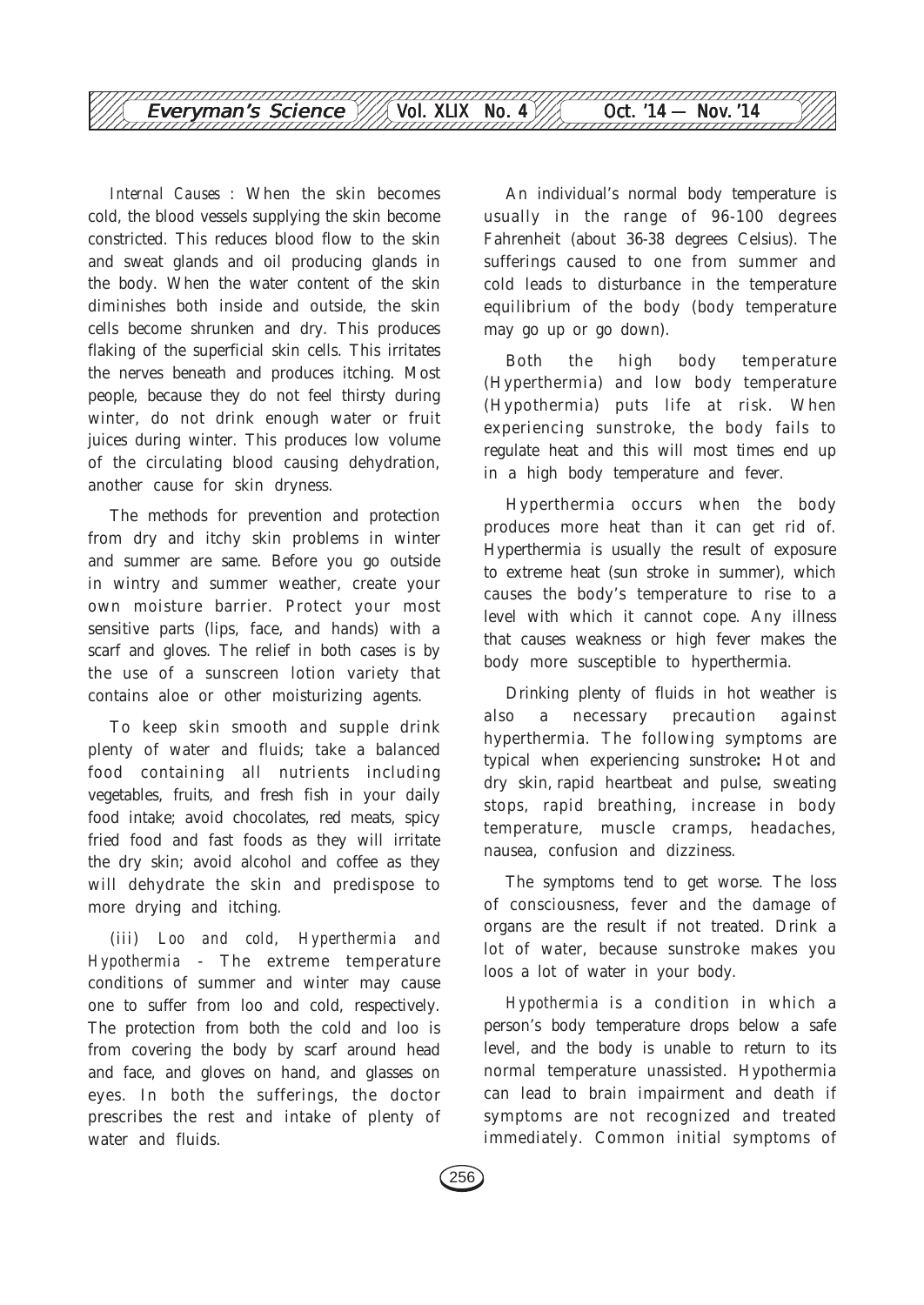

hypothermia can include cold skin, shivering, balance problems, headache and lack of judgment. More severe symptoms of hypothermia are a drastically slowed pulse rate, shallow breathing, disorientation, and even a loss of consciousness or death.

**Oxygen :** The lower as well higher level of oxygen in environment causes harm to the health of animals. The normal air in our environment consists of  $\sim$  78% nitrogen gas and  $\sim$  20.9% oxygen. For humans and many animals to sustain normal functions, the safe zone percentage of oxygen in the breathing environment must be within a small range (19.5-23.5% oxygen). Serious side effects will occur if the oxygen levels are outside of the safe zone. At levels at or below 17%, the harmful symptoms like impaired mental abilities, extreme exhaustion from physical activity, very nauseous or lose consciousness, etc. appears in human being. The humans won't survive with levels at  $6\%$  or lower)<sup>21</sup>.

With extremely high concentrations of oxygen in the breathing zone, humans can experience harmful side effects. A very high level of oxygen causes oxidizing free radicals to form. These free radicals will attack the tissues and cells of the body and cause muscle twitching. When it comes to high concentrations of oxygen, greater then 50% according to some medical authorities, then oxygen becomes highly toxic. The earliest effects occurring within 24 to 48 hours are cough, sub sternal pain, and tracheal burning. With continued exposure mast cells may degranulate, secretory cells begin to secrete more mucus like substance; as things progress, and morphological changes at the cellular level occur and may be irreversible, resulting in scarring of bronchial tissue and thickening of cell membranes. The effects from short exposure can most likely be reversed, however

lengthy exposure to high levels of oxygen can cause death22.

**Iron, Vitamins, Food, etc.:** The intake of Iron, Vitamins, Food, etc. out of safe range is also causes same effect to the health and life. Both the low and higher levels of these nutrients have similar effect on health (i.e., harm to health and life).

#### **SOCIO-PSYCHOLOGICAL EFFECTS**

Extreme situations in life also create nearly same effects. A man may suffer from /or die of heart stroke in state of extreme happiness, and same may also happen in the state of extreme sadness. When a man is sad, his/her mind may not work and focuses on the study /work. He/she may like to share it with others at tea, etc. When a man is very happy, then also his mind may not work and not focuses on study /work. He/she may like to share it with others at tea, etc.

A man may suffer from /or die of heart stroke in state of extreme happiness, and same may also happen in the state of extreme sadness. Experts say that extreme happiness or sadness can actually be fatal. They say that a news that comes as a startling revelation, either good or bad can kill us. According to scientists from Germany a traumatic experience, whether good or bad, traumatic information causes the body to produce large amounts of stress hormones including adrenaline, which narrows the main arteries which supply blood to the heart. This apparently paralysis the heart's main pumping chamber and can lead to a change in the rhythm, causing a condition similar to heart attack. Following such a condition, the patient may face difficulty in breathing, experience chest pain and weakness and could even die, if not given medical attention on time. Researchers from the University Clinic of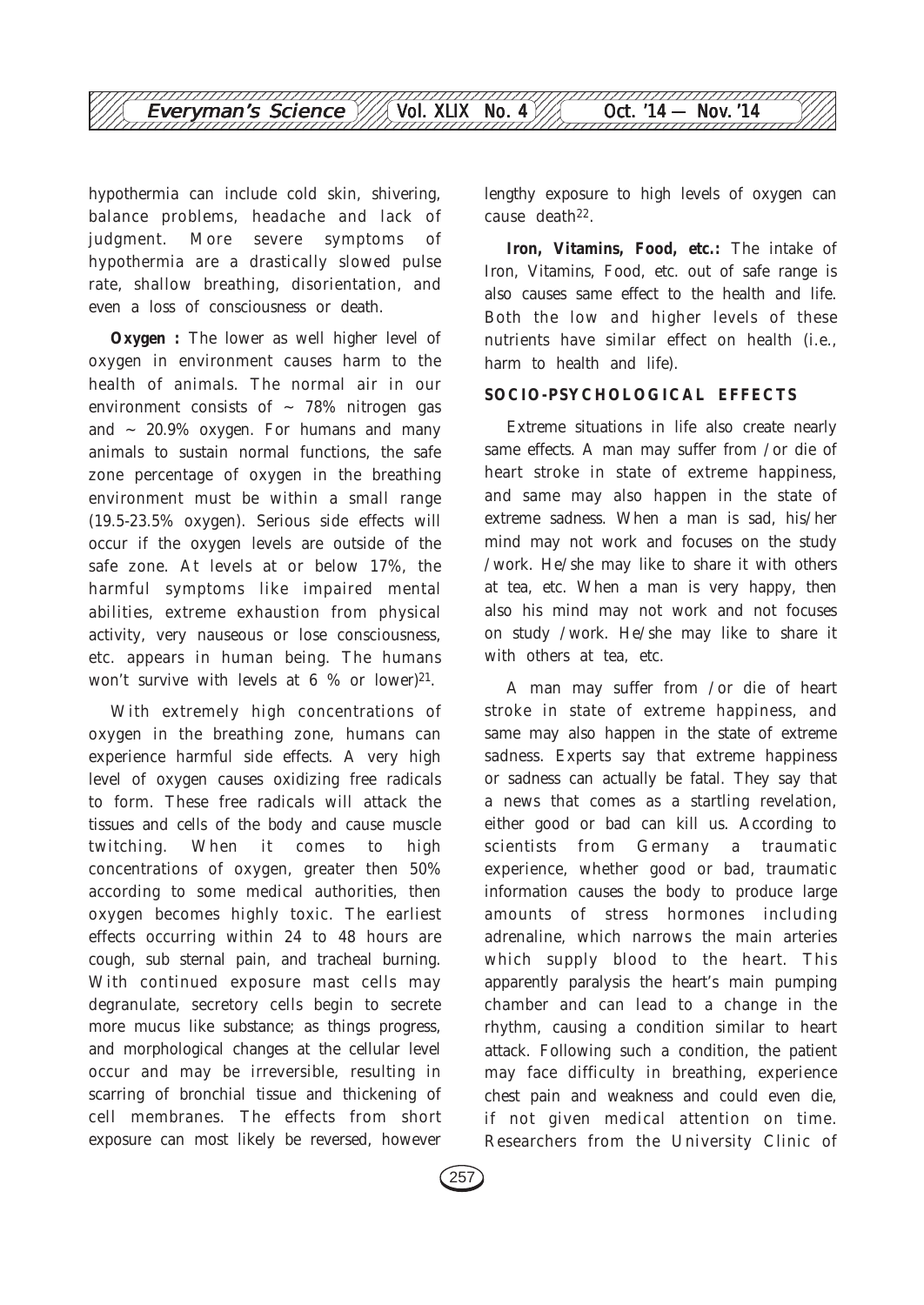

Rostock, in northern Germany, have found a possible explanation to something that has been studied for quite some time. They say that people can die not just of bereavement or broken heart, but also during an argument or due to excessive unexpected happiness like winning a lottery. Dr Christoph Nienaber, Director of cardiology at the university Clinic of Rostock says that these patients suffer under a heavy emotional load, either positive or negative. Their hearts literally break. It usually happens within minutes to an hour of hearing the news. The typical scenario is bad news but there are reports of both and we don't know what causes it most $23,24$ .

Some people drink to forget, others to remember25. Being a happy or a sad drunk is all down to your genetic make-up, a study suggests26.

A man suffering from sadness calls someone whom he trust and verbalize what he is feeling. It's something that can be a struggle, and something that makes him feel that no one else understands him. So he calls someone and let someone know how he is feeling so that someone does understand him, and can talk to him about  $it^{27,28}$ .

### **SIGNIFICANCE**

The basic significance of this article is that the extremities of variables have nearly same effects on some physical phenomenon. So, this conclusion may be used as a hint to have same physical phenomenon (phenomenon which have not been described in this article) in opposite conditions of variables. For example, nuclear fusion (called hot fusion) takes pace at very high temperature as in stars. The hint of present article is that the phenomenon fusion should also take place at low temperature (cold fusion). The literature29 also shows efforts to get fusion at low temperature. For over 100

years, there has been speculation that nuclear fusion might happen at much lower temperatures by fusing hydrogen absorbed in a metal catalyst. In 1989, a claim by Stanley Pons and Martin Fleischmann (then one of the world's leading electrochemists) that such cold fusion had been observed caused a brief media sensation before other scientists began heavily criticizing their claim as being incorrect after many failed to replicate the excess heat.

Similarly, the significance of present article is that it gives hint to understand sociopsychological behavior (which is known in some conditions but not in opposite conditions) in opposite conditions. The present article helps to understand that the personality and growth of a child is adversely affected in both extreme conditions of care and neglect.

#### **CONCLUSION**

Some extreme situations of physical environment (like temperature, pressure, etc.) have nearly same effect on some physical phenomenon like the food preservation, conductivity, solubility, etc. Similarly, extreme situations of physical environment (like temperature, etc.) and psychological state have also nearly same effect on the life and health. Although, the mechanistic aspect of matching effects during the opposite conditions may be different.

#### **APPROACH/METHOD USED**

The various scientific phenomenons like food preservation, superconductivity, solubility, health, etc. were studied to find effects of variables like temperature, pressure, concentration, etc. The extreme values of these variables were noted to have nearly same effects on these phenomenons.

The observations regarding similar effects of extremities on socio-psychological behavior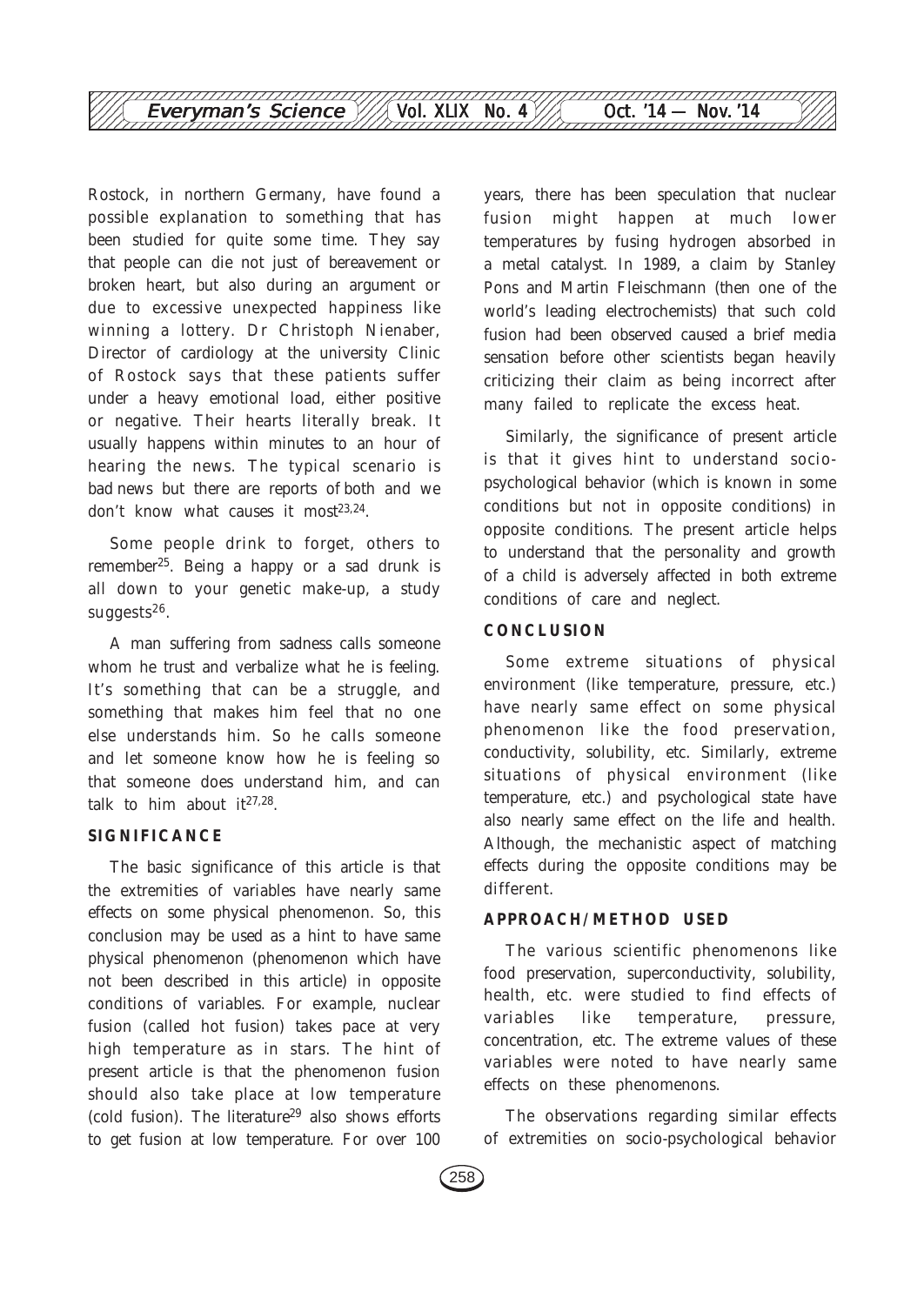

are based on daily life experiences of people we talk/interact with, and such observations were then thought to be authenticated by literature published.

### **REFERENCES**

- 1. http://en.wikipedia.org/wiki/Nicolas\_ Appert.
- 2. T. Ohshima, H. Ushio, C. Koizumi, *Trends in Food Science & Technology,* **4**, p.370,1993.
- 3. J. P. P. M. Smelt, *Trends in Food Science & Technology,* **9**, p.152, 1998.
- 4. *en.wikipedia.org/wiki/Pascalization*
- 5. K. Heremans, L. Smeller, *Biochimica et Biophysica Acta*, **1386**, p.353, 1998.
- 6. *Modern Vacuum Physics*, 2004, CRC Press, London.
- 7. *Speed Cleaning: Tips, Tricks & Strategies to Get Everything Done in Half the Time or Less,* 2005, p.97, Rodale publisher, USA.
- 8. G. Gabrielse et al., *Phys. Rev. Lett.,* **65**, p.1317, 1990.
- 9. en.wikipedia.org/wiki/Vacuum
- 10. *Encyclopedia of Packaging Technology*, 2010, 3rd edition, John Wiley publication.
- 11. *Illustrated Glossary of Packaging Terminology*, 2nd edition, Institute of Packaging Professionals, USA.
- 12. *Food Packaging: Principles and Practice*, 3rd edition, 2013.
- 13. en.wikipedia.org/wiki/Vacuum\_packing
- 14. A. Mann, *Nature,* **475***,* p.280, 2011.
- 15. L. D. Jennings, C. A. Swenson, *Phys. Rev.,* **112**, p.31,1958.
- 16. J. Hatton, *Phys. Rev.,* **103**, p.1167, 1956.
- 17. B. G. Lazarev, L. S. Lazareve, V. I. Makarov, Zh. Eksperim, *i Teor. Fiz.,* **44**, p.481,1963.
- 18. *Atkins' Physical Chemistry*, 2006, 8th edition, p. 187, W.H. Freeman & Company, New York.
- 19. *Properties of Materials*, 1999, p. 1755, Oxford University Press, Oxford.
- 20. http://jeplerts.wordpress.com/2008/12/21/ partially-miscible-liquids-determinationof-mutual-solubility-of-phenol-water/
- 21. The Occupational Safety and Health Administration (OSHA) United States Department of Labor.
- 22. http://classroom.synonym.com/minimumoxygen-concentration-human-breathing-15546.html
- 23. G. E. Schwarz, D. A. Weinberger, J. A. Singer, *Psychosomatic Medicine*, **43**, p. 343, 1981.
- 24. http://www.counselheal.com/articles/ 3117/20121017/much-sadness-evenhappiness-kill-study.htm
- 25. http://www.colormagazineusa.com/ index.php? option = com\_content&view = article&id=305:why-we-drink-wine-
- 26. http://www.telegraph.co.uk/health/ healthnews/8427641/Drink-can-makeyou-happy-or-sad-depending-on-yourmake-up.html
- 27. http://www.calmclinic.com/anxiety/ infinite-sadness
- 28. http://www.psychologytoday.com/blog/ high-octane-women/201205/where-doyou-fall-the-burnout-continuum
- 29. http://en.wikipedia.org/wiki/Cold\_fusion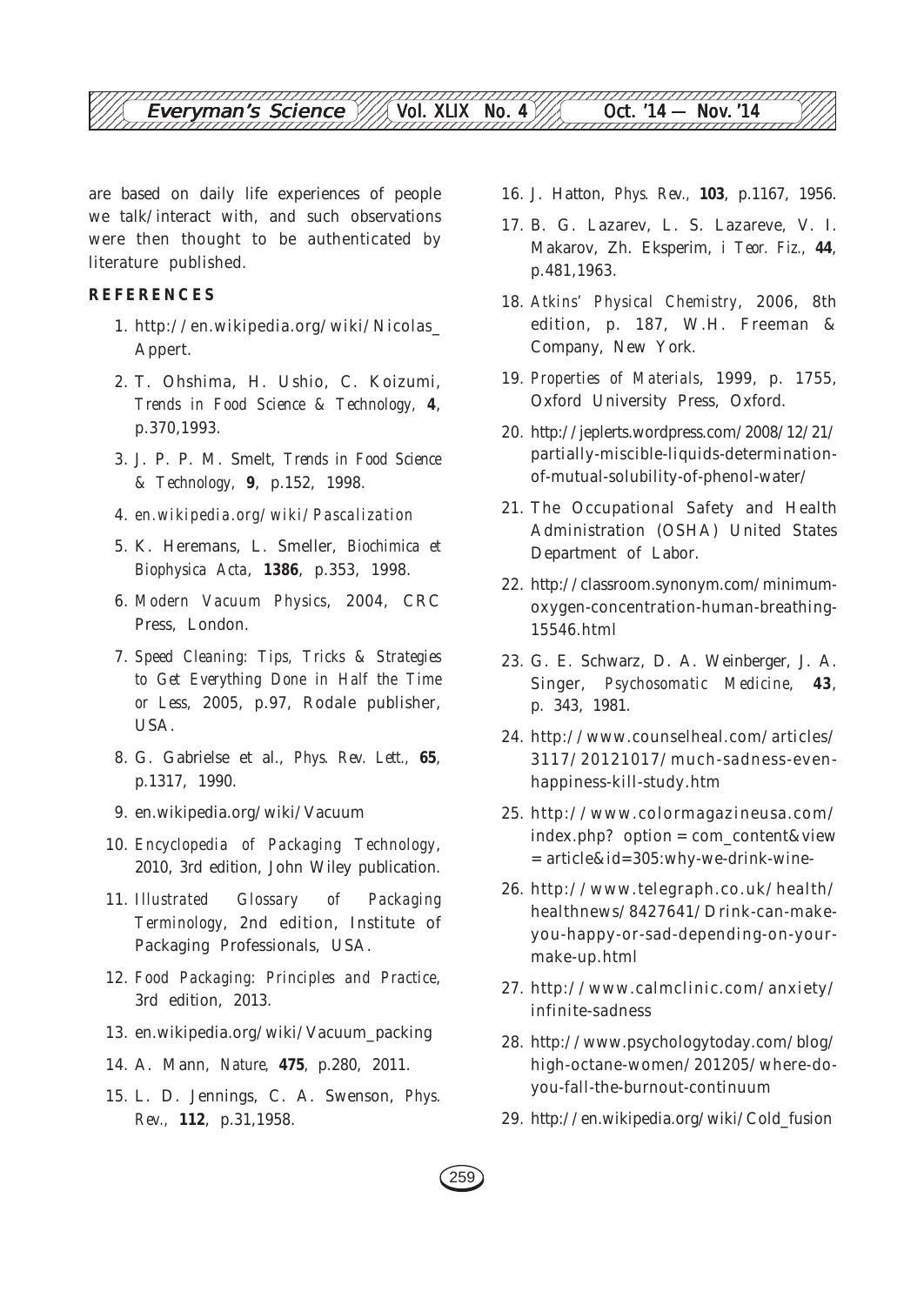# **101ST INDIAN SCIENCE CONGRESS -JAMMU, 2014**

12345678901234567890123456789012123456789012345678901234567890121234567890123456789012345678 Everyman's Science  $\frac{1}{\sqrt{2}}$  Vol. XLIX No. 4 Oct. '14 — Nov. '14

**An Overview & Recommendations**

The 101<sup>st</sup> Indian Science Congress was inaugurated on February 3, 2014 by Dr. Manmohan Singh, Hon'ble Prime Minister of India, in the presence of Shri N. N. Vohra, Hon'ble Governor, J & K State; Shri S. Jaipal Reddy, Minister for Science and Technology & Earth Sciences, Government of India; Dr. Farooq Abdullah, Minister for New and Renewable Energy, Government of India; Prof. R.C. Sobti, Hon'ble Vice Chancellor, Babasaheb Bhimrao Ambedkar University (A Central University), Lucknow, and General President, ISCA and Prof. M. P. S. Ishar, Hon'ble Vice Chancellor, University of Jammu.

 The inaugural session was attended by a large number of distinguished scientists, academicians, Vice Chancellors of various Universities, Members of J& K Council of Ministers, Members of Parliament, senior functionaries from the State government, representatives from Industry, students and scholars.

The **Children Science Congress** popularly known as Rashtriya Kishore Vaigyanik Sammelan was inaugurated by Dr. A. P. J. Abdul Kalam, Former President of India on February 4, 2014. Prof. Yashpal, Former Director, Indian Space Research Organization and Former Chairman, University Grant Commission, delivered the Key Note Lecture in the Inaugural session.

More than 7000 students from different government and private schools of Jammu and nearby areas were invited to participate in the inaugural function. Prof. Arun Kumar, General Secretary (Scientific Activities), ISCA

Indian Science Congress Association, welcomed the guests and Prof. Pankaj Srivastava, Convener of the Children Science Congress highlighted the objectives of the programme. Prof. Mohan Paul Singh Ishar, Vice Chancellor, University of Jammu, addressed the gathering. Prof. R. C. Sobti, General President, ISCA presided over the function.

Eight students were awarded with the INFOSYS – ISCA Travel Award during the Inaugural function. After the Inaugural Ceremony, Dr. Kalam also inaugurated the Children Science Exhibition.

The Children Science Congress culminated with a gala Valedictory function where certificates were distributed to the Child Scientists and the teachers who accompanied them. Jenab Abdul Rahim Rather, Hon'ble Finance Minister, J & K Government was the Chief Guest of the function. Prof. M.P.S. Ishar, Vice Chancellor, University of Jammu presided over the function. Dr. B. P. Singh, Head NCSTC and Dr. D. K. Pandey, Scientist F, DST were the Guests of Honour.

The **3rd Women Science Congress** in the 101st Indian Science Congress was organized at University of Jammu from February 5-7, 2014 on the theme "Women in Science, Technology and Innovation". The Women Science Congress was inaugurated by Dr. Farooq Abdullah, Hon'ble Union Minister for New and Renewable Energy in the presence of Mrs. Usha Vohra, First lady of the State of Jammu and Kashmir, who was the Guest of Honors on the occasion; Prof. R. C. Sobti, General President, ISCA Prof. Arun Kumar, General Secretary (Scientific Activities) ISCA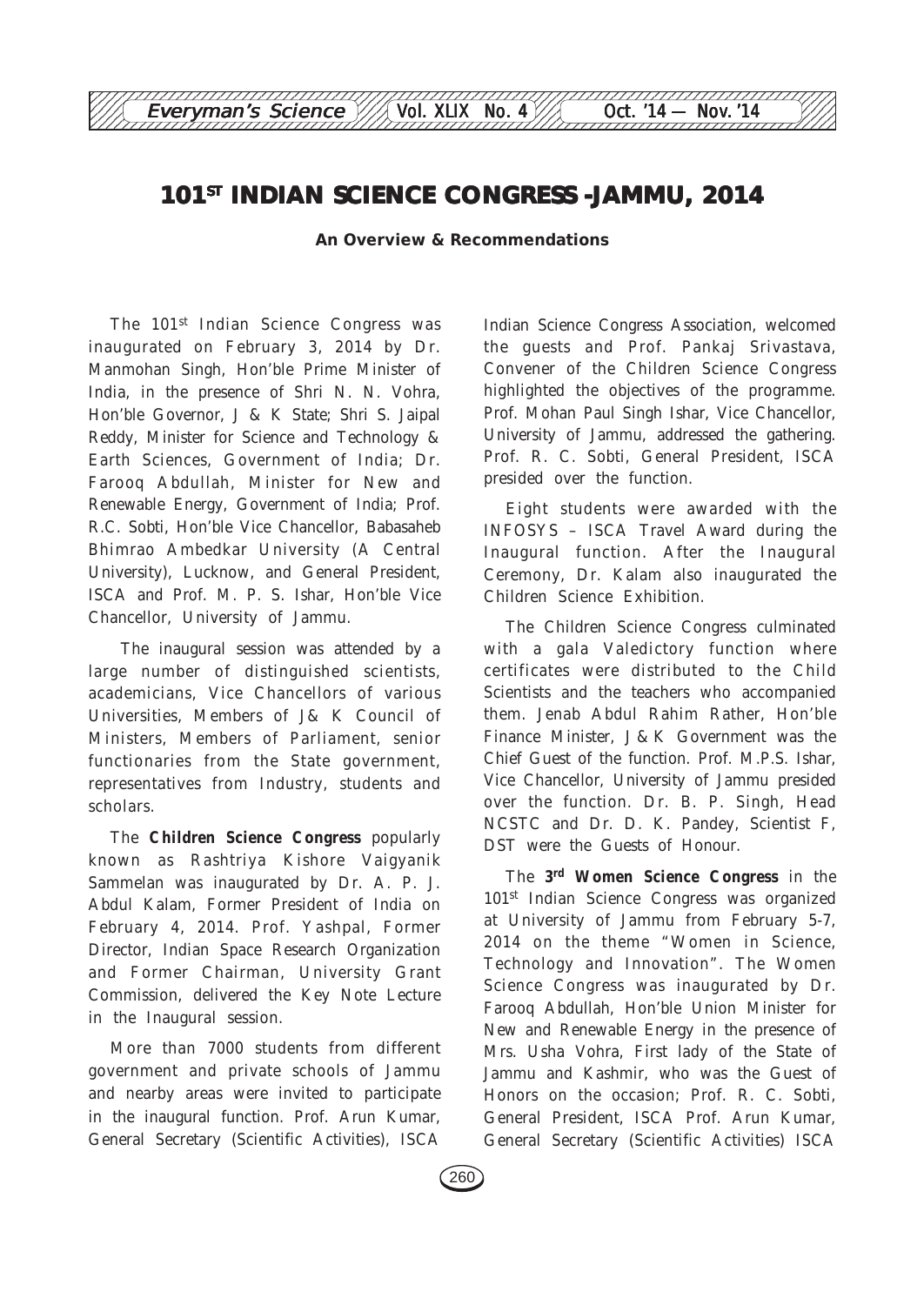and Prof. M.P.S. Ishar, Vice Chancellor, University of Jammu. Prof. Kasturi Datta, School of Environment Science, Jawaharlal Nehru University was the Keynote Speaker.

The three days Women Science Congress had a special lecture session along with six sessions which had various presentations over a broad range of fields. About forty eight (48) oral presentations were made during the six sessions. This programme motivated the participation of a large number of women scientist from various institutions across the country.

The Valedictory session of the Women Science Congress was oraganized on February 7, 2014. Mrs Shamima Firdose, MLA Chairperson, State commission for women was the Chief Guest and Dr. Shashi Ahuja, Advisor, Department of Science and Technology, Government of India was the Guest of Honour. Prof. Arun Kumar, General Secretary (Scientific Activities), ISCA was also present.

The **Seventh Science Communicators' Meet** (SCM) also known as "Rashtriya Vigyan Sancharak Sammelan", was inaugurated by Prof. R. C. Sobti, General President ISCA on February 4,2014. Prof. M.P.S. Ishar, Vice Chancellor University of Jammu , was the Guest of Honour. Dr. B.P. Singh, Head, NCSTC, DST, New Delhi along with Prof. Arun Kumar, General Secretary (Scientific Activities) and Er. N.B. Basu, General Secretary (Membership Affairs), ISCA also graced the occasion. Prof. Kamal K. Kapoor, Convener emphasized the mission and objectives of the meet to the august gathering.

The Seventh Science Communicators' Meet comprised of four Technical sessions and two poster sessions in which fifteen oral and nineteen poster presentations were held during the entire session spread over two days, where members from different ISCA Chapters participated.

Jenab Feroz Ahmad Khan, Hon'ble minister of S & T, IT and Medical Education, J & K Govt. was the Chief Guest of the valedictory function. Prof. Talat Ahmed, Vice Chancellor, University of Kashmir, Prof. M.P.S. Ishar, Vice-Chancellor, University of Jammu, Prof. S. B. Nimse, President(Elect), ISCA, Dr. P. Asthana, DST and Dr. Manoj Patairiya, Director, NCSTC, DST, Prof. Arun Kumar, General Secretary (Scientific Activities) and Dr. Amit Krishna De, Executive Secretary, ISCA were among the dignitaries present on the occasion.

Following the inauguration of 101st Indian Science Congress on February 3, 2014, the first edition of **Science Exhibition 'India Vision 2020 Mega Expo 2014'** was inaugurated by Sh. S. Jaipal Reddy, Hon'ble minister for Science and Technology Earth Sciences, Govt. of India, Jammu & Kashmir State and Prof. M.P.S. Ishar, Vice-Chancellor, University of Jammu. A large number of national/international delegates including eminent scientists, industry leaders, technocrats policy makers, entrepreneurs, innovators and academicians also graced the occasion.

The Science Exhibition was visited by thousands of students from various schools, college, polytechnics and other institutions. Members of civil society teaching fraternity and scientists also visited the Exhibition. Students rush made this exhibition a fundamental success.

The **Rural innovators Exhibition** was organized under the banner "National Innovation Foundation India an autonomous body of the Department of Science & Technology Government of India." About 30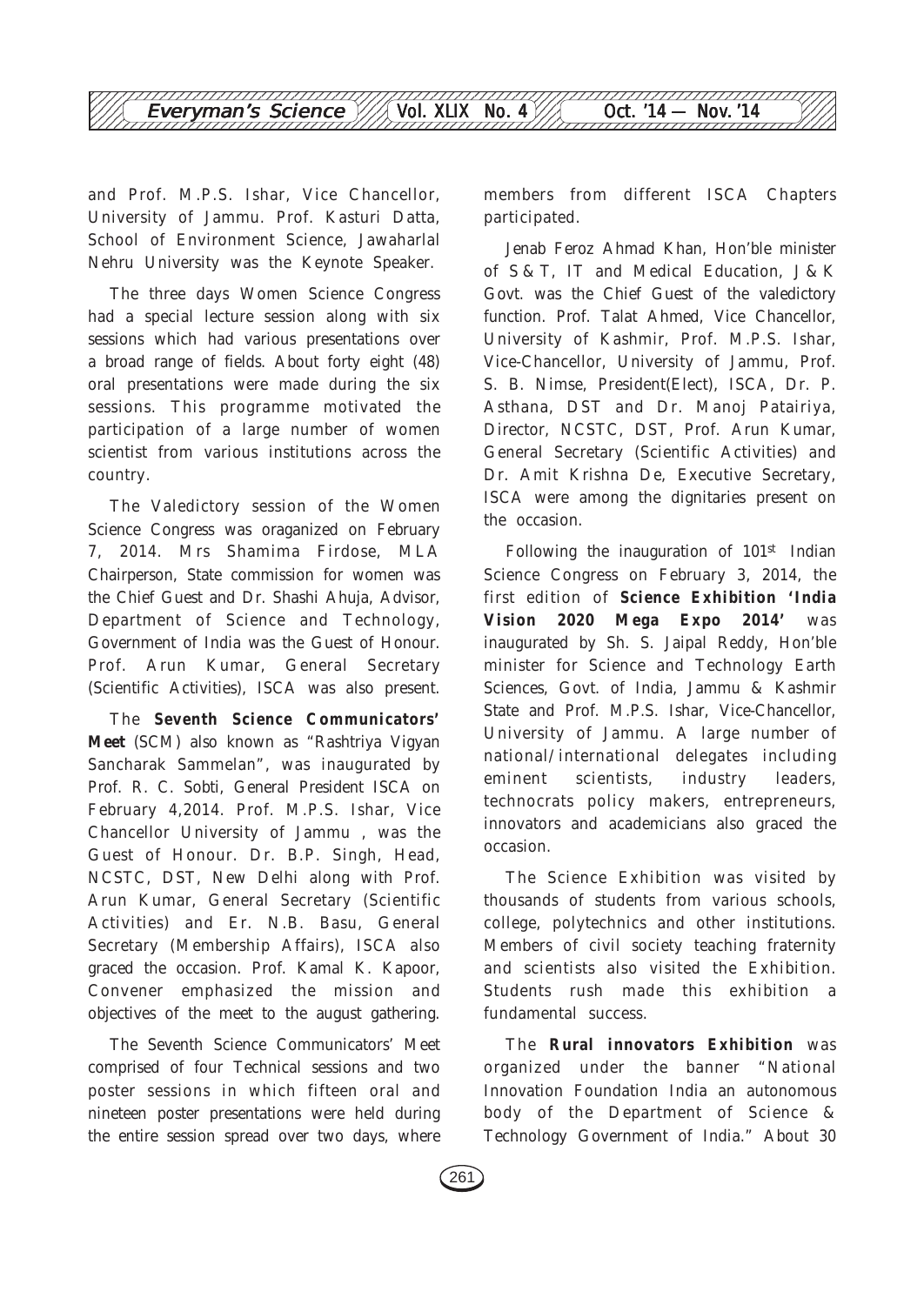

innovators from rural areas including farmers from the states of Gujarat, Bihar, Tamil Nadu, Assam, Andhra Pradesh, Rajasthan, Himachal Pradesh and Jammu and Kashmir displayed their exhibits in the exhibition.

The **Valedictory programme** of 101st session concluded on February 7, 2014, in which Dr. Hamid Ansari, Hon'ble Vice President of India Jenab Omar Abdullah Hon'ble Chief Minister J & K State, Dr. Farooq Abdullah, Hon'ble Union Minister for New and Renewable Energy Prof. R. C. Sobti General President, ISCA, Prof. M.P.S Ishar Vice Chancellor, University of Jammu and Prof. S. B. Nimse, President (Elect) ISCA.

On this occasion, awards and mementoes were also presented by Hon'ble Vice President of India. The Young Scientist Awards and Best Poster Awards were also presented.

The Congress had extensive, wide-ranging sessions which included fourteen Sectionals, twenty one Symposia, numerous Plenary and Invited Lectures, Special Evening Lectures, an Endowment Lecture, and Panel Discussions. Public outreach/ Interaction programs were also organized during the five day 101<sup>st</sup> Indian Science Congress by the Indian Council of Medical Research, Indian Space Research Organization, Ministry of Earth Sciences, DBT-Bill Gates Foundation, and Development of Atomic Energy and Indian Council of Agriculture Research.

About 480 oral presentations, 718 poster presentations and 200 Invited Lectures were delivered during the fourteen sectionals. Around 122 plenary/special invited lectures were organized during the five-day Mega-event.

The event attracted a staggering number of participants, around 6500, not only from across the length and breadth of the country of India; but also from foreign shores from the countries like USA, UK, Canada, Japan , Czech Republic,

Germany, France, Spain, Mexico, Sri Lanka etc. Noble Laureates Prof. Y. T. Lee, President, International Council for Science, and Prof. Ferid Murad, University of Washington graced the Congress.

## **RECOMMENDATIONS OF SECTIONAL PROGRAMMES**

## **AGRICULTURAL AND FORESTRY SCIENCES**

- A road map of total food grain requirement (domestic and export) and a plan for production at the suitable sites, procurement and storage.
- Nutrition enriched stable food crops development, characterization and availability for people with chronic malnutrition.
- Designer crops with less tillering or even with single tiller with synchronous flowering in case of cotton and suitable harvest, reduce post harvest loss and lead to better crop management.
- For feasible conservation strategies to protect or restore plant reservoirs and native pollinators, creation of new protected natural areas to ensure food provision, mating and nesting site for pollinators requires multidisciplinary research approaches, development of novel management and conservation practices and a strong commitment to disseminate the results of these studies to the public and policy makers.
- Mechanization to be developed suitable for small holder farms and marketing arrangement at the rural areas where farmers will have access to the market and low cost storage facility. Contract farming can also be mobilized to encourage the farmers to produce better crops with money back arrangement.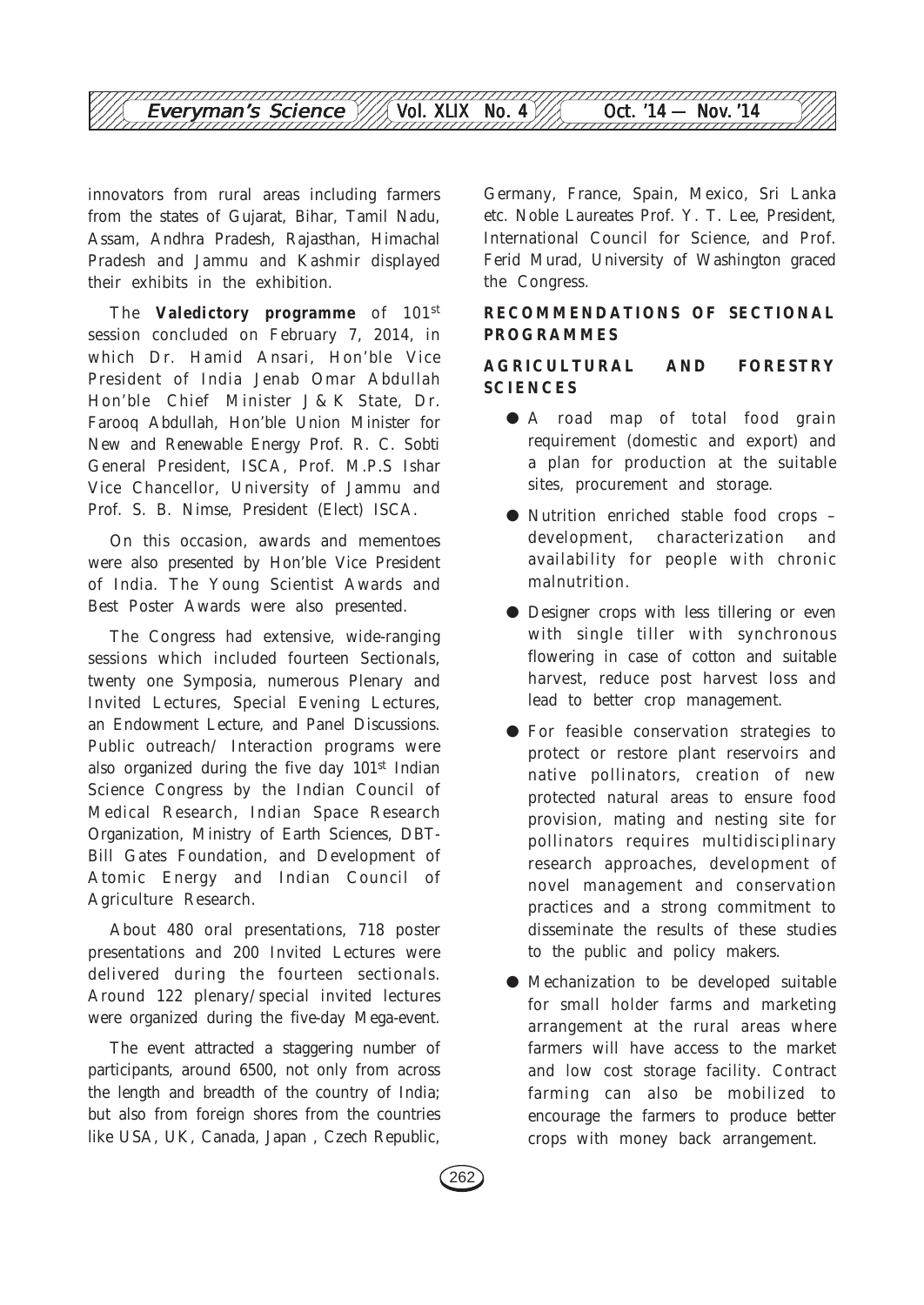- No till or low till farming sequester about 200 k carbon per ha/yr with deep fried and micro – sprinklers would bring efficient water saving and success of 2nd revolution of India.
- Private public joint research project fashioned in network mode involving relevant laboratories and competent scientists may be planned to undertake C4/NUE (Nitrogen Use Efficiency)/N2 fixation research in the major food grain crops like rice and wheat.
- Weeds cause about 40% crop yield loss and are a serious threat for the crop management of cereal crops, pulses, oilseeds, cotton, sugarcane etc. Direct seeding, zero tillage and use of water efficient crops require more science based weed management to obtain potential yield of genetic gains of improvement crops.
- Integrated approach of use of modern agricultural practice, consolidation of lands and mechanization need to be strengthened.
- GM research and value added GM crops need to be strengthened and GM crops should be available from laboratory to the land on the basis of scientific basis. Adequate funding is also required to support such genomics based competitive. GM crop research.

## **ANIMAL, VETERINARY AND FISHERY SCIENCES**

- Basic biology should be made integral part of undergraduate and post graduate studies in biotechnology, microbiology, bioinformatics and other modern biology disciplines.
- With view to conserve biodiversity,

emphasis on strengthening of classical Zoology in the syllabus of undergraduate (U.G.) and post graduate (P.G.) programmes be given which is not reflected in new UGC syllabus. UGC may be requested to restructure the syllabus in the light of this recommendation.

- National funding agency should provide sufficient funding for research on animal taxonomy as classical taxonomy has gone on Blackfoot during last 2 decades and proper identification of species of biodiversity importance has become a problem for young researchers.
- Bioresources are the wonderful gift of the nature to the mankind whose sustainability can be effectively linked to rural livelihood and economic development, so science education should aim at attracting students for proper management and sustainable utilization and innovative idea of bioresources.
- The assemblage of species with which we share the planet represents a vast untapped genetic library, with undiscovered pharmaceuticals and other beneficial substances. So programmes needed to be initiated for the exploration of other less known potential varieties of life forms with a view to ensure livelihood, food, health and financial security.
- Ensuring dangers of climate changes to biodiversity be recognized and integrating measures be undertaken on priority.
- Biotechnological tools and innovative ideas should be used for conservation, management and restoration of all types of habitat.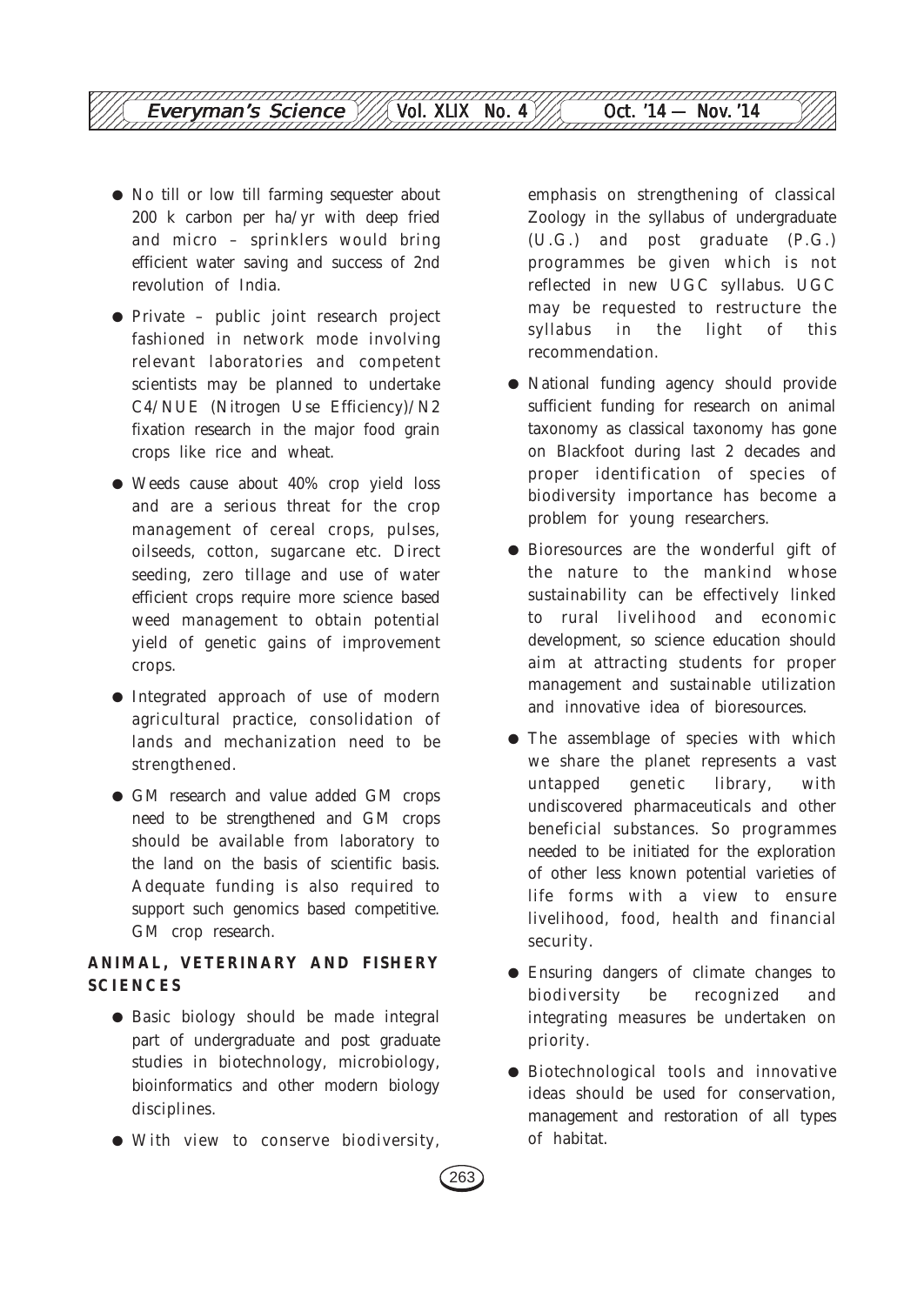

● Check list of local fauna be prepared to know the status of biodiversity and submit the same to the concerned agency to undertake conservational measure.

## **ANTHROPOLOGICAL AND BEHAVIOU-RAL SCIENCES (INCLUDING ARCHAEO-LOGY, PSYCHOLOGY, EDUCATION SCIENCES AND MILITARY SCIENCES)**

- It is to be recommended, that India need to step up its public spending on both health and education with a greater focus on quality and honest spending.
- It is recommended that to attain the need of social justice to all and specifically to the communities of farfetched areas, these communities should come forward to meet with the pace of development by enhancing their quality of living.
- It is recommended, that greater emphasis be made on basic education with passionate objectives to bring education for economically deprived and marginalized communities.
- It is recommended, that an approach of holistic education be developed for each learner to enhance the understanding regarding the surging needs and challenges of national development.
- It is recommended that to attain both inclusive and positive development, proper teaching and training be ensured for child care to all future mothers.
- It is recommended, that behavioural scientists have to play a greater role in rectifying and managing the social vagaries in terms of prejudices, stereotypes, fanaticism, terrorism and political adventurism by developing work ethics and social harmony in all walks of

life, where each individual might associate with greater responsibility and commitment with the programmes destined for inclusive development.

## **CHEMICAL SCIENCES**

- Timing of Sessions particularly the extra added Symposia should not clash with the Sections timing.
- Poster presentation for Award should be published properly as only 3 posters were considered for award while there were more than 250 posters in sections. All papers if a copy is sent to ISCA head quarters and other to sectional president can be considered for award.
- Regional Science Congress should be held in next year in area where it was never held earlier e.g. Uttarakhand, Western U.P. and H.P.

## **ENGINEERING SCIENCES**

- Recommendations For Utilisation of Renewable Energy Sources (RES) For Domestic As well As Commercial Application
- Introduction of cluster base system installation in remote/Village area where no Grid power supply is there.

(a) To accord such units as a pilot project for motivation as well as to establish worthiness and functioning of system to eliminate doubts in residents of such area.

- (b) Outreach of R.E.S. through
- Demonstration.
- E-Media
- New Prints
- To award identified well performing unit with proper incentives in enhancing R.E.S.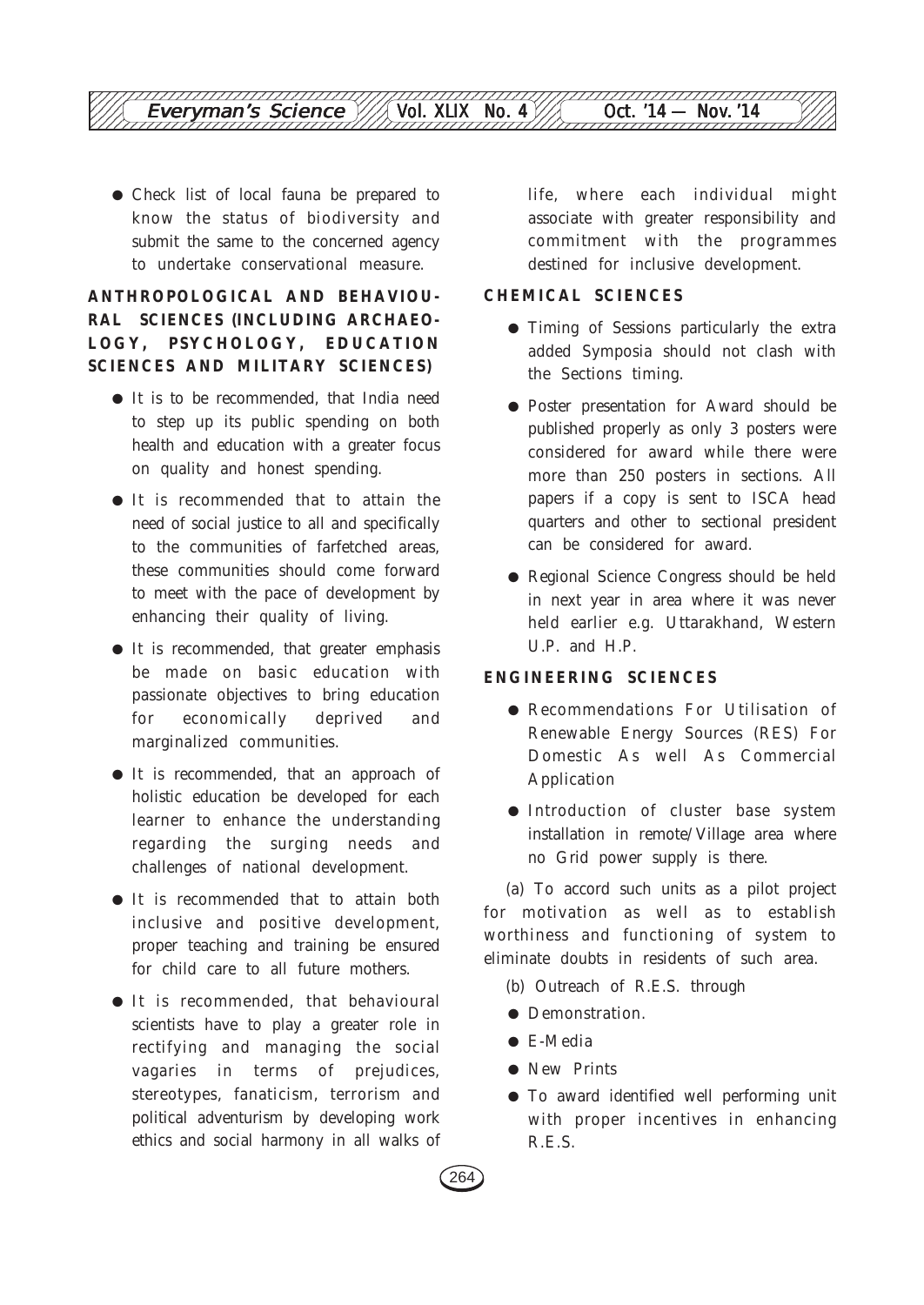

- Assuring availability R.E.s products and services at a glance.
- Proper financing mechanism for large / medium scale R.E.S. products are some of the significant recommendation.
- To adopt newly introduced fuels cell Technology.
- To design and manufacture intelligent chargers for Grid interface.
- To ensure economic viability through time to time reassessment of the cost.

#### **ENVIRONMENTAL SCIENCES**

- There is an urgent need of restoration of curable waste lands of our country by giving emphasis on ecological, agroecological and socio-economic consideration for the benefit of local communities so that they can further plan for long term management of the target areas. Strong and due financial support must be provided to all the stake holders.
- Exploration, documentation and conservation of biodiversity of wetlands, sacred forest/groves and all hot spot areas are recommended as most of our biodiversity data are under-documented in global scale in accordance with IUCN database. Blend of cultural, religious and scientific values should be incorporated in the policies pertaining to ecological restoration and biodiversity conservation for fostering bio-economy.
- An all India coordinated project on assessment of air quality in terms of inorganic pollutants  $(NO<sub>X</sub>, SO<sub>X</sub>, CO<sub>2</sub>)$ CO, SPM, etc.) and organic pollutants (pollen grains, spores, bioaerosols, etc) has to be initiated in metropolis and other major cities of our country for

documentation and mitigation that will help our clinicians for easy diagnosis and treatment of respiratory and other diseases.

- Easy access to pure drinking water (i.e., free of heavy metals, pathogens, pesticides, dyes, xenobiotics, etc) to the remote villages must be ensured. Thus, it is recommended to provide facilities in researches for assessment and maintenance of the quality of both surface and ground water.
- Special emphasis should be given to the traditional indigenous knowledge based natural resources (especially herbal medicine) as Indian traditional medicine system such as Ayurveda, Unani, etc. as they have long been tested as alternative medicine as well as are cost effective.
- Bioremediation and other related technologies need to be strengthened further involving biodiversity to solve environmental pollution related problems. Emphasis should be given to all the stakeholders.
- There is an urgent necessity to assess the alien exotic species which invaded our land and aquatic ecosystem and declined our natural indigenous flora. A national policy should be adopted for extermination of such alien species and in addition, they may be utilized as fuel, manure and other purposes.
- As per recommendation of the Kyoto Protocol in 1997, the greenhouse gases must be phased out. Hence proper research should be undertaken to assess the emission of greenhouse gases. There is an urgent need of further research to develop new technologies for the reduction of greenhouse gas emission.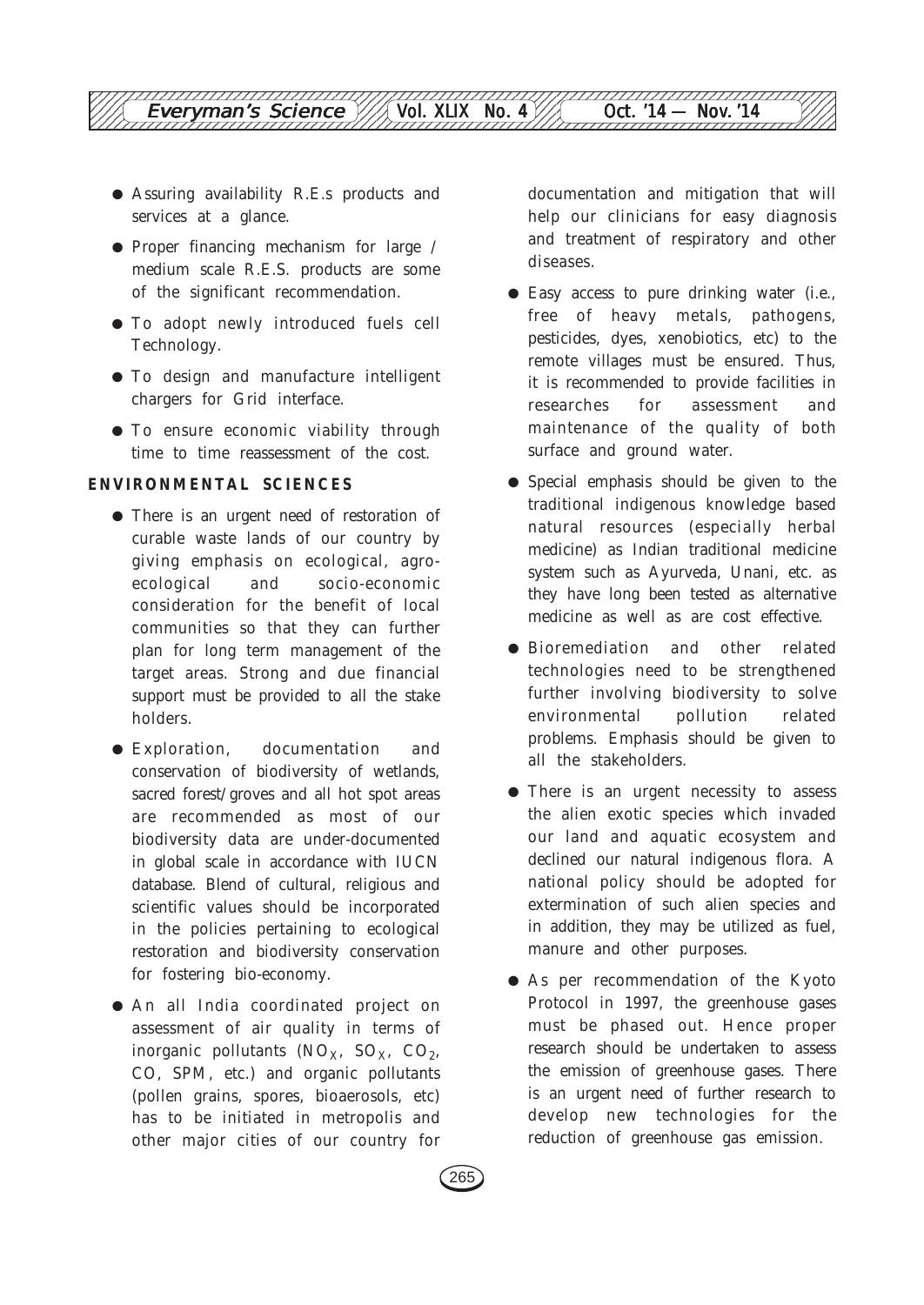- Global climate change is a very important concern for the coming generation. So, it is important to develop strategy to mitigate the impact of climate change on flora and fauna including human being. Special emphasis should be given to the ecologically sensitive areas of the country including coastal zones.
- There is an urgent need for strengthening of the existing scientific institutions working on various aspects of environment and development and also Departments of Environmental Sciences working in various Universities in terms of manpower, budget and infrastructure.
- $\bullet$  As there are only few Institutions/ Centers/Departments related to environmental sciences are existing in the country so new Institutions/Centers/ Departments devoted for the Environmental Sciences should be established at various locations of the country so that the country would be able to produce quality research in the field of environmental sciences and also to produce eminent and able environmentalists in the country who may create environmental awareness among the common masses and may also provide innovations for conserving our Mother Earth. Thus, our environment can be visualized in a holistic way and this will certainly make the Mother Earth more sustainable in future.

## **INFORMATION AND COMMUNICATION SCIENCE & TECHNOLOGY (INCLUDING COMPUTER SCIENCES)**

● To harness ICT for inclusive development, It's use should be promoted more and more among the rural masses as well as women's communities.

- The IT and ITES / BPO industries are to set up beyond the metros and focus should be given at other places including state capitals and district head quarters also.
- Govt. should promote in building India centric software and hardware industries as well as help in accelerating in driving for domestic market IT adoption and for enhancing software development business competitiveness in the country.
- Effective policy should be framed by the Union and State Governments to encourage the ICT educated youths to become entrepreneurs for setting S/w and H/w industries in the country.
- Focus should be given to energies the masses with the use of ICT with the help of internet connectivity and its convergence with mobile phones for the purpose of providing centralized services and benefits of e-governance
- The members of the section have unanimously recommended that the name of the section should be renamed as "Information And Communication Science & Technology (Including Computer And Library Sciences).

## **MATERIAL SCIENCES**

● Materials Science is of Interdisciplinary nature dealing with Education, Research and Development in the area of Applied Sciences. It deals with improvement in properties and applications of conventional materials as well as development of New materials with functional properties. This is directly or indirectly linked to the Industrial as well as economic growth of the country. Taking experience from all developed countries as well as Upcoming Developed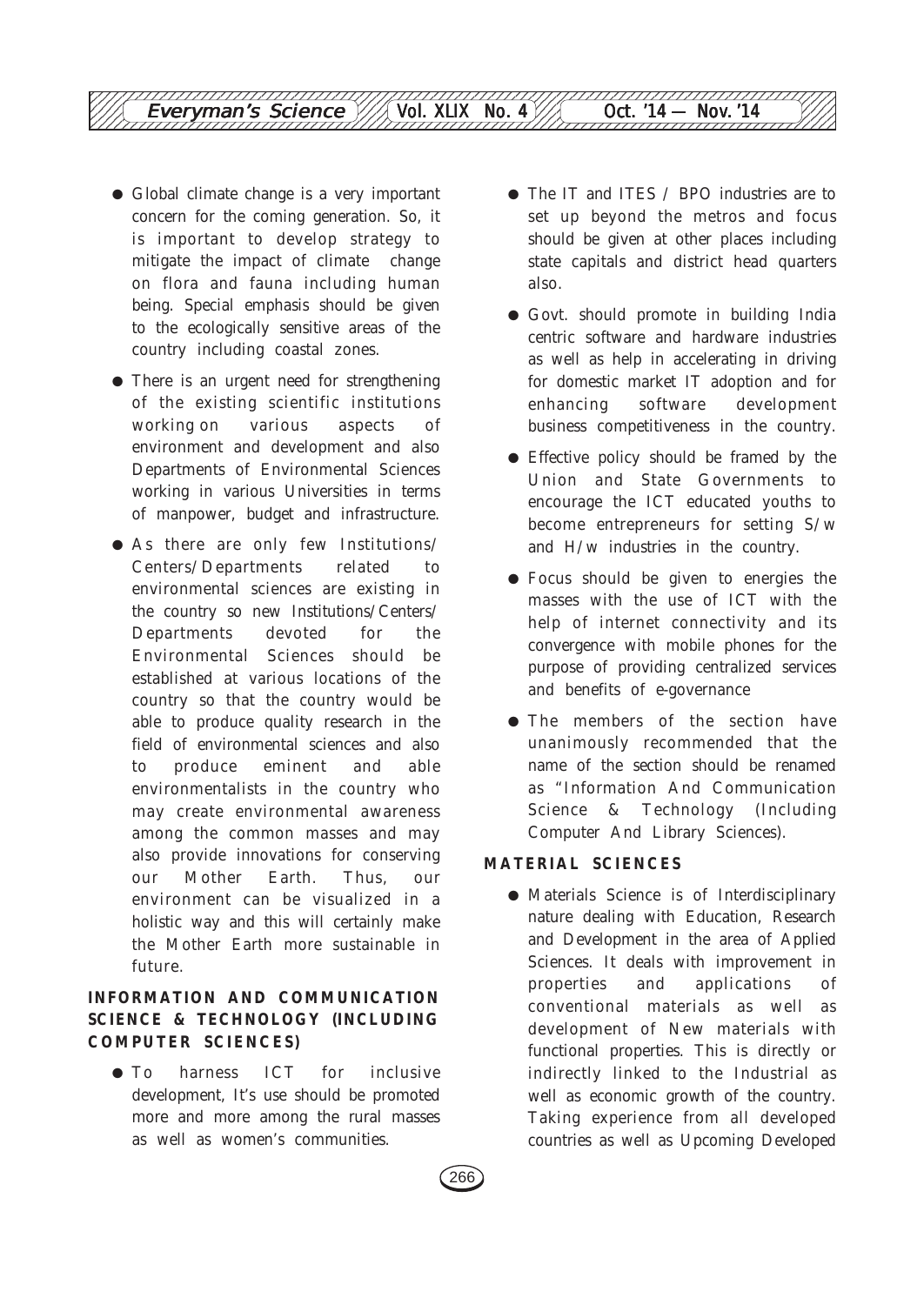

countries, efforts should be made to boost Materials Science education and research in the Universities and higher education system. Currently this is not included as subject in the UGC-NET examination since this is either taught as part of Physics or Chemistry main subject. Therefore, this should be introduced as independent Master course program, of course with emphasis on regional industrial and societal needs. Both traditional as well as high end Materials and Technologies for current health care, energy and programs strategic nature be given equal weightage while funding the projects.

● Efforts be made to rope in Industries so that the fruits of applied research are riped by the Industries and the products reach the common man as well as help in elevating economy of the country.

## **MATHEMATICAL SCIENCE (INCLUDING STATICES**)

- All participants of the section of Mathematical Sciences express their thanks to the Vice chancellor and other dignitaries of Jammu University, Jammu for hosting and providing good hospitality during 101<sup>st</sup> Indian Science Congress.
- All participants express their satisfaction and happiness on the deliberations and discussions held in various sectional programs.
- They also express thanks and gratitude to the local secretary Prof. J.P.Singh Joorel, Prof. Rahul Gupta (Chairperson. Dept. of Statistics), Prof. Dalip Singh (Chairperson, Dept. of Mathematics), Dr. Parmil Kumar (Asst. Profesor, Dept. of Statistics) other faculty.

## **MEDICAL SCIENCES (INCLUDING PHYSIOLOGY)**

- More local volunteers/support are needed for running academic/scientific activities in Conference.
- A 24×7 active helpline is must for such a grand meeting and a docket number or such response numbers should be provided for reference till solving the query/problem in satisfactory manner.
- **Transport/accomadation** facility information should be handled in a more co-ordinated manner.

## **NEW BIOLOGY (INCLUDING BIOCHE-MISTRY, BIOPHYSICS & MOLECULAR BIOLOGY AND BIOTECHNOLOGY)**

- New Biology Section was well organized. Talks were of high scientific standard. Attendance in each and every session was quite good.
- There was not much formal discussion since most speakers left immediately after his/her talk or the particular session was over. However in some informal discussion it was suggested that it would be better if one or two sessions (mini symposium) could be arranged on specific important area -
- Biology
- Nanomedicine Cancer
- Proteomics & Genomics etc.

### **PHYSICAL SCIENCES**

● The Physics research scenario was discussed and it emerged that research on grassroot technologies like solar energy, water harvesting, pollution control, energy production, etc. is being pursued at premier research institutions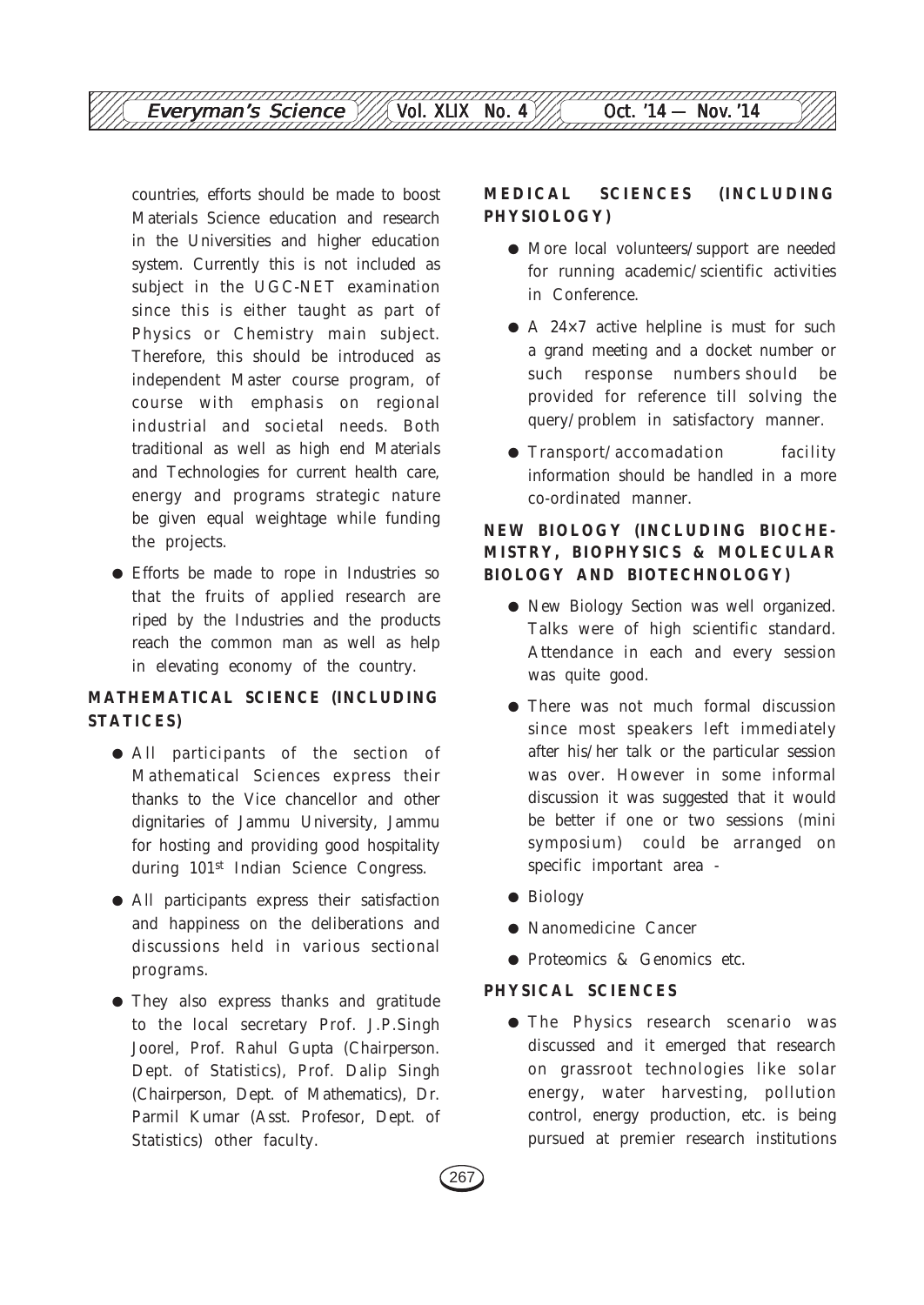

in the country. It is important that universities of the country can also bring in change in this aspect and they need to be encouraged in this direction. Thus, the forthcoming Physical Science Section of the 102nd session of the Science Congress can address these issues possibly under the title Physics Research for Sustainable Development. Any of the topics mentioned above may be addressed in detail as a mini-symposium.

- The fact that only few posters (03) were shortlisted for Best Poster Award did not go well with the participants. Their contention is that all their efforts in preparation of the poster, attending the Science Congress after travelling long distances, etc. were in vain if their posters are not considered seriously. Collective opinion was that the Science Congress should consider all the posters for the award and then select the best two. This would encourage young researchers to actively participate in the Science Congress.
- There was also disappointment that Travel grant and Local Hospitality was limited to only few invited speakers (2+3). Many invited speakers suggested that this number should be increased to at least 12 members, if not all. This will help the Sectional President in inviting motivated, dedicated and active researchers/ speakers who can share their knowledge and experience with the youngsters and motivate them to carry

out quality research work. In fact this is the need of the hour, for our country.

#### **PLANT SCIENCES**

- Renaming of the Plant Sciences Section to Botany.
- Equitable distribution of Research Grants/Funds sanctioned by the Government to all branches/subjects and not restricts the Lion's share to selected fields.
- Best poster should be selected out of the posters displayed during the session and NOT out of those send to the ISCA office.
- Need of change of NET Syllabus for the recruitment of Lecturer/Researchers in Botany. The syllabus should be in Botany and not Life Sciences.
- Fundamental and Basic Sciences should be given due weight age .
- Setting up of Gardens for cultivation of Medicinal Plants. Collection of these from the wild should be discouraged.
- The Weightage of impact factor/cititation index be given up. Since the funds are wasted on getting research work published in Journals of the impact factor.
- Encourage researches to publish in Indian Journals. These Journals could be rated by the National Academy of The Sciences.
- Co-supervisor/Advisors should be appointed for Ph.D. and other dissertations from India and abroad to make them more meaningful.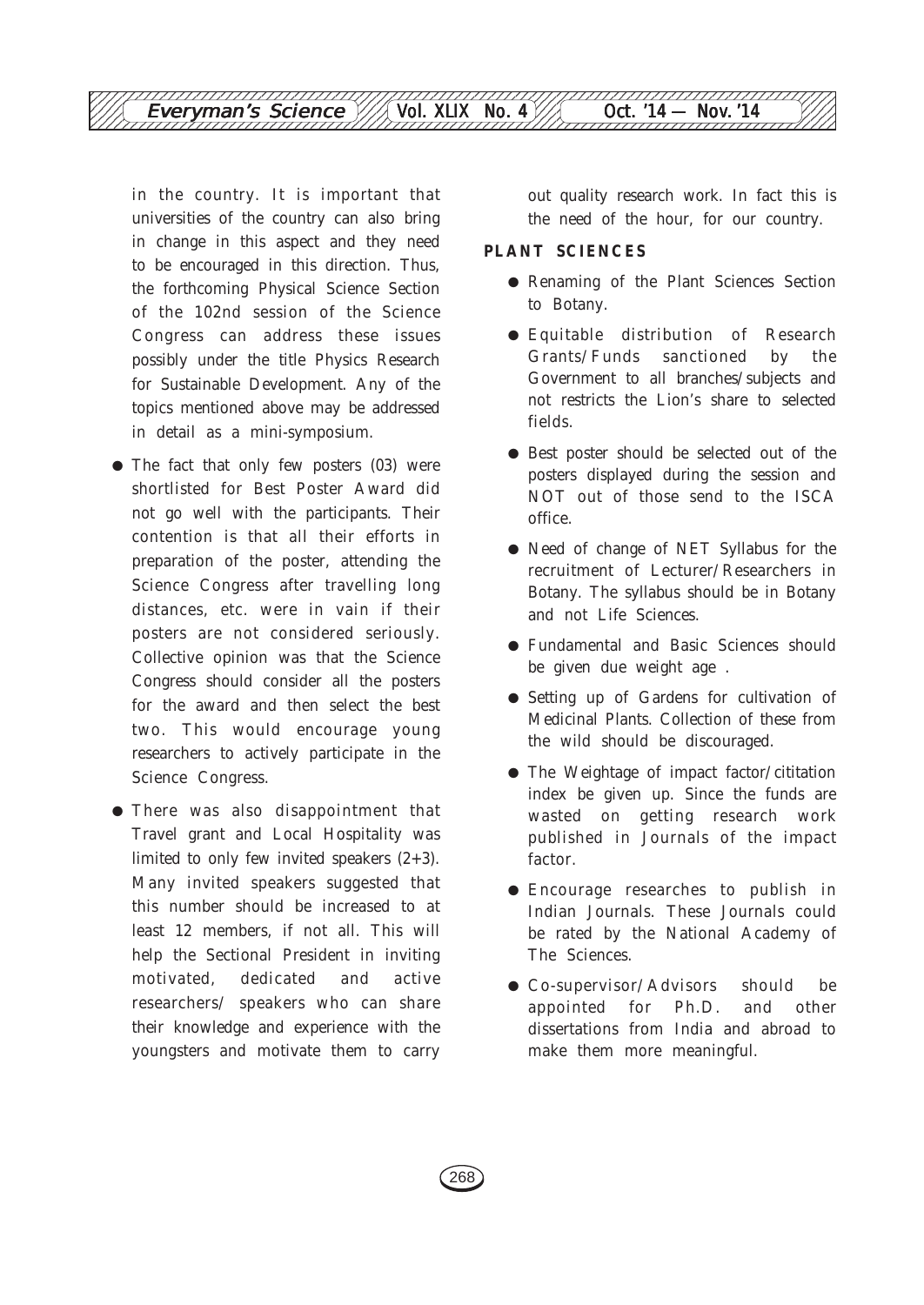

# KNOW THY INSTITUTIONS



N ATIONAL INSTITUTE OF PATHOLOGY, NEW DELHI

To make National Institute of Pathology a premier research Institute by carrying out research in molecular pathology, genetics, immunodiagnostics, vaccine development, environmental bio-monitoring and applied fields for better health care, efforts are being made to bring new technologies to the Institute, viz.: proteomics, nanotechnology, stem cell, tissue microarray, image analysis, etc. It is envisaged to establish Institute as a resource center for Modern Pathology and Biotechnology both nationally and internationally. In looking to the future and taking into account the past output from National Institute of Pathology, new high priority areas for research have been identified, *viz.:* metabolic syndromes (diabetes, CAD,

obesity), chronic diseases biology (fibrosis liver/ lung/ pancreas), idiopathic skin diseases (psoriasis, vitiligo) and bioinformatics along with continuation of working in existing thrust areas of tumor biology, infectious diseases, adult stem cell biology and environmental toxicology. It is envisaged that National Institute of Pathology should emerge as a Center of Excellence for Research, Training and Reference for Medical and Biomedical Sciences catering to health problems of national importance. Efforts are underway to establish a biobank for the pathologically characterized surgical material. Telepathology is being established in an effort to establish network with pathologists at different medical colleges and health centers.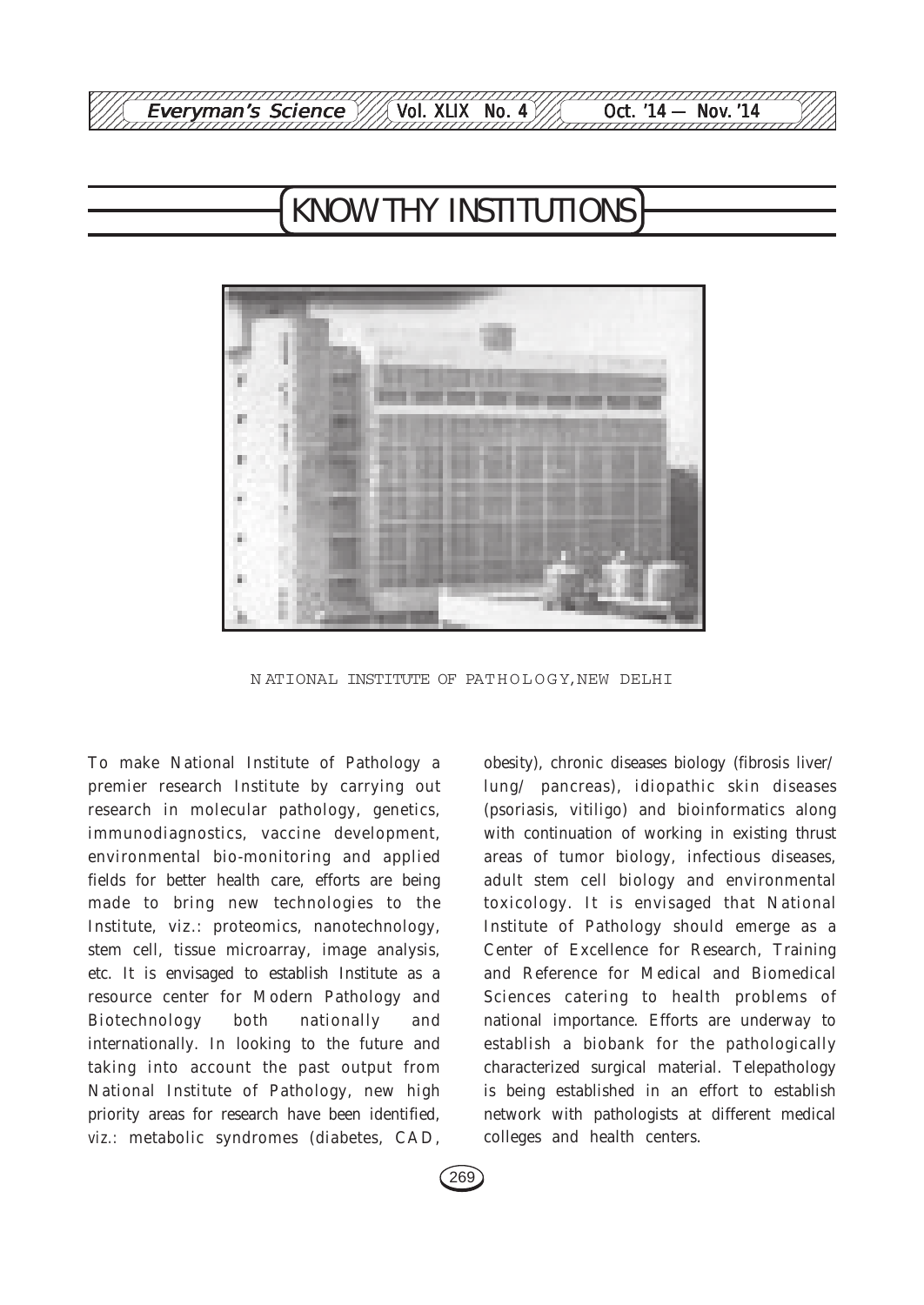

#### **Scope of activities**

Situated at New Delhi, the National Institute of Pathology (NIP) conducts research on various cancers of national importance (breast cancer, prostate cancer, urinary bladder cancer, hematopoiticlymphoid malignancies and neurological cancers), leishmaniasis, chlamydial infection, environmental toxicology and adult stem cell biology. The major thrust is on basic as well as translational research leading to development of vaccines for prevention and biomarkers for screening, diagnosis, prognosis and prediction of drug response/resistance for various diseases.

#### **Thrust Areas :**

The following are the thrust areas of NIP

- Tumor biology (breast cancer, genitourinary malignancies, lymphoma, cancers in north east region), infectious diseases (chlamydia, leishmania), stem cell biology and environmental toxicology.
- Genetic susceptibility for various familial and non familial tumors, predictive and prognostic biomarkers, molecular pathology, molecular functional pathways and drug targets.
- Investigation of the gene-environmental link responsible for very high incidence of several malignancies, especially those associated with tobacco and pesticide (oral, esophageal, gastric, lung and breast cancers) in north eastern states in India.
- Studies on chlamydia infection on genital tract and coronary artery disease, including study on role of chlamydial heat shock protein in pathogenesis of genital tract infection in women.
- Understanding the process of *in vitro* differentiation of *Leishmania donovoni*.
- Studies on role of environmental toxicants especially heavy metal in cases of miscarriage.
- Studies on utility of a patented synthetic thermo-reversible hydrogel polymer as supportive matrix towards the development of 3-D composite skin for application in wound healing and other dermatological disorders.

New high priority areas have been identified, viz.: lifestyle diseases, metabolic syndromes, chronic diseases biology and telepathlogy.

Significant achievements of NIP are the following

- Demonstrated through studies on Indian Childhood Cirrhosis (ICC) that
	- ✱ Factors like dietary copper toxicity, hepatitis A or B do not have any etiological role;
	- ✱ The presence of stainable cu & cu binding protiens observed in the more severe stages could be a consequence of severe damage of hepatocytes;
	- ✱ Trace element analysis of hepatic biopsies showed presence of Zn also, besides Cu suggesting manifestation of iatrogenic liver injury.
	- ✱ The starting point of ICC seems to be at the stage of "Acute Hepatitis of Toxipathic or Trophopathic Nature" following widespread use of domestic remedies and the disappearance of such practices may explain the virtual extinction of this disease.
- Identification of high risk alleles-CYP17A2, VDR Poly A L allele and > 20CAG repeats in AR gene for breast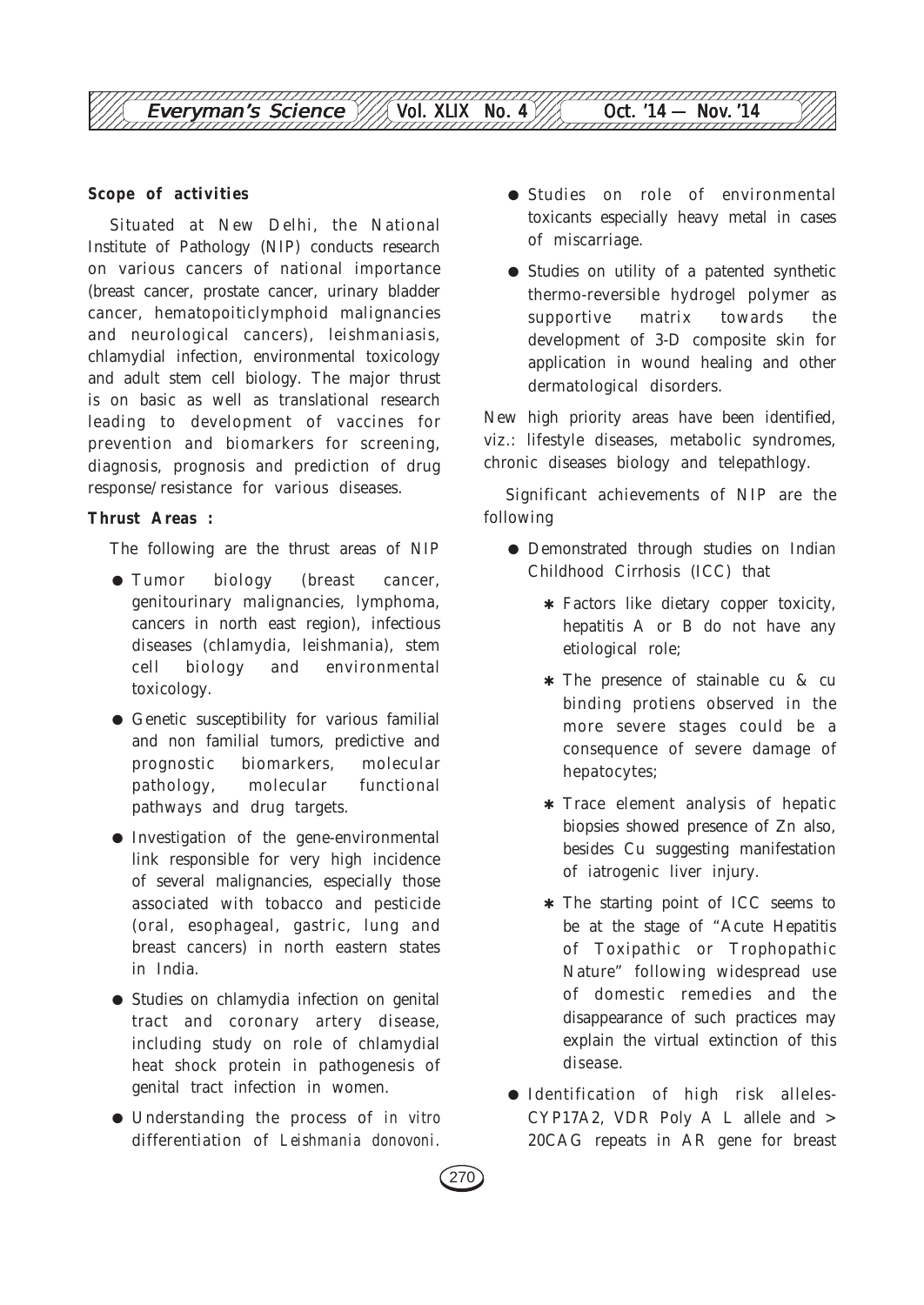cancer in young women and androgen receptor as independent predictive biomarker for response to neoadjuvant chemotherapy in locally advanced breast cancer patients.

- Establishment of cell line from primary breast cancer in young woman as an important tool to study molecular carcinogenesis and develop new therapeutic strategies.
- Establishment of *in vitro* model of cultured autologous bladder cancer cells for *in vitro* cytotoxicity assay to select the drug and tailor the dose for individualization of treatment.
- The wide spread use of tobacco and fermented betel quid in northeast region of India, the genotoxic chemicals in tobacco and betel quid contribute to the development and progression of oral, lung and esophageal cancer. Genomewide analysis of chromosomal alterations and gene expression profile has shown a characteristic pattern of genomic imbalances associated with tumor initiation, metastasis and high-grade disease.
- Betel quid chewing was identified as the single main risk factor for breast cancer in NE region.
- Functional genomic studies of virulence related genes in *Leishmania*- First identification of centrin gene of Leishmania.
- Genes associated with drug resistance in Kala-azar.
- Developed diagnostics for Kala-azar (KA) and PKDL.
- PKDL immunobiology
- Development of indigenous diagnostic assays (serovar and species specific) for *Chlamydia trachomatis*
- Identification of biomarkers for prognosis of women at risk of developing a sequalae to chlamydial infection.
- Identification of proteins acting as potential candidates for vaccine development.
- Biomarkers for a risk of developing coronary artery disease due to *C. pneumoniae* infection.
- Conducted toxicological study on the health effects of the toxic gas leak from Union Carbide Methyl Isocyanate Plant in Bhopal which resulted in many unique patho-gnomonic and other major findings as described below-
	- ✱ Detection of widespread conjunctival congestion, nasal and oral frothing and fluid exudation, pinkish discoloration of the bodies and lack of cyanosis.
	- ✱ 'Cherry red discoloration' of blood and viscera accompanied by edema and haemorrhage. The lungs appeared to be the target organ, followed by brain and other organs to a variable degree. Microscopic examination showed extensive changes such as necrotising bronchiolitis and widespread damage of the lung parenchyma.
	- ✱ Acute bronchiolitis, bronchopneumonia, pulmonary haemorrhages and edema, with outpouring of albuminous fluid into the alveoli, pneumonitis and alveolitis.

The Histo-pathological changes in other organs were suggestive of extensive or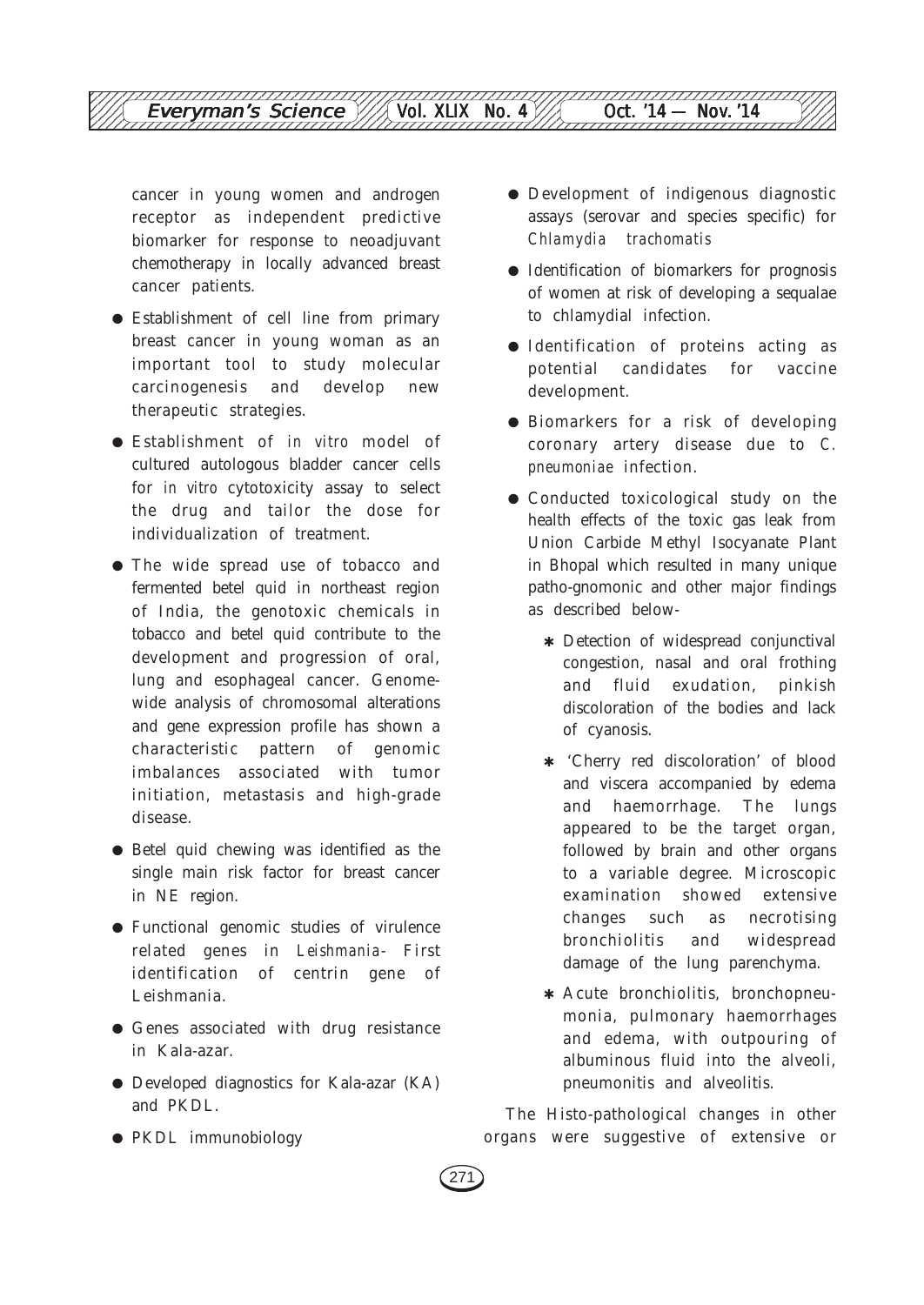

widespread cerebral edema or swelling, pericapillary ring haemorrhages, both in the

- ✱ cortex as well as the white matter.
- ✱ A group of autopsies on victims who died during the 8-12 week after the episode revealed less marked but essentially a similar picture of pulmonary changes. There was, however, no suggestion of any interstitial or parenchymal fibrosis at that stage. The progression of severe pulmonary edema to chronic fibrosis was confirmed experimentally, following a single exposure to MIC.
- ✱ Established not only 'acute cyanide toxicity' but also 'delayed or recurrent cyanide toxicity' due to the thermal decomposition of products like HCN and/or 'recurrent cyanide toxicity' through N- & S-Carbamoylation.
- ✱ There were elevated thiocyanate levels in the urine of exposed as against unexposed controls, especially after administration of NaTS injections to the survivors. In addition to 'clinical relief', the initial rise in the urinary NaSCN levels gradually declined.
- ✱ Revealed the mechanisms of acute, delayed and recurrent cyanide toxicity, probably due to underlying disturbances of cyanide metabolism,

during the reversible phases by blockage of sulphane donors of rhodanese-like enzymes or due to trans-carbamoylation between more dynamic sulfydryl (SH) and endterminal amino groups.

- ✱ Also demonstrated : That MIC crosses alveolar-capillary barrier and was observed bound to free endterminal alpha amino group of valine residues;
- ✱ The binding of MIC to end-terminal amino groups of Hb and tissue proteins and tracked MIC in the blood of Bhopal victims (dead and living).

Undertook study on tank residue constituents (TRCs) to detect other possible 'cyanideyielding nitriles'. While no nitriles were detected, a total of 21 compounds were demonstrated, including 11 compounds reported previously by UCC and NCL, Pune. In addition, traces of HCN were also demonstrated even after a considerable lapse of time. Importantly many of these compounds could be traced in the autopsy tissues especially during the first few days.

## **Contact :**

**Director National Institute of Pathology** Safdarjang Hospital Campus Post Box No. 4909, New Delhi-110029, INDIA http://instpath.gov.in

Phone : 011 -26198402 Fax : 011 -26198401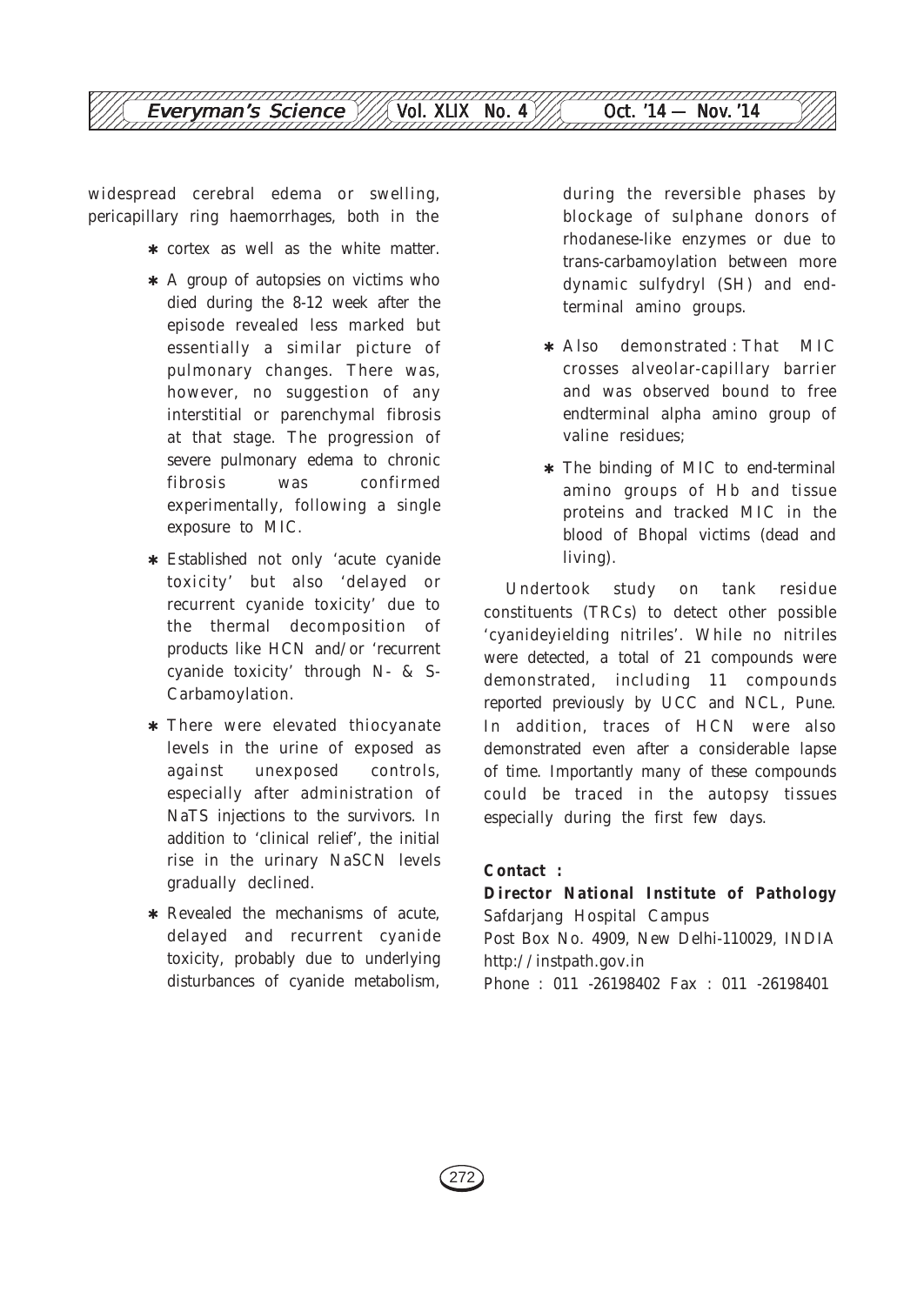12345678901234567890123456789012123456789012345678901234567890121234567890123456789012345678

# Conferences / Meetings / Symposia / Seminars

## **5th Annual International Conference on Advances in Biotechnology (BIOTCECH 2015), 13th to 15th March 2015, IIT, Kanpur, Uttar Pradesh**

## **Biotchnology Topics :**

- Microbial & Biochemical Technology
- Microorganism Technology
- Microbiology
- Bioremediation & Biodegradation
- Clinical and Cellular Immunology
- Petroleum & Environmental Biotechnology
- Biotechnology and its applications
- Biosensors, Bioelectronics & Biochips, Tissue chips
- Marine and Ocean Biotechnology
- Omics Technologies
- Medical Biotechnology and Biomedical Engineering
- Stem Cell Reserach & Tissue Science Engineering
- Enviornmental Biotechnology
- Industrial Biotechnology
- Food Processing & Technology
- Pharmaceutical Biotechnology
- Agricultural Biotechnology
- Nano science & Nanotechnology
- Regulatory and Economical Aspects in Biotechnology
- Neuroscience and Neuroengineering
- Biosecurity
- Disease Outbreak Assessment
- Bioenviornmental Engineering and Risk Assessment
- Applied Biotechnology
- Algae and photobiotechnology
- Bioeconomy
- Bio-based products: materials
- Biocatalysis and biotransformation
- Bioengineering at the μ-Scale
- Biomaterials engineering and nanomedicine
- Bio-nanoparticles
- Biopharmaceuticals production
- Bioprocess engineering, modelling, measurement & control
- Biorefineries
- Downstream processing and separation science
- Membrane technology
- Metabolic engineering
- Molecular, cellular and process biothermodynamics
- Renewables, biofuels and bioenergy
- Systems bio (techno) logy
- Synthetic biology
- Thermodynamics of chemical and pharmaceutical systems
- Tissue engineering

#### **Bioinformatics and Computational Biology Topics :**

- DNA Computing
- Neural Computing
- Evolutionary Computing
- Immuno-Computing
- Swarm-Computing
- Cellular-Computing

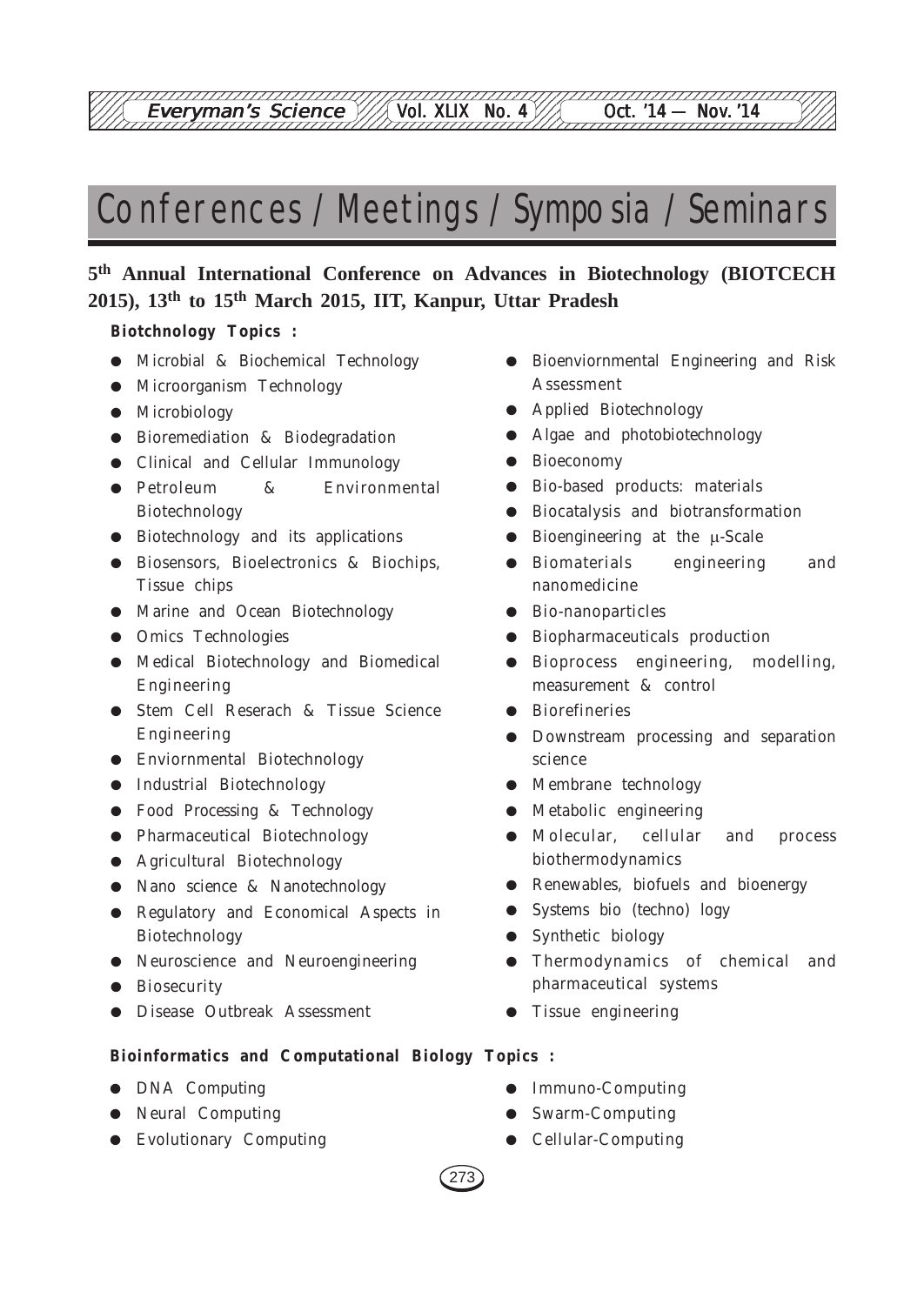- Gene Expression Array Analysis
- Structure Prediction and Folding
- Molecular Sequence Alignment and Analysis
- Metabolic Pathway Analysis
- RNA and Protein Folding and Structure Prediction
- Analysis and Visulization of Large Biological Data Sets
- Motif Detection
- Molecular Evolution and Phylogenetics
- Systems and Synthetic Biology
- Modelling, Simulation and Optimization of Biological Systems
- Robustness and Evolvability of Biological Networks
- Emergent Properties in Complex Biological Systems
- Ecoinformatics and Applications to Ecological Data Analysis
- Medical Imaging and Pattern Recognition
- Medical Image Analysis
- Biomedical Data Modelling and Mining
- Treatment Optimisation
- Biomedical Model Parameterisation
- Brain Computer Interface

**Contact :** Biotech Conference Secretariat, Global Science & Technology Forum (GSTF), 10 Anson Road, International Plaza, Singapore 079903, Email : secretariat@advbiotech.org, DID : +65 6327 0166, Fax : +65 6327 0162

## **19th World Congress of Clinical Nutrition being organised at Institute of Medical Sciences, Varanasi, Uttar Pradesh, 13th to 15th March 2015.**

## **Theme : Eco-Friendly Agricultural, Food and Nutritional Approach For Sustainable Global**

**Sub Themes :**

- Eco-Friendly Nutritional Approach for Global Health
- Agro-Nutritional Approach for Global Health
- Food and Nutritional Approach for Sustainable Global Health
- Micronutrients : Principles and Practices
- Principles of Clinical Nutrition for Global Health
- Indigenous nutritional practices for Global Health.
- Recent Advances in Food Technology for Global Health
- Food Security and Global Health
- Public-Private Partnership for enhancing Global Health
- Community Nutrition for Sustainable Development

**Contact :** Organizing Secretaries, Dr. Ratan. K. Srivastava Professor, Department of Community Medicine, Instutite of Medical Sciences, Varanasi, U.P., Pin Code : 221005; Tel No. 00-91-542-670- 3301; Mobile No. 00-91-9889665528, Fax No. 00-91-542-670-3301, Email : ratanpsm@gmail.com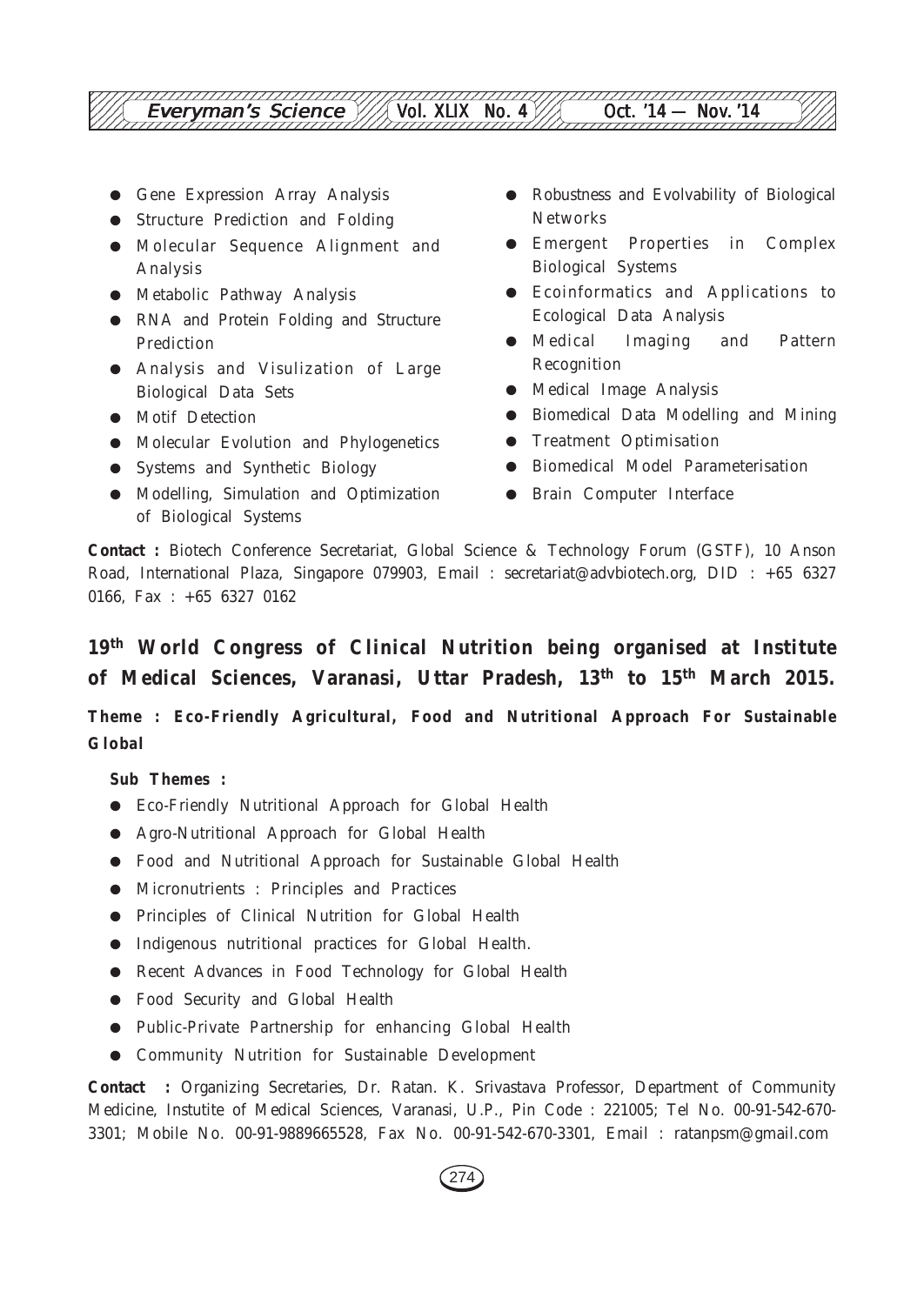# **International Conference on Renewable Energy and Sustainable Environment (RESE-2015), August 3-5, 2015, Pollachi, Tamil Nadu**

## **Themes :**

#### **Wind**

- Wind Energy Conversion System
- Optimization of Wind Energy Resources
- Off-Shore Wind Power
- Development in Small Wind Generators
- Grid Interactive Wind Power

#### **Solar**

- Advanced Solar PV Technologies
- Nano Technology for Solar PV
- Solar Thermal Power Generation
- Power Electronics Application in Solar Power Generation
- Hybrid Systems

#### **Biogas/Bio Mass**

- Bio Energy Conversion Technologies
- Bio Fuels in Transport

#### **Energy and Environment**

- Green/Smart Buildings
- Energy Economics
- Waste to Energy
- Biochar in Environment
- Environment and Green Energy

#### **Sustainable Environment**

- Environmental Pollution and Management
- Water/wastewater Quality Modelling
- Water/wastewater Treatment Technology
- Environmental Quality Monitoring
- Nanotechnology in Environmental Sustainability

## **Impact of Industrialization on the Environment**

- Gorundwater Contamination
- Mine Water Management
- Contaminant Transport and Fate Modelling
- Radioactive Material Disposal and its Impact on Environment
- Soil Reclamation/Restoration
- Social Impact

**Contact :** Dr. Ranga Palaniswamy, Conference Secretary––RESE 2015, Dr. Mahalingam College of Engineering & Technology, Pollachi, Coimbatore, TamilNadu, India–642003, E-mail : rese 2015@mcet.in, Contact No. : +91 99429 55574, +91 99423 47750, Web : www.mcet.in/ conference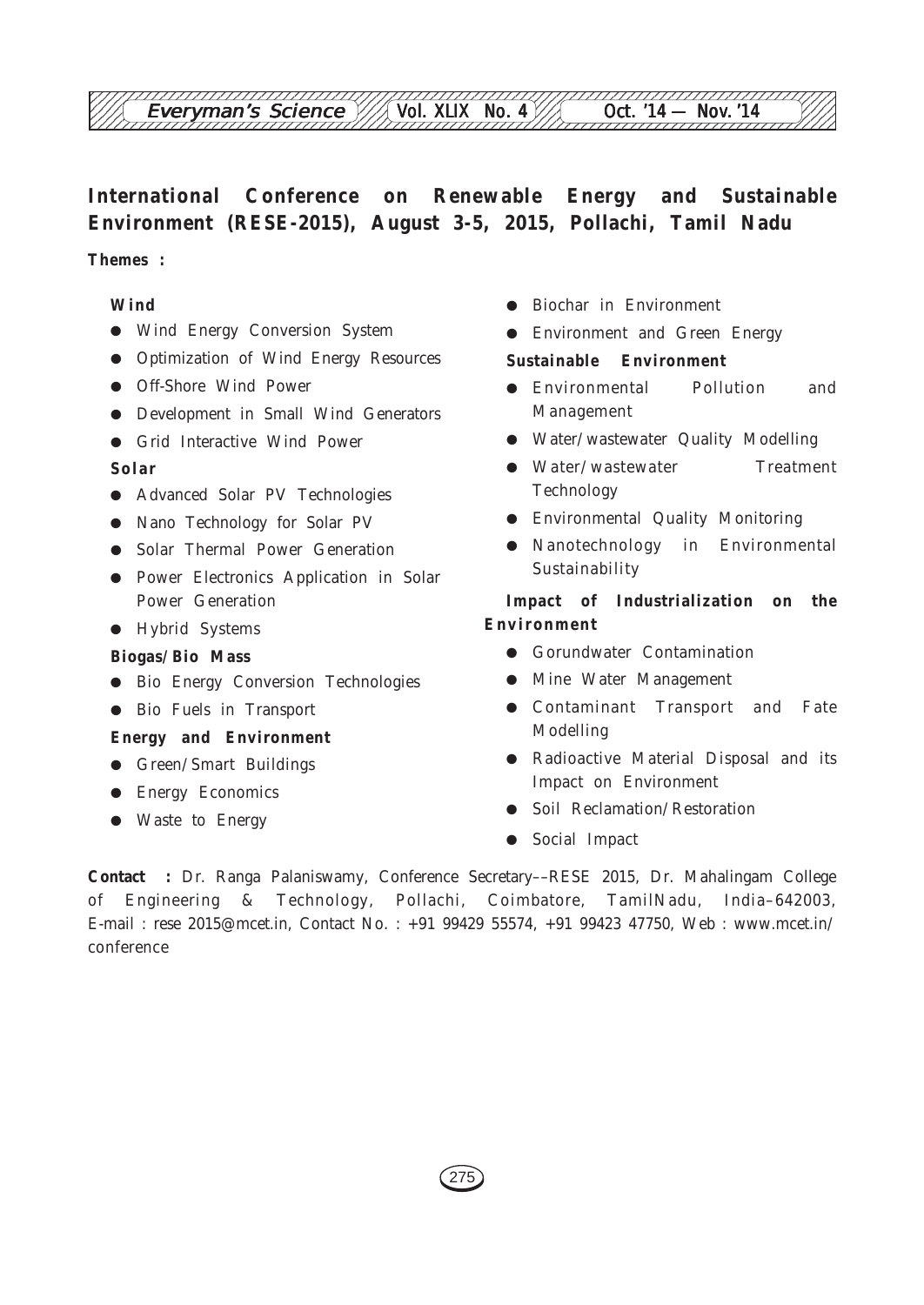## **NEW LIGHT TO ILLUMINATE THE WORLD**

The Royal Swedish Academy of Sciences has decided to award the Nobel Prize in Physics for 2014 to Isamu Akasaki, Meijo University, Nagoya, Japan and Nagoya University, Japan, Hiroshi Amano, Nagoya University, Japan and Shuji Nakamura, University of Claifornia, Santa Barbara, CA, USA *"for the invention of efficient blue light-emitting diodes which has enabled bright and energy-saving white light sources"*

This year's Nobel Laureates are rewarded for having invented a new energy-efficient and environment-friendly light source–the blue Light-Emitting Diode (LED). In the spirit of Alfred Nobel the Prize rewards an invention of greatest benefit to mankind; using blue LEDs, white light can be created in a new way. With the advent of LED lamps we now have more long-lasting and more efficient alternatives to older light sources.

When Isamu Akasaki, Hiroshi Amano and Shuji Nakamura produced bright blue light beams from their semi-conductors in the early 1990s, they triggered a fundamental transformation of lighting technology. Red and green diodes had been around for a long time but without blue light, white lamps could not be created. Despite considerable efforts, both in the scientific community and in industry, the blue LED had remained a challange for three decades.

They succeeded where everyone else had failed. Akasaki worked together with Amano at the University of Nagoya, while Nakamura was employed at Nichia Chemicals, a small company in Tokushima. Their inventions were

S & T ACROSS THE WORLD revolutionary. Incandescent light bulbs lit the 21st century will be lit by 20th century; the 21st century will be lit by LED lamps.

> White LED lamps emit a bright white light, are long-lasting and energy-efficient. They are constantly improved, getting more efficient with higher luminous flux (measured in lumen) per unit electrical input power (measured in watt). The most recent record is just over 300 lm/W, which can be compared to 16 for regular light bulbs and close to 70 for fluorescent lamps. As about one fourth of world electricity consumption is used for lighting purposes, the LEDs contribute to saving the Earth's resources. Materials consumption is also diminished as LEDs last up to 100,000 hours, compared to 1,000 for incandescent bulbs and 10,000 hours for fluorescent lights.

> The LED lamp holds great promise for increasing the quality of life for over 1.5 billion people around the world who lack access to electricity grids : due to low power requirements it can be powered by cheap local solar power.

> The invention of the efficient blue LED is just twenty years old, but it has already contributed to create white light in an entirely new manner to the benefit of us all.

### **SURPASSING THE LIMITATIONS OF THE LIGHT MICROSCOPE**

The Royal Swedish Academy of Sciences has decided to award the Nobel Prize in Chemistry for 2014 to Eric Betzig, Jenelia Research Campus, Howard Hughes Medical Institute, Asbhurn, VA, USA, Stefan W. Hell, Max Planck Institute for Biophysical Chemistry, GÖ ttingen, and German Cancer Research Center, Heidelberg, Germany and William E. Moerner, Stanford University, Stanford, CA, USA, "for the development of super-resolved fluorescence microscopy"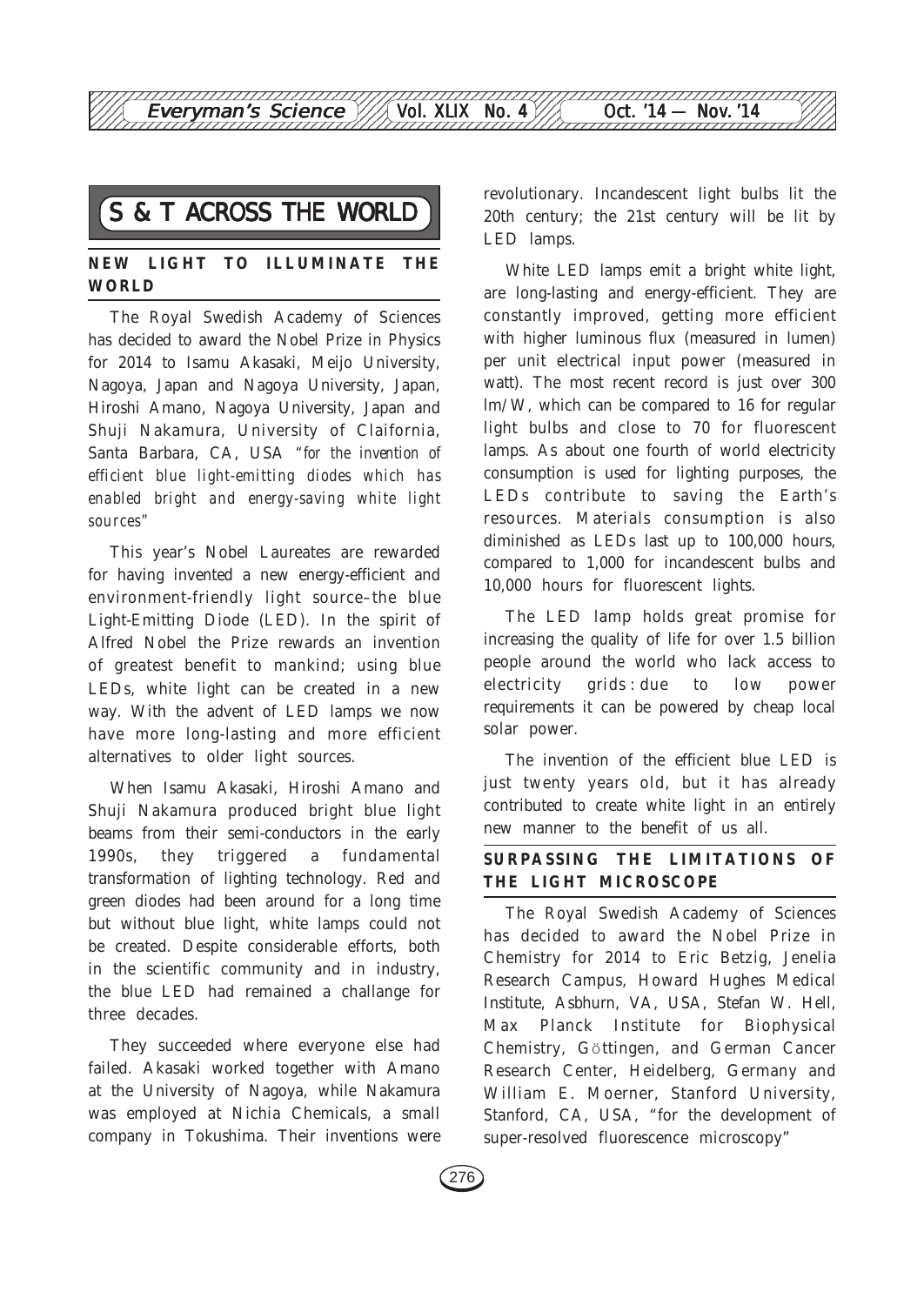

For a long time optical microscopy was held back by a presumed limitation: that it would never obtain a better resolution than half the wavelength of light. Helped by fluorescent molecules the Nobel Laureates in Chemistry 2014 ingeniously circumvented this limitation. Their ground-breaking work has brought optical microscopy into the nanodimension.

In what has become known as nanoscopy, scientists visualize the pathways of individual molecules inside living cells. They can see how molecules create synapses between never cells in the brain; they can track proteins involved in Parkinson's, Alzheimer's and Huntington's diseases as they aggregate; they follow individual proteins in fertilized eggs as these divide into embryos.

It was all but obvious that scientists should ever be able to study living cells in the tiniest molecular detail. In 1873, the microscopist Ernst Abbe stipulated a physical limit for the maximum resolution of traditional optical microscopy: it could never become better than 0.2 micrometres. Eric Betzig, Stefan W. Hell and William E. Moerner are awarded the Nobel Prize in Chemistry 2014 for having by passed this limit. Due to their achievements the optical microscope can now peer into the nanoworld.

Two separate principles are rewarded. One enables the method stimulated emission depletion (STED) microscopy, developed by Stefan Hell in 2000. Two laser beams are utilized; one stimulates fluorescent molecules to glow, another cancels out all fluorescence except for that in a nanometre-sized volume. Scanning over the sample, nanometre for nanometre, yields an image with a resolution better than Abbe's stipulated limit.

Eric Betzig and William Moerner, working separately, laid the foundation for the second method, single-molecule microscopy. The method relies upon the possibility to turn the fluorescence of individual molecules on and off. Scientists image the same area multiple times, letting just a few interspersed molecules glow each time. Superimposing these images yields a dense super-image resolved at the nanolevel. In 2006 Eric Betzig utilized this method for the first time.

Today, nanoscopy is used world-wide and new knowledge of greatest benefit to mankind is produced on a daily basis.

## **THE BRAIN'S NAVIGATIONAL PLACE AND GRID CELL SYSTEM**

The Nobel Assembly at Karolinska Institute has today decided to award Nobel Prize in Physiology or Medicine 2014 with one half to John O'Keefe, presently Director at the Centre in Neural Circuits and Behaviour at University College London and the other half jointly to May-Britt Moser and Edvard I. Moser now based in scientific institutes in the Norwegian town of Trondheim, "for their discoveries of cells that constitute a positioning system in the brain".

How do we know where we are? How can we find the way from one place to another? And how can we store this information in such a way that we can immediately find the way the next time we trace the same path? This year's Nobel Laureates have discovered a positioning system, an "inner GPS" in the brain that makes it possible to orient ourselves in space, demonstrating a cellular basis for higher cognitive function.

IN 1971, John O'Keefe discovered the first component of this positioning system. He found that a type of nerve cell in an area of the brain called the hippocampus that was always activated when a rat was at a certain place in a room. Other never cells were activated when the rat was at other places. O'Keefe concluded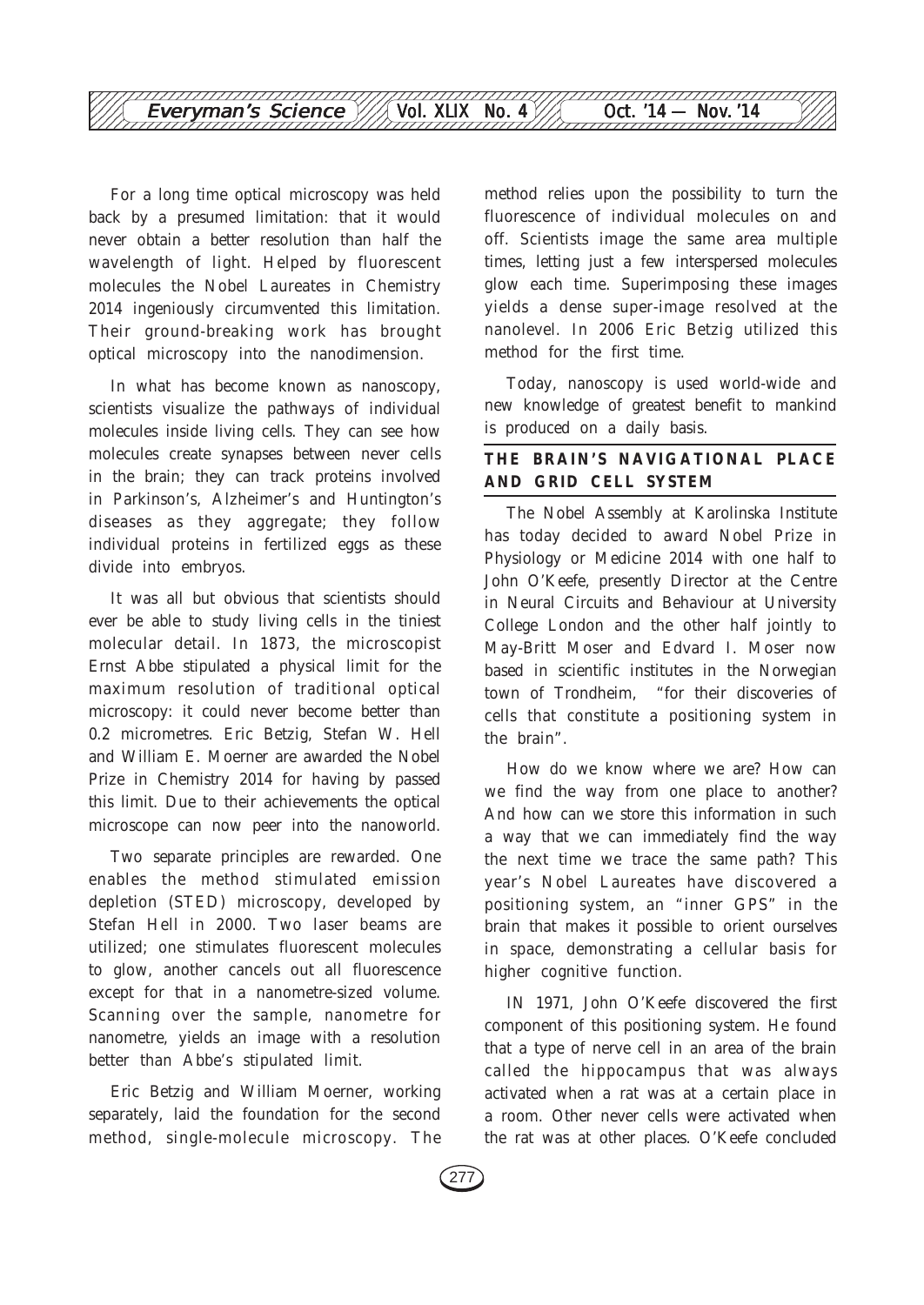

that these "place cells" formed a map of the room.

More that three decades later, in 2005, May-Britt and Edvard Moser discovered another key compoment of the brain's positioning system. They identified another type of never cell, which they called "grid cells", that generate a coordinate system and allow for precise positioning and pathfinding. Their subsequent research showed how place and grid cells make it possible to determine position and to navigate.

The discoveries of John O'Keefe, May-Britt and Edvard Moser have solved a problem that has occupied philosophers and scientists for centuries–how does the brain create a map of the space surrounding us and how can we navigate our way through a complex environment?

#### **How do we experience our environment ?**

The sense of place and the ability to navigate are fundamental to our existence. The sense of place gives a perception of position in the environment. During navigation, it is interlinked with a sense of distance that is based on motion and knowledge of previous positions.

Questions about place and navigation have engaged philosophers and scientists for a long time. More than 200 years ago, the German philosopher Immanuel Kant argued that some mental abilities exist as a prior knowledge, independent of experience. He considered the concept of space as an inbuilt principle of the mind, one through which the world is and must be perceived. With the advent of behavioural psychology in the mid-20th century, these questions could be addressed experimentally. When Edward Tolman examined rats moving through labyrinths, he

found that they could learn how to navigate, and proposed that a "congnitive map" formed in the brain allowed them to find their way. But questions still lingered-how would such a map be represented in the brain ?

John O'Keefe was fascinated by the problem of how the brain controls behaviour and decided, in the late 1960's to attack this questions with neurophysiological methods. When recording signals from individual nerve cells in a part of the brain called the hippocampus, in rats moving freely in a room, O'Keefe discovered that certain nerve cells were activated when the animal assumed a particular place in the environment. He could demonstrate that these "place cells" were not merely registering visual input but were building up an inner map of the environment. O'Keefe concluded that the hippocampus generates numerous maps, represented by the collective activity of place cells that are activated in different environments. Therefore, the memory of an environment can be stored as a specific combination of place cell activities in the hippocampus.

May-Britt and Edvard Moser were mapping the connections to the hippocampus in rats moving in a room when they discovered an astonishing pattern of activity in a nearby part of the brain called the entorhinal cortex. Here, certain cells were activated when the rat passed multiple locations arranged in a hexagonal grid. Each of these cells was activated in a unique spatial pattern and collectively these "grid cells" constitute a coordinate system that allows for spatial navigation. Together with other cells of the entorhinal cortex that recognize the direction of the head and the border of the room, they form circuits with the place cells in the hippocampus. This circuitry constitutes a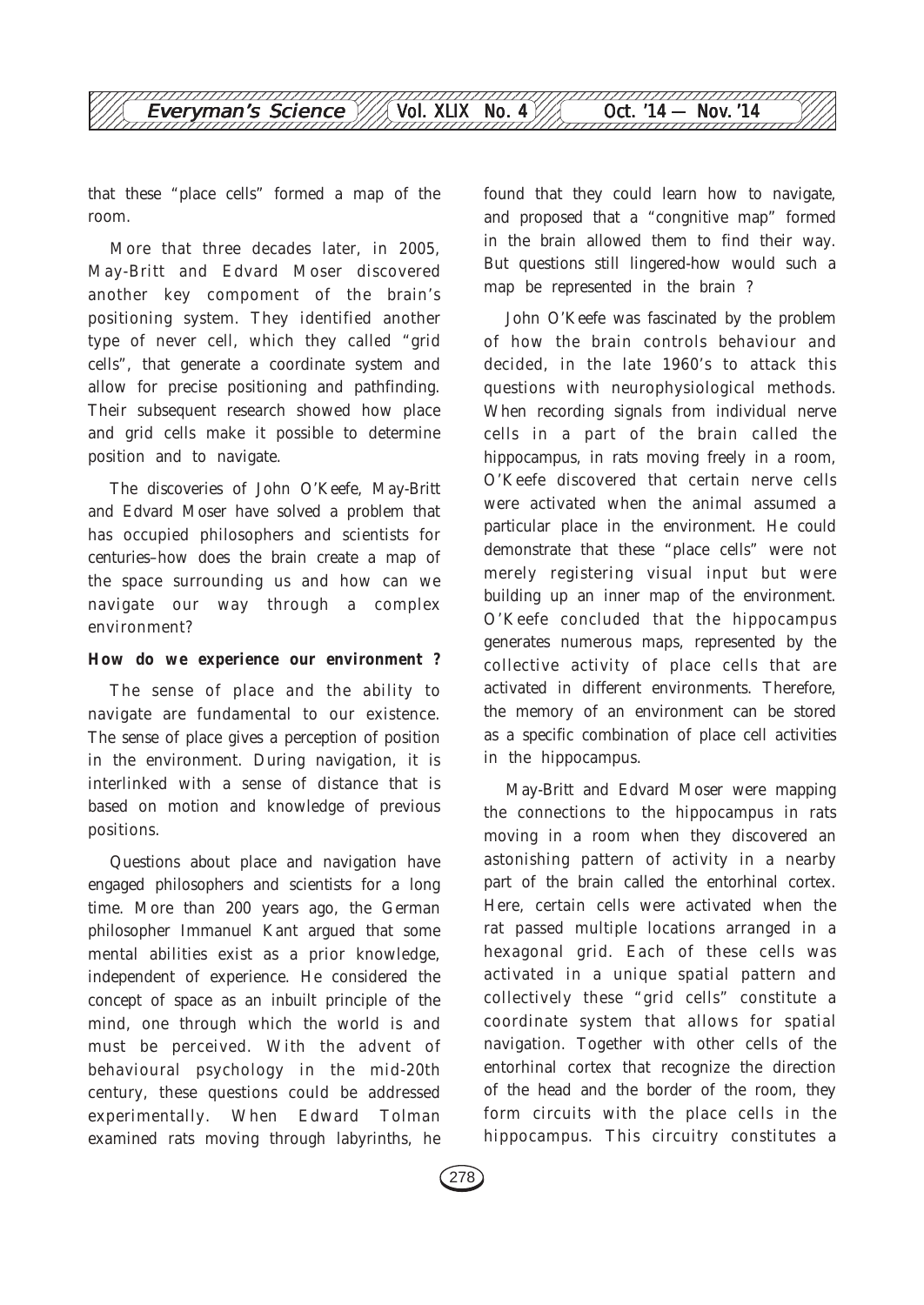

comprephensive positioning system, an inner GPS, in the brain.

Recent investigations with brain imagine techniques, as well as studies of patients undergoing neurosurgery, have provided evidence that place and grid cells exist also in humans. In patients with Alzheimer's disease, the hippocampus and entorhinal cortex are frequently affected at an early stage, and these individuals often lose their way and cannot recognize the environment. Knowledge about the brain's positioning system may, therefore, help us understand the mechanism underpinning the devastating spatial memory loss that affects people with this disease.

The discovery of the brain's positioning system represents a paradigm shift in our understanding of how ensembles of specialized cells work together to execute higher cognitive functions. It has opened new avenues for understanding other cognitive processes, such as memory, thinking and planning.

## **HUMAN SKIN CELLS REPROGRAMMED DIRECTLY INTO BRAIN CELLS**

Scientists have described a way to convert human skin cells directly into a specific type of brain cell affected by Huntington's disease, an ultimately fatal neurodegenerative disorder. Unlike other techniques that turn one cell type into another, this new process does not pass through a stem cell phase, avoiding the production of multiple cell types, the study's authors report.

The researchers, at Washington University School of Medicine in St. Louis, demonstrated that these converted cells survived at least six months after injection into the brains of mice and behaved similarly to native cells in the brain.

"Not only did these transplanted cells survive in the mouse brain, they showed

functional properties similar to those of native cells," said senior author Andrew S. Yoo, PhD, assistant professor of development biology. "These cells are known to extend projections into certain brain regions. And we found the human transplanted cells also connected to these distant targets in the mouse brain. That's a landmark point about this paper."

The work appears Oct. 22, 2014 in the journal *Neuron*. The investigators produced a specific type of brain cell called medium spiny neurons, which are important for controlling movement. They are the primary cells affected in Huntington's disease, an inherited genetic disorder that causes involunary muscle movements and cognitive decline usually begining in middle-adulthood. Patients with the condition live about 20 years following the onset of symptoms, which steadily worsen over time.

The research involved adult human skin cells, rather than more commonly studied mouse cells or even human cells at an earlier stae of development. In regard to potential future therapies, the ability to convert adult human cells presents the possibility of using a patient's own skin cells, which are easily accessible and won't be rejected by the immune system.

To reprogram these cells, Yoo and his colleagues put the skin cells in an environment that closely mimics the environment of brain cells. They knew from past work that exposure to two small molecules of RNA, a close chemical cousin of DNA, could turn skin cells into a mix of different types of neurons.

In a skin cell, the DNA instructions for how to be a brain cell, or any other type of cell, is neatly packed away, unused. In past research published in Nature, Yoo and his colleagues showed that exposure to two micro RNAs